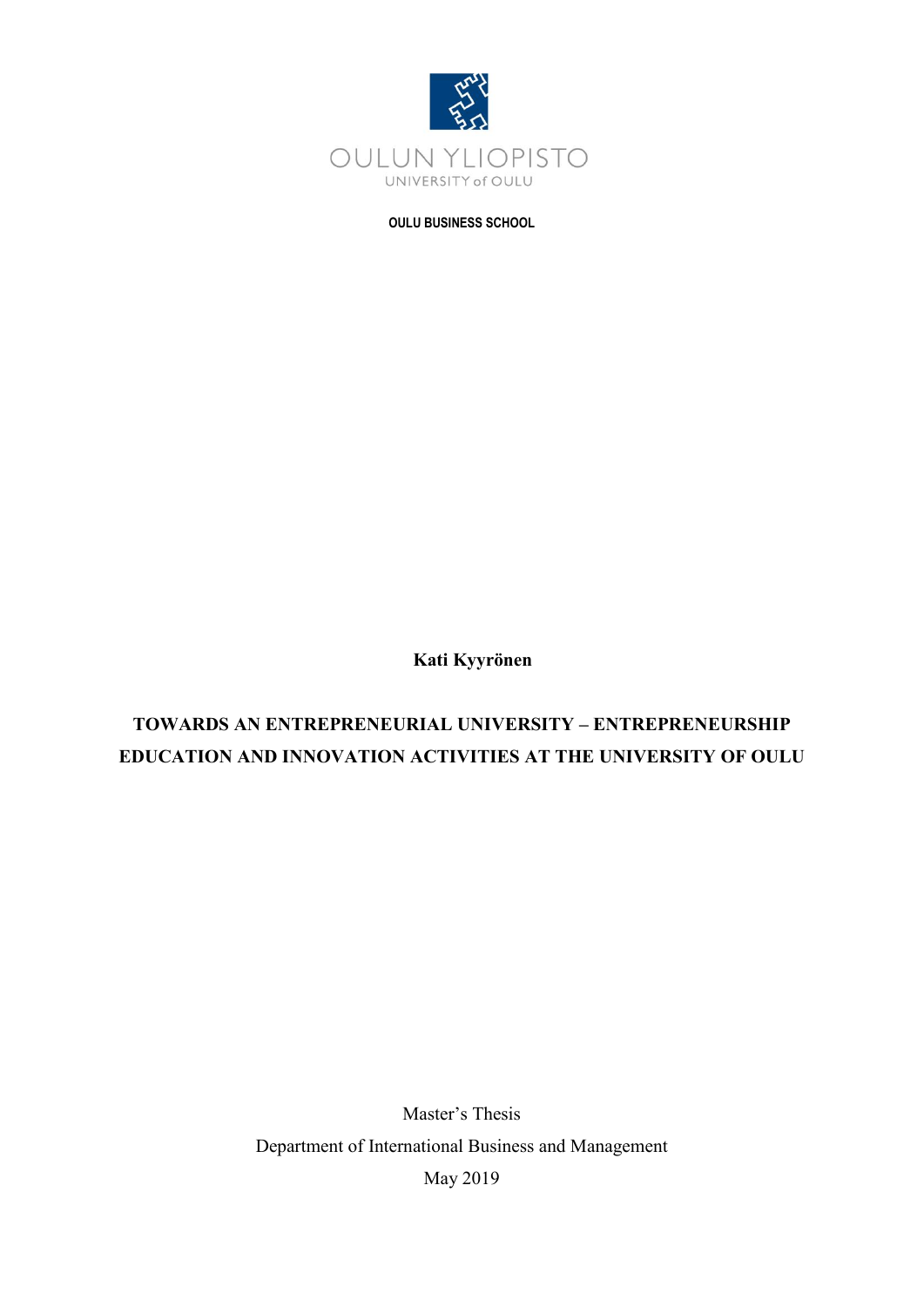| Unit                                                |                                                                                                     |                     |                 |  |  |
|-----------------------------------------------------|-----------------------------------------------------------------------------------------------------|---------------------|-----------------|--|--|
| Department of International Business and Management |                                                                                                     |                     |                 |  |  |
| Author                                              |                                                                                                     | Supervisor          |                 |  |  |
| Kati Kyyrönen                                       |                                                                                                     | Sipola, S.          |                 |  |  |
| Title                                               |                                                                                                     |                     |                 |  |  |
|                                                     | Towards an entrepreneurial university – Entrepreneurship education and innovation activities at the |                     |                 |  |  |
| University of Oulu                                  |                                                                                                     |                     |                 |  |  |
| Subject                                             | Tyne of the degree                                                                                  | Time of publication | Number of pages |  |  |

| Subject                       | Type of the degree | Time of publication | Number of pages |
|-------------------------------|--------------------|---------------------|-----------------|
| <b>International Business</b> | Master's thesis    | May 2019            |                 |
| Management                    |                    |                     |                 |
| AA                            |                    |                     |                 |

Abstract

Entrepreneurship and increasing entrepreneurial activity are topics of high interest for several groups in a society. Due to various benefits generated by entrepreneurship, governments and policy makers are interested in mechanisms and activities enhancing entrepreneurial activity. This has led to creation of a phenomenon called Entrepreneurial University, which emphasizes the role of universities in generating new innovations and future entrepreneurs and contributing to regional development.

The purpose of this study is to examine the current state of entrepreneurship education and innovation activities at the University of Oulu. The study aims at identifying the primary activities and educational approaches of different organizations and activities contributing to entrepreneurship education at the University of Oulu and drawing a comprehensive understanding of the current state of the activities.

This research is a qualitative study. Data is gathered by semi-structured theme interviews and altogether five interviews were conducted covering the operations of six organizations or activities. All the interviewees were either in the role of planning or implementing the activities and were experienced in their tasks after several years of working in their positions.

The results reveal that entrepreneurship education and innovation activities at the University of Oulu are rich in nature and complementary to each other. All three areas forming the entrepreneurial university phenomenon were found, meaning entrepreneurship training, technology transfer and innovation support mechanisms. From the results it can be stated that after few years of iterative development, the case organizations and activities have found and adopted the best practices to their activities and formed a solid basis for operations. The study also reveals that the major challenges related to operations were shared by the organizations. The greatest challenges related to operations concern reaching and engaging Finnish students, which is caused by other smaller challenges such as lack of motivation, lack of credibility and language barriers. High levels of improvement of operations may be received by focusing on the issues revealed in this research and enhancing co-operation between the organizations.

The results of this research provide the University of Oulu with valuable information about the current state of the entrepreneurial activities and reveal some development areas. This study contributes also to the growing body of research in the field of entrepreneurial university verifying some of the findings of previous research. The study serves also other higher education institutions and organizations planning of conducting similar activities and provides suggestions for further research.

Keywords

Entrepreneurship, entrepreneurial university, entrepreneurship education, innovation mechanisms Additional information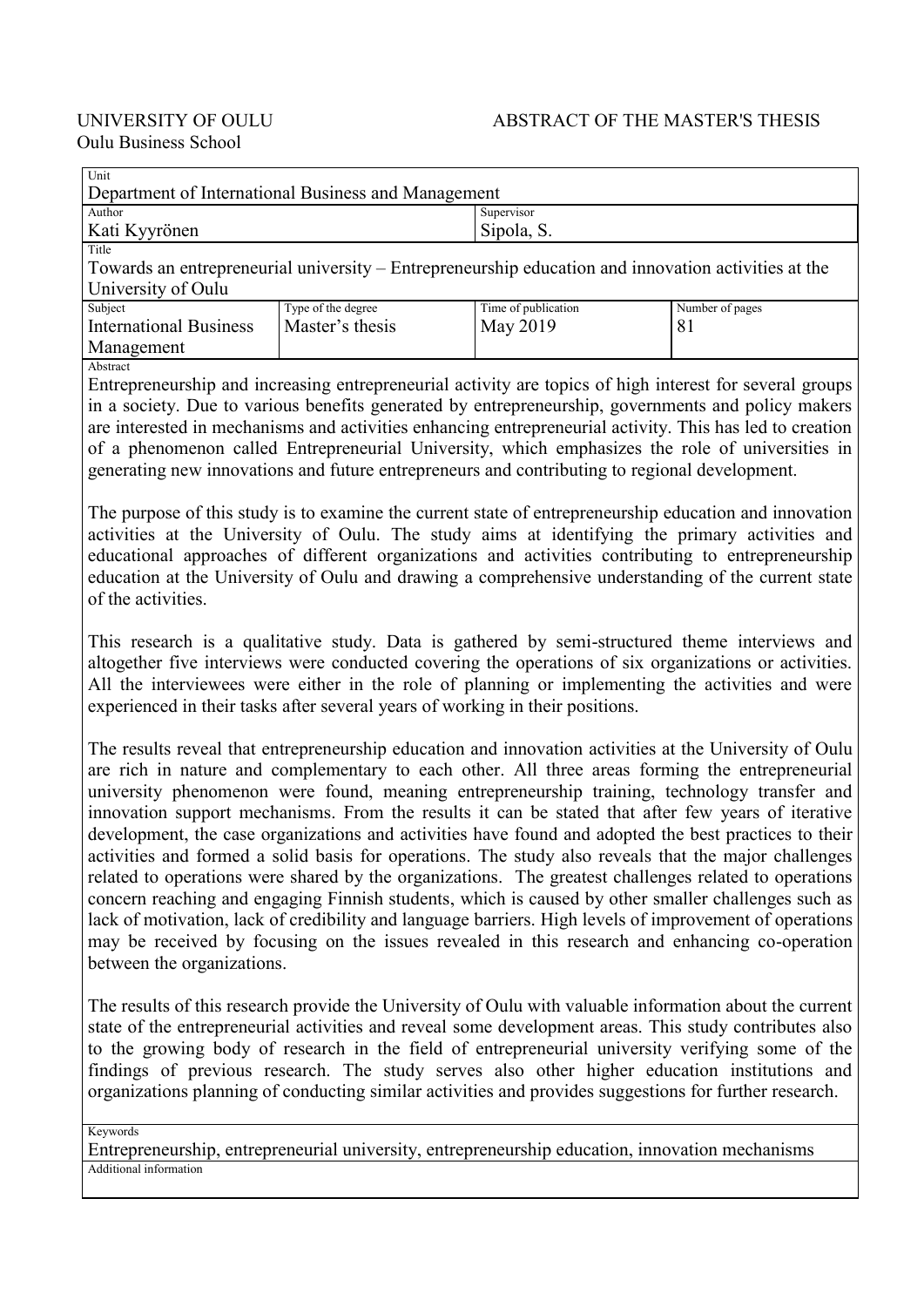# **CONTENTS**

| $\mathbf{1}$            |     |                                                                       |    |
|-------------------------|-----|-----------------------------------------------------------------------|----|
|                         | 1.1 |                                                                       |    |
|                         | 1.2 |                                                                       |    |
|                         | 1.3 |                                                                       |    |
| $\overline{2}$          |     |                                                                       |    |
|                         | 2.1 | Entrepreneurship, innovation and economic development 14              |    |
|                         | 2.2 |                                                                       |    |
|                         | 2.3 |                                                                       |    |
| 3                       |     |                                                                       |    |
|                         | 3.1 |                                                                       |    |
|                         | 3.2 | Entrepreneurial university and technology transfer mechanisms  23     |    |
|                         | 3.3 |                                                                       |    |
|                         | 3.4 |                                                                       |    |
|                         | 3.5 |                                                                       |    |
| $\overline{\mathbf{4}}$ |     |                                                                       |    |
|                         | 4.1 |                                                                       |    |
|                         |     | 4.1.1                                                                 |    |
|                         |     | 4.2 Data collection and analysis                                      | 37 |
|                         | 4.3 |                                                                       |    |
| $5\overline{)}$         |     |                                                                       |    |
|                         | 5.1 | Entrepreneurial activities and -education at the University of Oulu42 |    |
|                         |     | 5.1.1                                                                 |    |
|                         |     | 5.1.2                                                                 |    |
|                         |     | 5.1.3                                                                 |    |
|                         | 5.2 |                                                                       |    |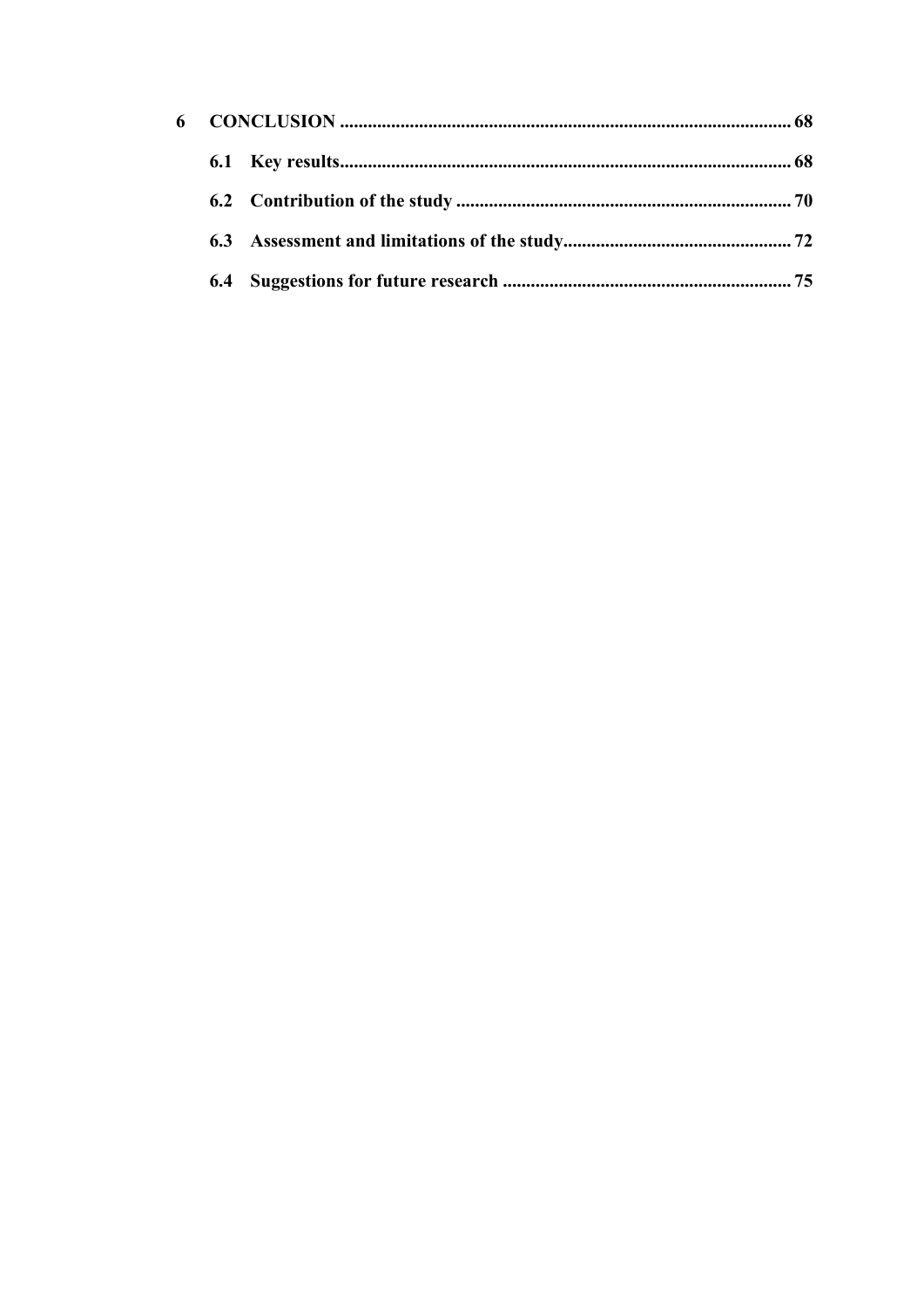# **FIGURES**

| Figure 3. Development of entrepreneurship studies and programmes  44 |  |
|----------------------------------------------------------------------|--|
|                                                                      |  |

## **TABLES**

| Table 1. Definition of entrepreneurship and entrepreneur (modified from Abu-Shaifan, 2012) |  |
|--------------------------------------------------------------------------------------------|--|
| Table 2. Approaches to conducting the "third mission" (Etzkowitz et al., 2019)  23         |  |
| Table 3. Mechanisms of technology transfer from universities (Brown, 2016)  24             |  |
| Table 4. Streams of entrepreneurship education (Neck and Greene, 2011)  28                 |  |
|                                                                                            |  |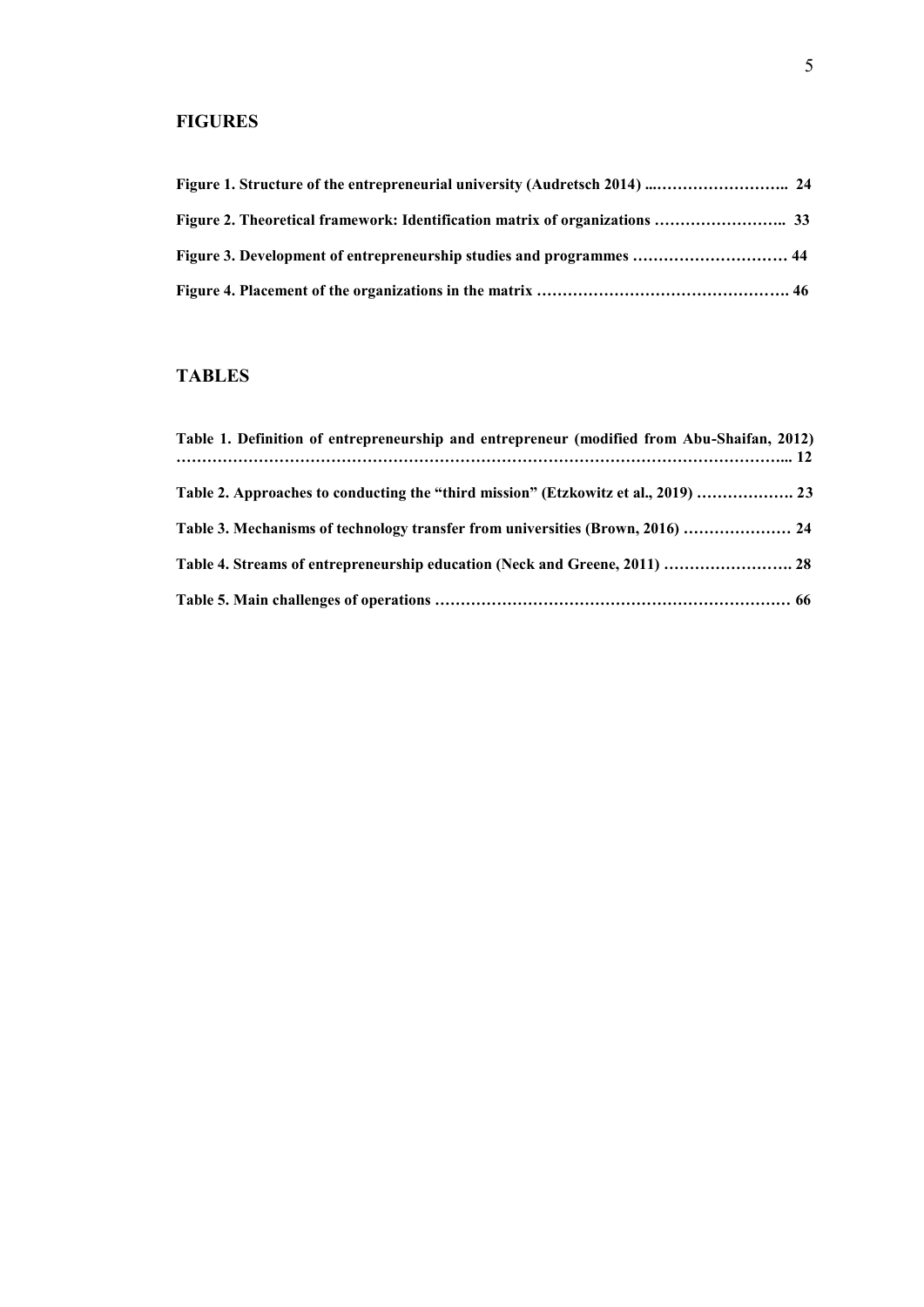### <span id="page-5-0"></span>**1 INTRODUCTION**

Entrepreneurship is a never ending topic of interest and discussion around the world. People dream about the freedom and independence that "working for yourself" could provide but are forced to weigh if the dream is worth abandoning employment with more certain rewards and less uncertainty (Long, 1983; Cramer et al., 2002). Politicians are interested in the jobs generated and taxes paid by the entrepreneurs and governments concern entrepreneurship as a source of competitive advantage becoming willing to conduct changes that contribute to creating a more favourable environment for entrepreneurship (Etzkowitz et al., 2000).

All these dreams and desires are based on the generally accepted assumption that entrepreneurship creates wealth and prosperity, which today is supported by a great amount of research. Majority of studies conducted about entrepreneurship and entrepreneurial activity are motivated by the economic benefits associated with the phenomenon, such as increased employment generation and from the macroeconomic perspective, creation of new innovations and increased competition (Praag & Versloot, 2007; O'Connor, 2013). It has been noted in numerous studies that entrepreneurship is a driving force of societies and the increased performance of companies has a positive effect on economic growth on national level (Carree & Thurik, 2003). Based on the good they create, entrepreneurs could be stated having also traditionally been people in high value. They are the risk takers and carriers that by running a business generate welfare to others. Besides job creation and taxes, research shows that entrepreneurs have also a strong impact in various other factors such as in early evolution and creation of new industries, carrying out innovations and increased productivity due to increased competition and enhanced rivalry on the market (Carree & Thurik, 2003; Stel, Carree & Thurik, 2005). Hence, the positive outcomes generated by entrepreneurial activity seem undeniable maintaining entrepreneurship a subject of high interest for multiple different groups, such as politicians and governments that are interested in entrepreneurship's contribution to national competitiveness and welfare.

The importance of entrepreneurship has seen an increase during the last decades due to structural changes in global economy (Koellinger & Thurik, 2012). Evidence shows a pulse of economic activity transfer from larger to smaller firms already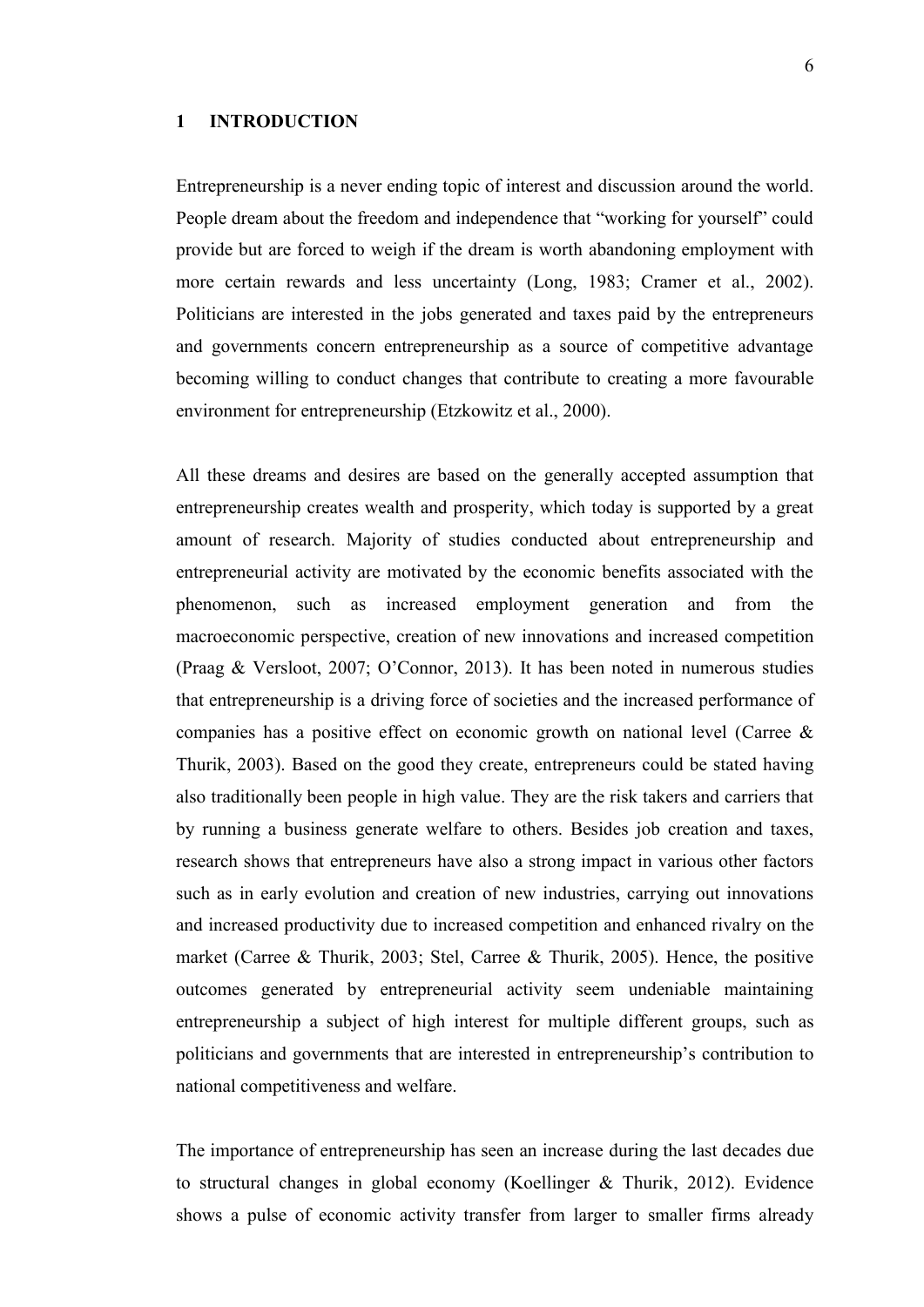around 1970s and 1980s, when the employment share of American companies on Fortune 500 -list (a list of the 500 biggest firms in the United States) decreased by 11,5% from 1970 to 1996, illustrating the volume at which the restructuring of the market has occurred (Wennekers & Thurik, 1999.) Carlsson (1992) provides explanation for the major decrease by stating that the changes relate to intensification of global competition, increase in the degree of uncertainty in the global markets and the increase in market fragmentation. Thurik (2009) supports this by adding that technological change and development, globalization and deregulation among other things have reshaped industry structures and shifted them towards lesser concentration and greater decentralization resulting to an increased role of small businesses.

Even though entrepreneurship has been noted an important factor in economic development, the number of people willing to become entrepreneurs seems yet limited due to the risky nature of entrepreneurship. Despite the difficulty of giving a precise definition to entrepreneurship (Gartner, 1990) many academics agree that entrepreneurship is associated with risk bearing and that risk aversion discourages individuals from entrepreneurship (Cramer, Hartog, Jonker & Van Praak, 2002). As the economic and societal impacts of entrepreneurship are so evident, the question has arisen how entrepreneurial activity could be improved so that entrepreneurship would become a more desired career choice for people and more businesses would be established, especially ones aiming at high growth. Entrepreneurial education has been brought up as one tool in enhancing entrepreneurial activity and policy makers are noted to increasingly invest in universities in order to foster innovative start-up creation (Autio, Kenney, Mustar, Siegel & Wright, 2014).

### <span id="page-6-0"></span>**1.1 Background and the purpose of the study**

Entrepreneurship is a never-ending source of discussion also in Finland. According to Statistics Finland, there were around 350 000 companies in Finland in 2016. Altogether these companies employ more than 1,4 million people and have a significant contribution towards the society also in the form of taxes paid. What is still noteworthy is that the majority of Finnish companies is formed by either microenterprises or self-employed people. Almost 95% of all the companies employ less than ten people and 89,2% employ the maximum of four people. Medium size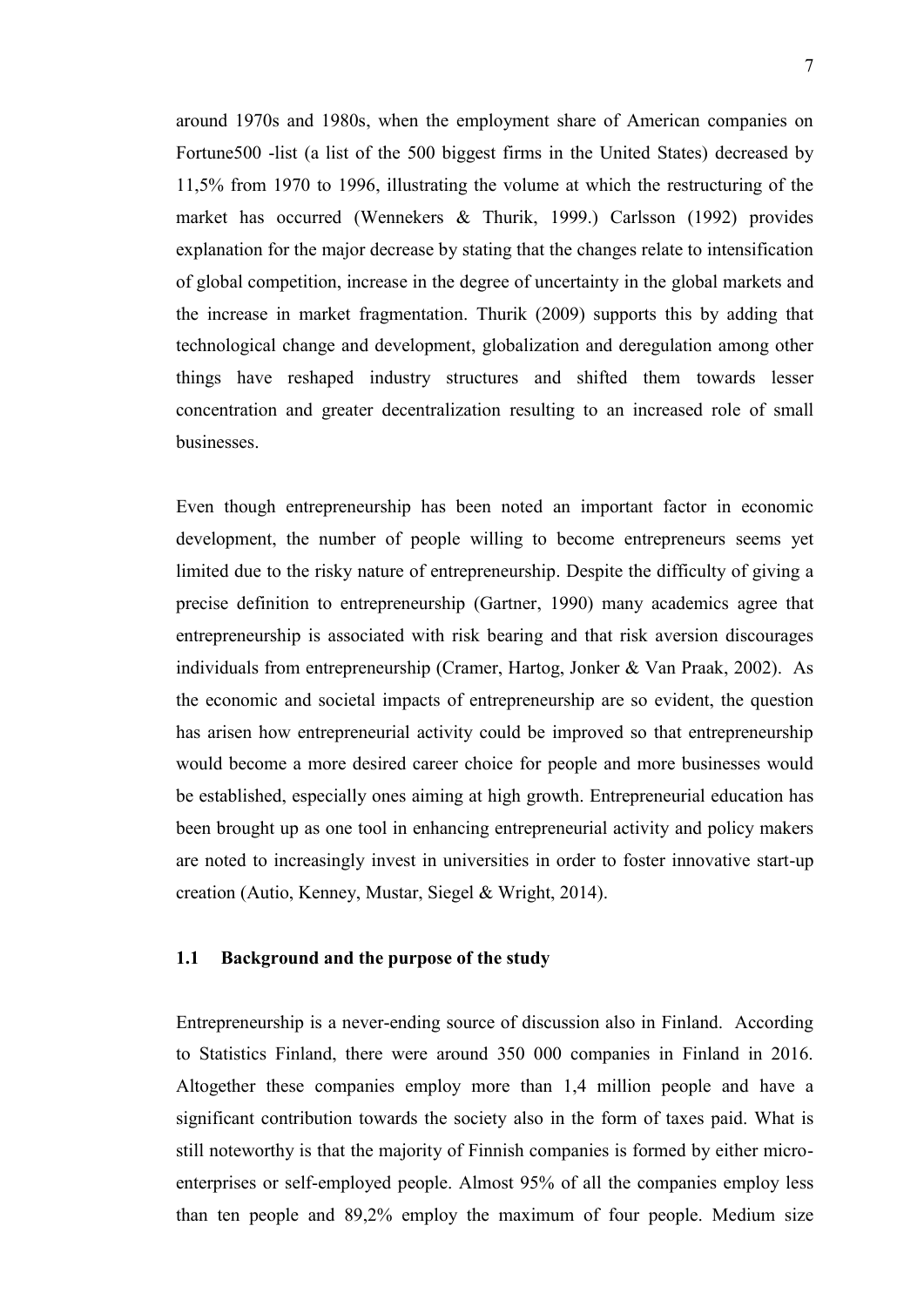companies (50-249 people employed) and large companies (more than 250 people employed) form only 1,2% of Finnish companies. (Tilastokeskus, 2018.)

The employment rate of Finland being 72,1% in December 2018, the debate over how to increase entrepreneurial activity, lower the barriers for new venture creation and increase the attractivity of Finland for foreign investors remains on the discussion table for a reason, as all these issues could have a positive contribution to the employment rates, too.

While looking for solutions on how to increase entrepreneurial activity, universities have started taking a stronger societal role in recent years (Tuunainen & Knuuttila, 2009) contributing more to regional development as the focus of research universities has been previously more on a national state level (Etzkowitz, 2017). One form in which this new role has been adopted is by contributing to generation of future entrepreneurs. This is conducted by providing entrepreneurship education to university students, which has seen an increase in many countries (Matlay, 2008). Entrepreneurial education and more precisely entrepreneurial university are relatively new concepts gaining continuous interest both from academics and the governments. The field has gained great interest from researchers, but the studies are still rather scattered.

Integrating entrepreneurship studies to different study programs is part of the strategy for years 2016-2020 also at the University of Oulu, the case university of this study. The university has around 16 000 students and it provides education in eight faculties. Conducting a comprehensive study about the current state of entrepreneurship education provides the university with first-hand information and comprehensive understanding how the current state of entrepreneurship education reflects and complies with the recent research about the topic. Few studies about the topic have been conducted also in Finland, but the focus of these studies has been on the attitudes and perceptions of the students about entrepreneurship education and the studies have been narrower. Lack of a comprehensive case study focusing on how entrepreneurial education is provided and conducted and how it currently reflects with the research is yet missing, giving justification for conducting this study.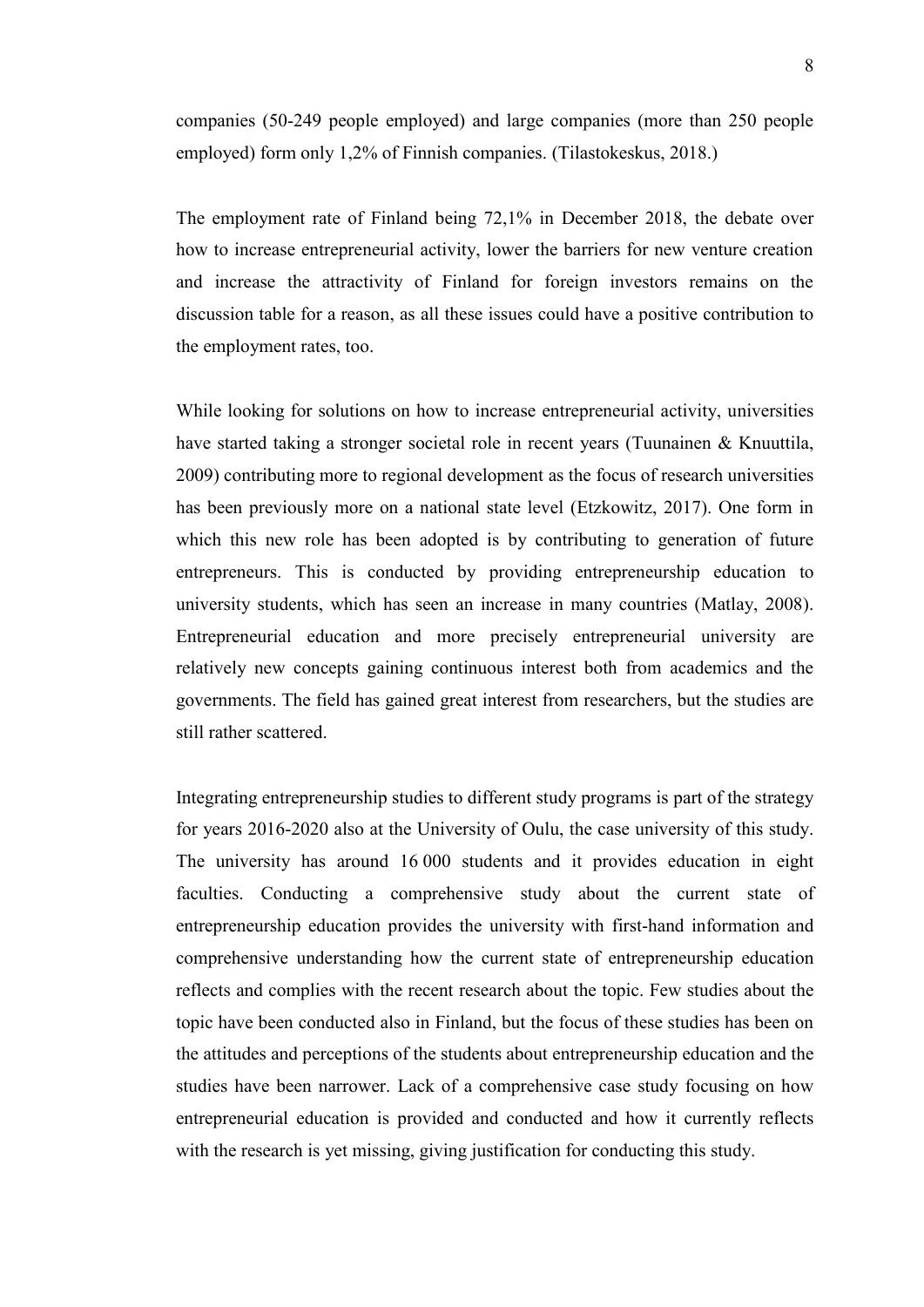Personal interest and motivation for conducting the study stems from an increased awareness and understanding about the economic impacts of entrepreneurship and especially the contributions of high growth ventures.

### <span id="page-8-0"></span>**1.2 Research questions**

The purpose of this study is to examine the development and current state of entrepreneurship education and innovation activities at the University of Oulu. The aim is also to find out how the conducted practices and current state of the activities reflect with literature concerning entrepreneurial education. Hence, the main research question of this study is the following:

*What is the current state of entrepreneurship education and innovation activities at the University of Oulu?*

In order to provide a comprehensive understanding about the current state of entrepreneurship education and how it is implemented at the University of Oulu and to answer the main research question, the following sub-questions are used:

*How are entrepreneurship education and innovation activities implemented at the University of Oulu?*

*What challenges can be observed in the operations of these activities at the University of Oulu?*

This study is conducted by using qualitative data collection and analysing method. The collection of the empirical data is done by conducting semi-structured interviews. Interviewees of the study were chosen from the personnel of the case organizations and programs that are participating in the entrepreneurship education and innovation activities either in the role of a planner or an implementor. Methodology of this research is described in more detail in chapter four.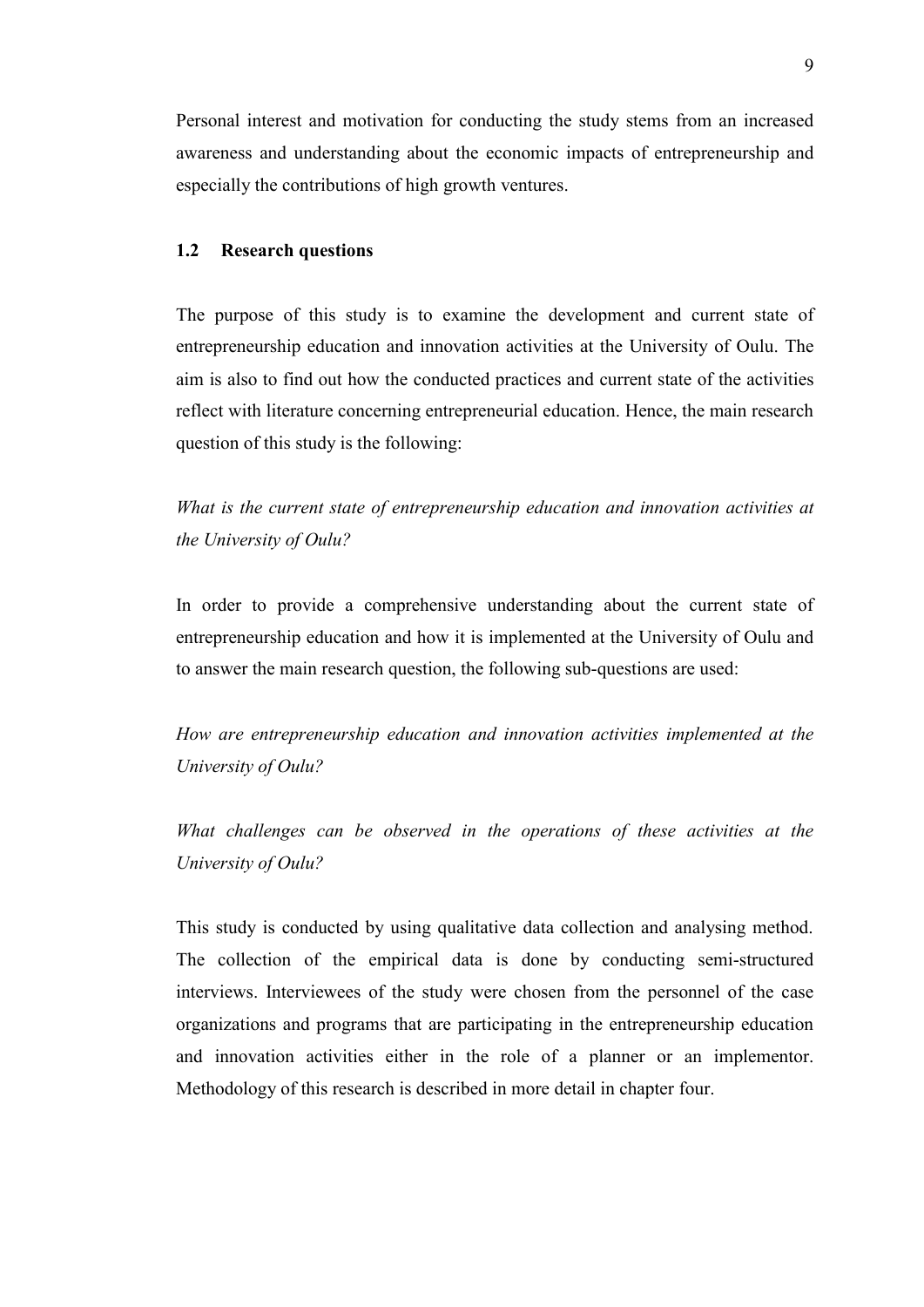### <span id="page-9-0"></span>**1.3 Structure of the study**

This research starts with an introduction that provides an overview on the examined topic. Background on entrepreneurship, its impact on economic development and the reasons for an increased interest towards entrepreneurship education are discussed in this section. The chapter presents also the background of this study and the research gap giving justification for conducting the study.

The second chapter starts the literature review and forms the scientific base for the study. It starts by examining entrepreneurship as a phenomenon and the definitions given to it. The chapter continues by explaining the social and economic impacts of entrepreneurship through various studies conducted about the topic. The literature review continues in the third chapter with the examination of entrepreneurial university, the triggering factors behind the establishment of the phenomenon and the motives and impact of the changing roles of universities. Closer look at the different approaches concerning entrepreneurship education will be also taken in this chapter and the theoretical framework of the study is provided at the end of this chapter.

In the fourth chapter the methodology of this study is presented. The chapter provides justification for the decisions concerning the selection of research method and the selection of data collection and analysing methods. The empirical analysis is presented in the fifth chapter providing also the main findings of the study and drawing up an understanding of the current state of entrepreneurial education at the University of Oulu. Finally, the sixth chapter provides the conclusion and evaluation of the study. It provides also recommendations for future studies that may be conducted as a continuum of this study.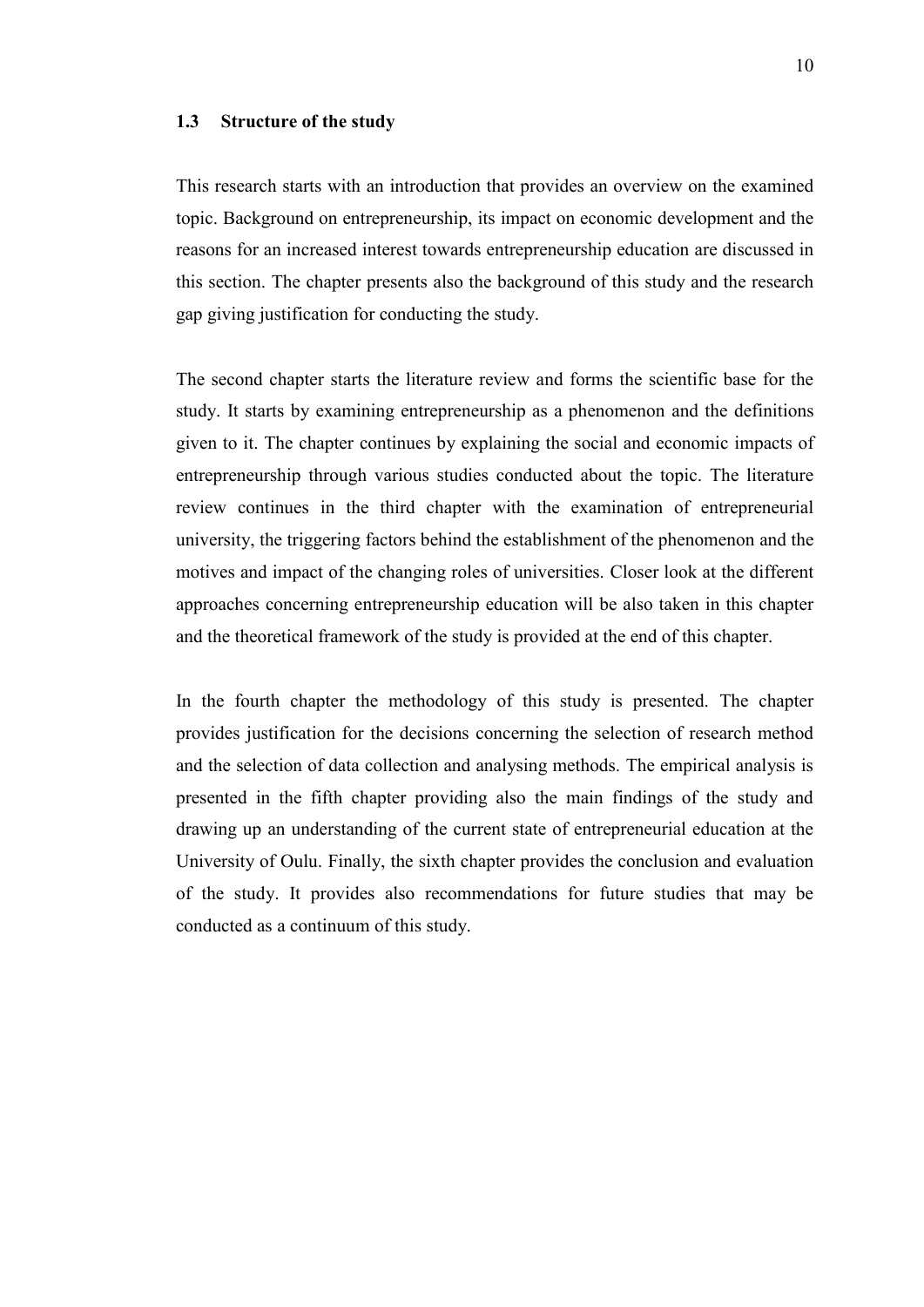#### <span id="page-10-0"></span>**2 ENTREPRENEURSHIP AND THE ECONOMY**

Entrepreneurship has gained a great interest from academics already for several decades and over time classification of entrepreneurship research to three main categories has been developed, which are *how entrepreneurs act, what happens when entrepreneurs act* and *why people choose to act as entrepreneurs* (Douglas & Shepherd, 1999). This categorization reveals that entrepreneurship is not just a concern of business management, but it is also in the interest of researchers in psychology, social sciences, economics and political sciences, and that entrepreneurship can be studied on multiple different levels from individuals to whole societies.

When it comes to defining entrepreneurship, a variety of definitions has been proposed in the literature. Despite the vast amount of literature and publications, complexity concerning the meaning of entrepreneurship is evident as academia still today argues about the definition and no clear consensus can be found in the field (Cunningham & Lischeron, 1991; Verheul, Wennekers, Audretsch & Thurik, 2001; O'Connor, 2013). Finding an exact and comprehensive definition for entrepreneurship from the literature is a challenging yet significant task and giving a precise definition to the phenomenon remains a difficulty still to this day (Hebert  $\&$ Link, 1989; Gartner, 1990; Cunningham & Lischeron, 1991; Martin & Osberg, 2007). Still, the use of the term has gained more popularity in recent years and new terminology, such as social entrepreneurship and intrapreneurship, has been derived from the original, even though confusion and uncertainty are simultaneously associated with the original phenomenon (Johnson, 2001; Martin & Osberg, 2007; Abu-Saifan, 2012). This development has triggered in the past the question whether entrepreneurship has become a label of convenience with only a little inherent meaning (Gartner, 1990), but as these new phenomena emerge, the usage of the term has become more flexible (Light, 2006).

To get an overview about the different definitions and approaches given to entrepreneurship and entrepreneurs, table one summarizes some of the most significant and prominent definitions given to these terms. It also highlights the complexity of definitions and approaches and how different streams of research emphasize different things when forming the definitions.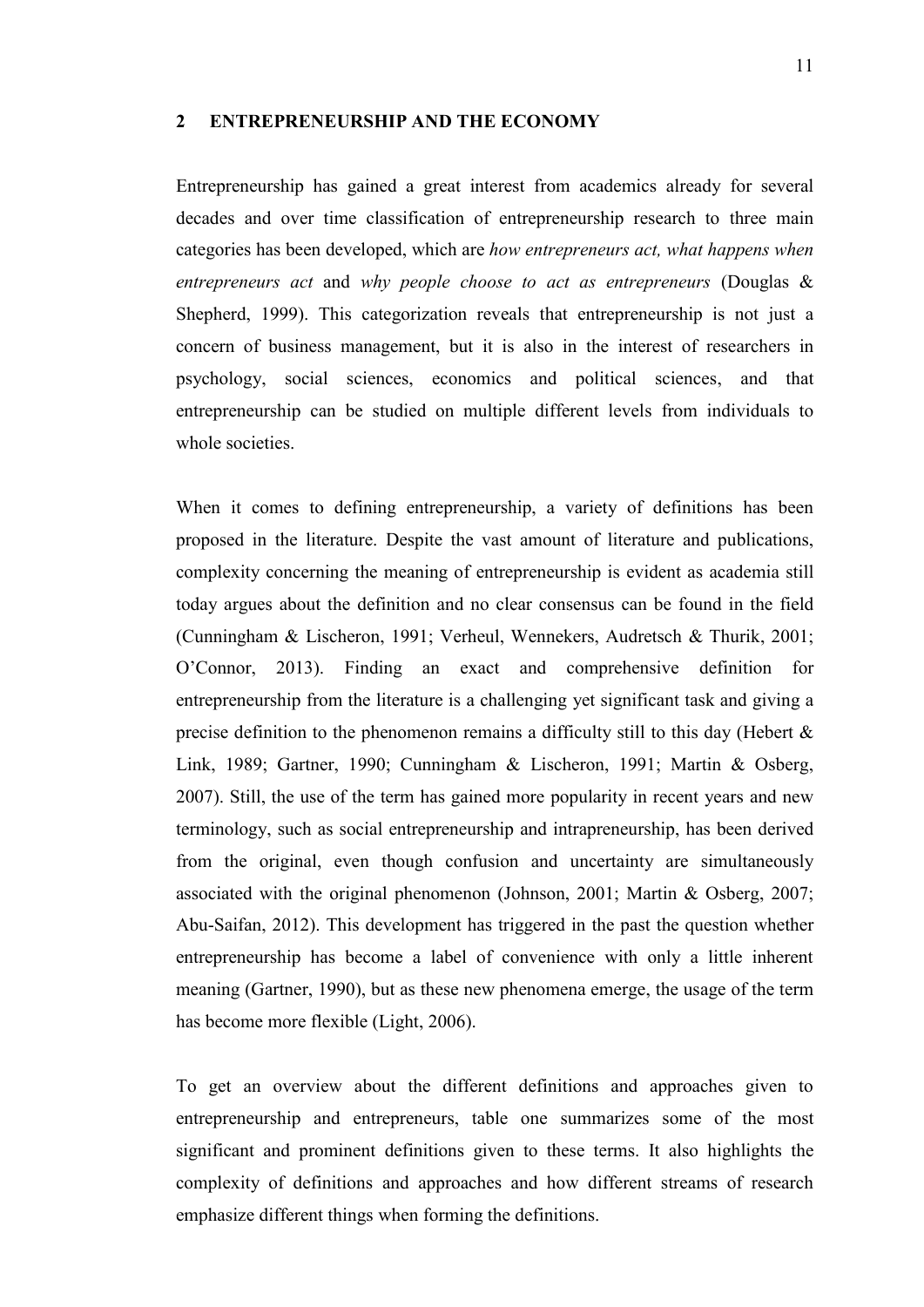| Schumpeter<br>(1934)              | Entrepreneur is an innovator, who implements change through<br>entrepreneurial activity among the market. The process of<br>creative destruction creates dynamism on the market and<br>eventually leads to economic growth.                        |  |  |
|-----------------------------------|----------------------------------------------------------------------------------------------------------------------------------------------------------------------------------------------------------------------------------------------------|--|--|
| McClelland<br>(1961)              | Entrepreneur is an individual with a need for achievement,<br>which is reflected in the process of entrepreneurship.<br>behaviour<br>should<br>lead<br>Achievement<br>successful<br>to<br>entrepreneurship.                                        |  |  |
| Kirzner (1978)                    | Entrepreneur reacts and acts to those market opportunities that<br>are recognized.                                                                                                                                                                 |  |  |
| Shapero (1975)                    | Entrepreneurs take initiative, organize some social and economic<br>mechanisms and accept that there is also a risk of failure related.                                                                                                            |  |  |
| Carland et al.<br>(1984)          | An entrepreneur is a person that establishes and manages a<br>business and aims at gaining profit and growth. Entrepreneur is<br>characterized by innovative behaviour and implementing<br>strategic management practises in running the business. |  |  |
| Shane &<br>Venkataraman<br>(2000) | Entrepreneurship is a scholarly examination of how, by whom<br>and with what effects opportunities to create future goods and<br>services are discovered, evaluated and exploited. Field involves<br>study of sources, processes and individuals.  |  |  |
| Timmons and<br>Spinelli (2008)    | Entrepreneurship is a way of thinking and acting that<br>emphasizes opportunity and has a holistic approach to the<br>phenomenon.                                                                                                                  |  |  |

**Table 1. Definitions of entrepreneurship and entrepreneur modified from Abu-Shaifan (2012).**

The scope and variety of definitions given to entrepreneurship is wide and as the most recent definitions adopt a holistic approach, the complexity of the phenomenon remains high. Some of the definitions have also faced criticism and for example Cunningham and Licheron (1991) state that if emphasizing creative activity as a defining factor of entrepreneurship as Schumpeter does, majority of individuals engaging with entrepreneurial activities would be excluded from being defined as entrepreneurs. Carland et al. (1984) continue by criticizing the usage of the term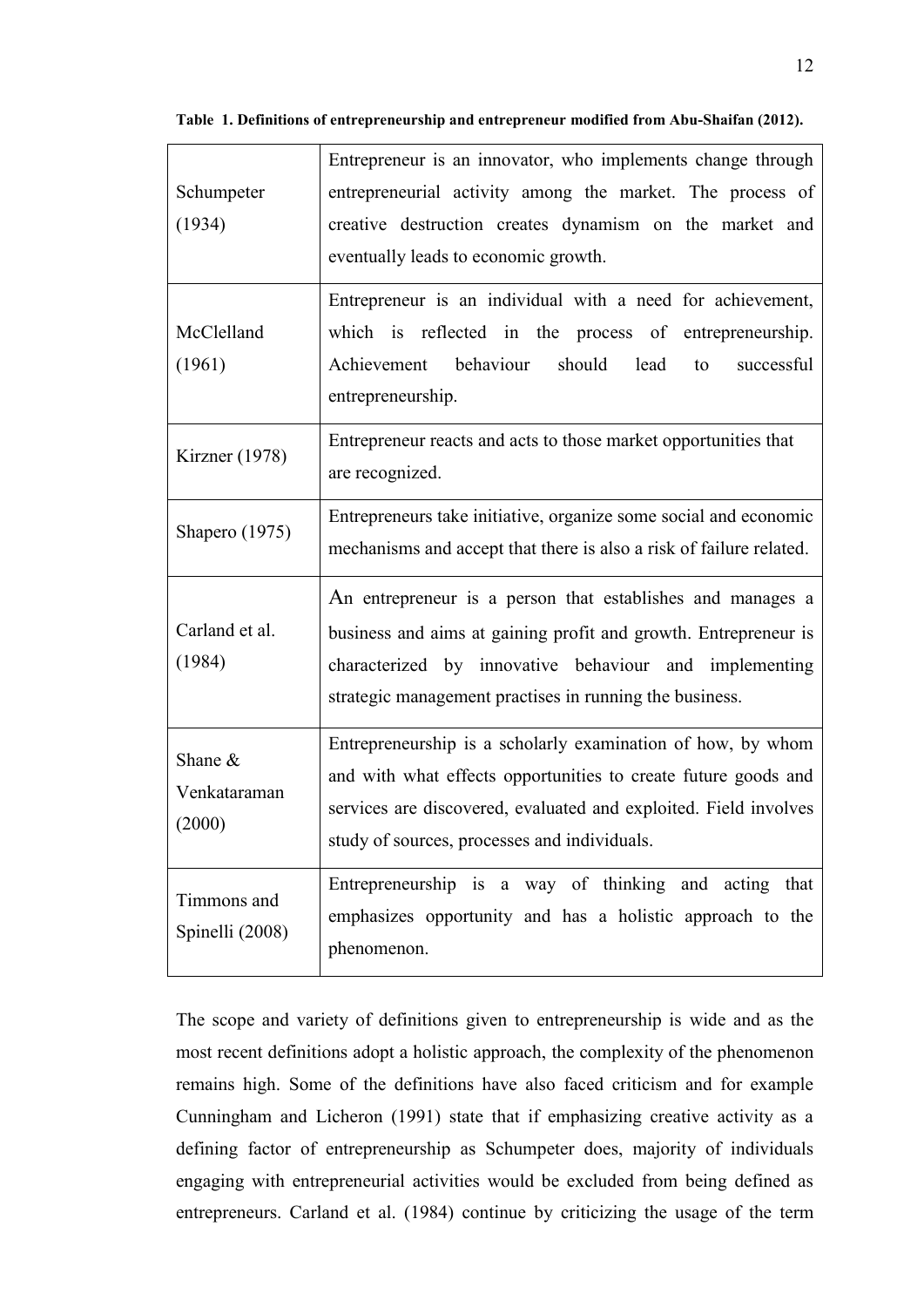"entrepreneur" and want to distinguish entrepreneurial firms from small business owners, as not all new ventures are entrepreneurial in nature. In Schumpeterian approach, a business is any organization that is responsible for economic growth and efficient production of goods and services, whereas enterprise refers to an organization that participates in innovation and creation of new markets and dynamics. (O'Connor, 2013.) Carland et al. (1984) continue that entrepreneurial firms may begin at any size level, but they are still characterized by growth, as the others remaining with less growth over their organizational lifetime should be referred as small businesses. Van Praag and Versloot (2007) present an opposite and more accepting opinion as they define entrepreneurs or entrepreneurial firms either as small firms, young firms, entrants or self-employed and their counterparts being bigger and older incumbent firms.

This polyphonic and vivid discussion emphasizing the complexity of the phenomenon has also impacted the research about the topic making it rich in viewpoints. Gartner (1990) emphasizes consideration of individual beliefs concerning entrepreneurship, as these beliefs influence the questions asked and may further complicate conducting research about the topic not advancing the emergence of a precise definition for entrepreneurship. Due to the various definitions given to the phenomenon, conducting comparable research could be stated to remain challenging as defining the right control groups is difficult. More generally, entrepreneurship fails to be a properly documented factor in empirical literature concerning growth, due to problems in defining and hence, measuring entrepreneurship (Stel et al., 2005).

Despite the confusion concerning the comprehensive and precise meaning, some level of agreement has been still achieved and a general definition to entrepreneurship can be derived from business management literature, in which entrepreneurship is referred as a set of previously non-existing activities and a profit making undertaking, carried by individuals that aim at maximizing those profits (Carland, Hoy, Boulton & Carland. 1984; Gartner, 1990; Abu-Saifan, 2012). Additionally, entrepreneurs are defined as individuals that take agency and initiative, have the ability to see and seize opportunities and start a business based on them, and organize and coordinate economic resources (Hébert & Link, 1989; Douglas & Shepherd, 1999; Johnson, 2001; Martin & Osberg, 2007; O'Connor, 2013). Other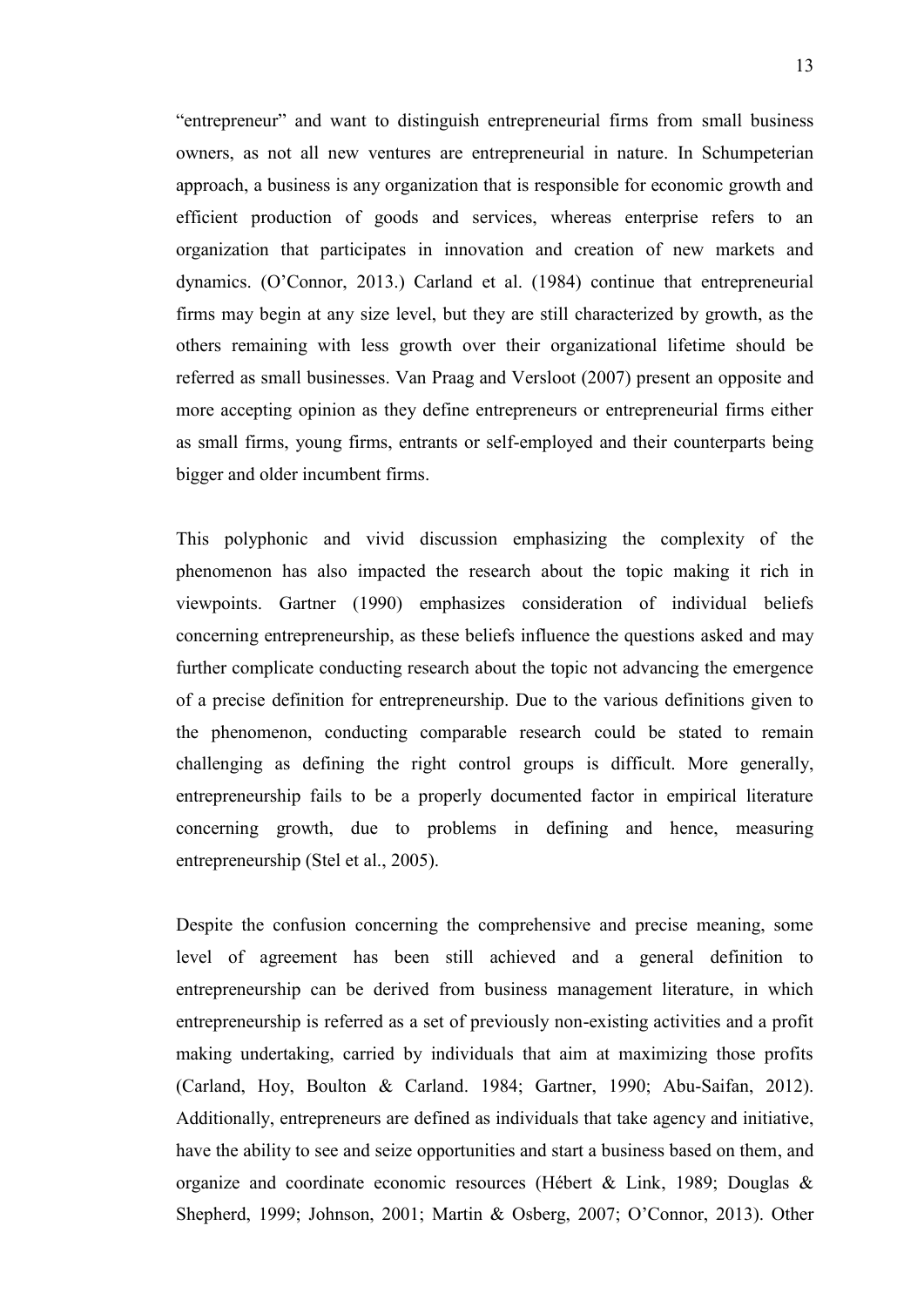characteristics related to definition of an entrepreneurial venture include things such as introduction of new goods, new methods of production and opening of new markets, many of which being opportunities arising from technical progress (Carland et al., 1984; Douglas & Shepherd, 1999). As it can be noted from the above discussed, the number of characteristics associated with both of the terms form a rich pool of attributes.

Among the above-mentioned characteristics, common agreement seems to also concern the notion that entrepreneurship is associated with risk and risk bearing, as rewards of entrepreneurship are less certain compared to employment (Cramer et al., 2002) and self-employment is characterised by additional uncertainty opposed to being employed (Long, 1983). Derived from this, research has also revealed that risk aversion is a remarkable impediment in entrepreneurial endeavours and the individual level of risk aversion may discourage entrepreneurship (Van Praag & Cramer, 1999; Cramer et al., 2002). Based on these findings, entrepreneurs are consequently noted to be more risk prone individuals with willingness to bear and ability to manage the inherent risks associated with entrepreneurship (Johnson, 2001; Martin & Osberg, 2007).

This personality approach to entrepreneurship has also faced criticism as entrepreneurship is stated to require such a great variety of behaviours that relating it to specific personality trait is impossible (Rauch  $\&$  Frese, 2000). In general, the discussion about entrepreneurial ability, personal characteristic and attitudes is lively and different arguments are presented whether entrepreneurial ability and entrepreneurial orientation is an inborn feature or something that can be increased through education. Entrepreneurial abilities and entrepreneurial education are discussed in more detail in the third chapter.

### <span id="page-13-0"></span>**2.1 Entrepreneurship, innovation and economic development**

A famous economist, Michael Porter, has once stated that entrepreneurship is "at the heart of national advantage". As brought up in the beginning, entrepreneurship is a strong force driving societies and the good performing companies have a positive effect on economic growth on national level. (Carree & Thurik, 2003.) Research has already given evidence that differences in national growth rates are in many cases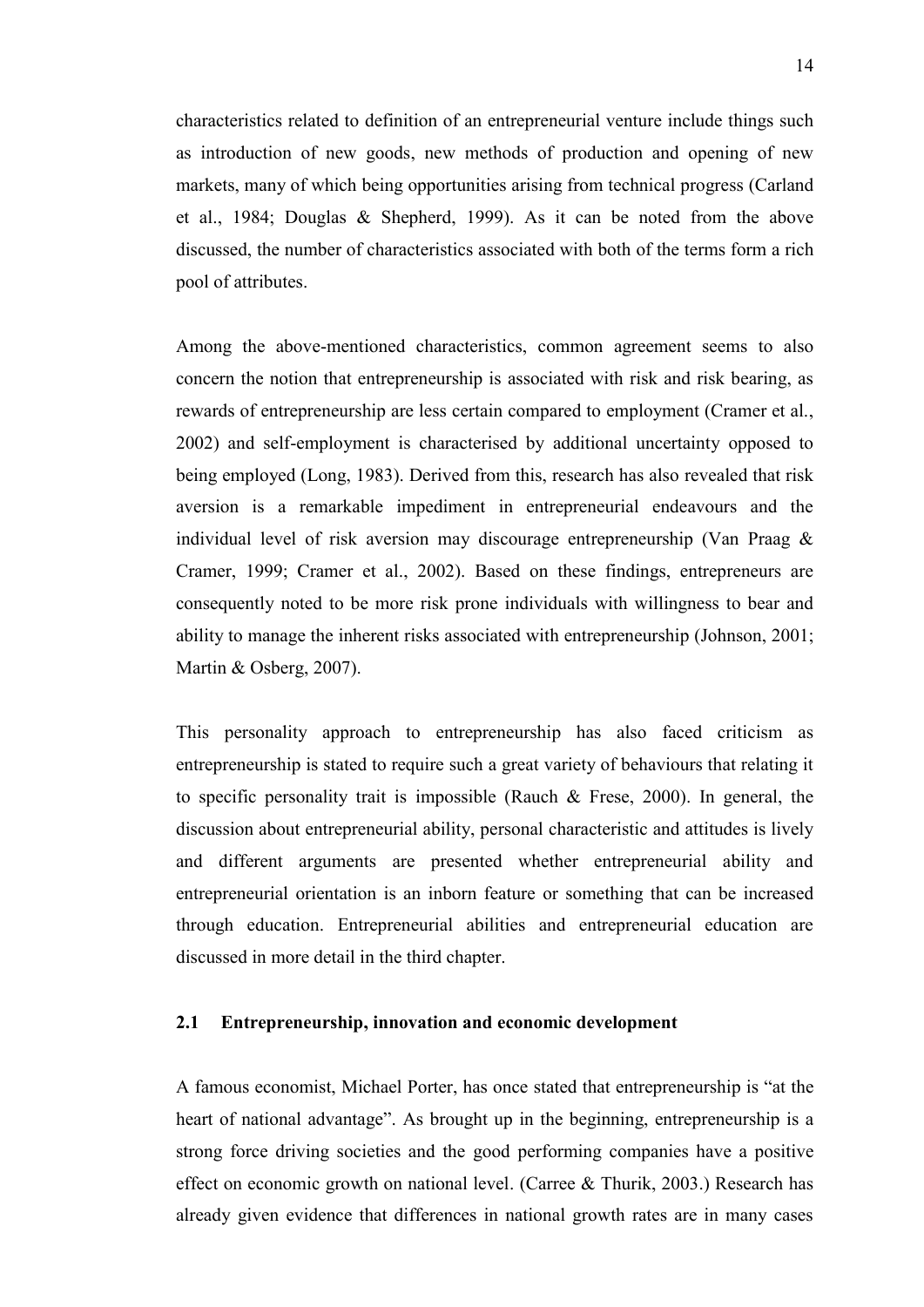attributed to the speed with which countries engage in entrepreneurial activity, which has placed entrepreneurial activity also in the interest of policy makers (Thurik, 2009). Adopting the best practises and a more "entrepreneurial mindset" for producing more entrepreneurs and enabling more firms to grow has been also written down in the policy approach of the European Union and is supported by the European Commission (Thurik, 2009; Nabi, 2013).

Entrepreneurship has been studied widely for decades and one of the early pioneers of entrepreneurship research was Joseph Schumpeter, who emphasized in his book *The Theory of Economic Development* (1934) the role of entrepreneurs as the primary reason for economic development. Schumpeter explains, based on his definition about entrepreneurship, how innovative entrepreneurs challenge the incumbent firms already existing in the market by introducing new inventions, such as new products, services, processes and materials that make the existing products and technologies obsolete. The new entrepreneurial combinations destroy the existing equilibrium and create a new one, which is a process that is referred in literature as *creative destruction*. As these new technologies and innovations are recognized and utilized and new ventures are established, the competition in the markets increases and tightens and forces the incumbents to reshape their operations to maintain in the competition. The increased competition further enhances productivity and new innovations may eventually lead to establishment of entirely new industries (Stel, Carree & Thurik, 2005). Koellinger and Thurik (2012) take the notion further when referring to Baumol (2002) who states that entrepreneurs serving as agents of change and economic development may even anticipate in triggering economic booms. It seems that innovative entrepreneurs have a significant role in triggering a recursive cycle that maintains the markets dynamic and renewable.

As entrepreneurs have been noted to have a major contribution to innovation, one could make a fast assumption that this is due to bigger research and development expenditures compared to counterparts. Van Praag and Versloot (2008) however disprove this assumption by stating that entrepreneurs actually produce fewer patents and technologies and the percentage of radical innovations is lower among entrepreneurial firms. Still, the efficiency of how innovations are produced is higher, which may enhance the process of creative destruction and hence, contribute to increased competitive situation on the market.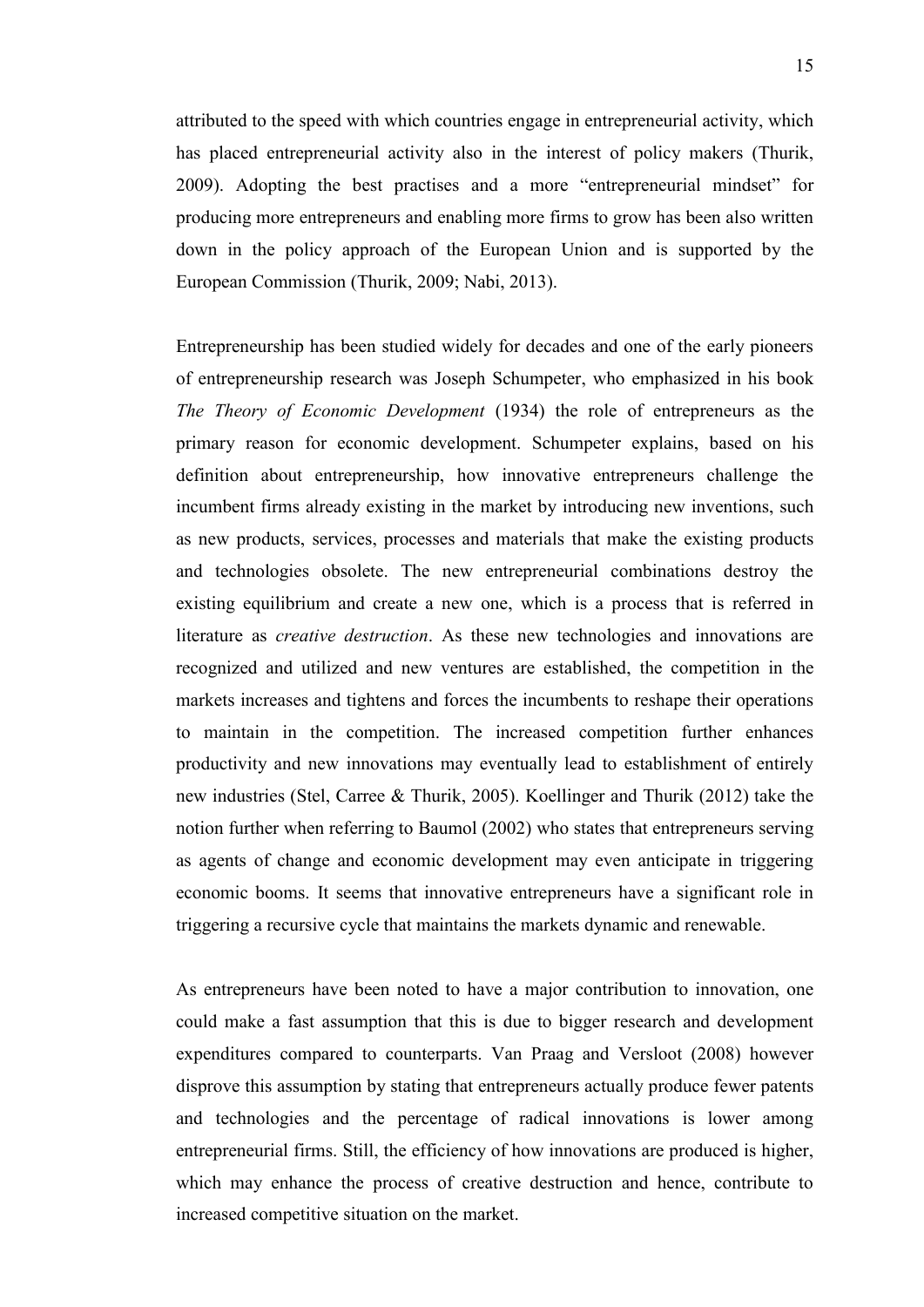Even though research continuously reports the positive impact of entrepreneurship on economic development, some contradictory results have been also received. Stel et al. (2005) reported a negative impact of entrepreneurship on GDP growth in developing countries. Despite the results, the research does not discourage entrepreneurial activity in these poorer countries, but it emphasizes the role of large firms in the transformation process of developing countries becoming developed countries. Another possible reason, more noteworthy to this study, is the notion of lower human capital levels in the poorer countries compared to entrepreneurs in developed countries. The relationship between general and entrepreneurial education and their impact to entrepreneurial activity and performance will be discussed in more detail in the third chapter.

### <span id="page-15-0"></span>**2.2 Entrepreneurship and new job creation**

Among other things, entrepreneurs have noted to have a remarkable contribution to job creation, and research clearly shows that entrepreneurs create more employment than their counterparts, relative to their size (Van Praag & Versloot, 2007), which is why the topic is in the interest of many policy makers. Many countries offer enhancing "entrepreneurial culture" a panacea for increasing levels of productivity and answering to the increasing levels of youth and adult unemployment (Matlay, 2008). Research has long claimed that especially small and young firms, also referred as Mice, account for disproportionally large share of employment growth (Henrekson & Johansson, 2009) and that small and new firms on average grow larger than large and established incumbents (Carree & Thurik, 2003). Studies also show that organic growth generates employment growth to larger extent than acquired growth, which is an important notion when considering that it is the small and young firms that have higher levels of organic growth compared to large and old firms (Henrekson & Johansson, 2009). Hence, small and young firms are required to boost employment creation (Van Praag & Versloot, 2008).

The above statements still hold truth today, but recent studies have shown that rapidly growing companies, also known and referred as Gazelles and not necessarily small and young, are outstanding job creators contributing to job creation and revenue generation even in larger proportions than small firms (Henrekson & Johansson, 2009; Acs, Parsons & Tracy, 2008). Due to this, new venture creation and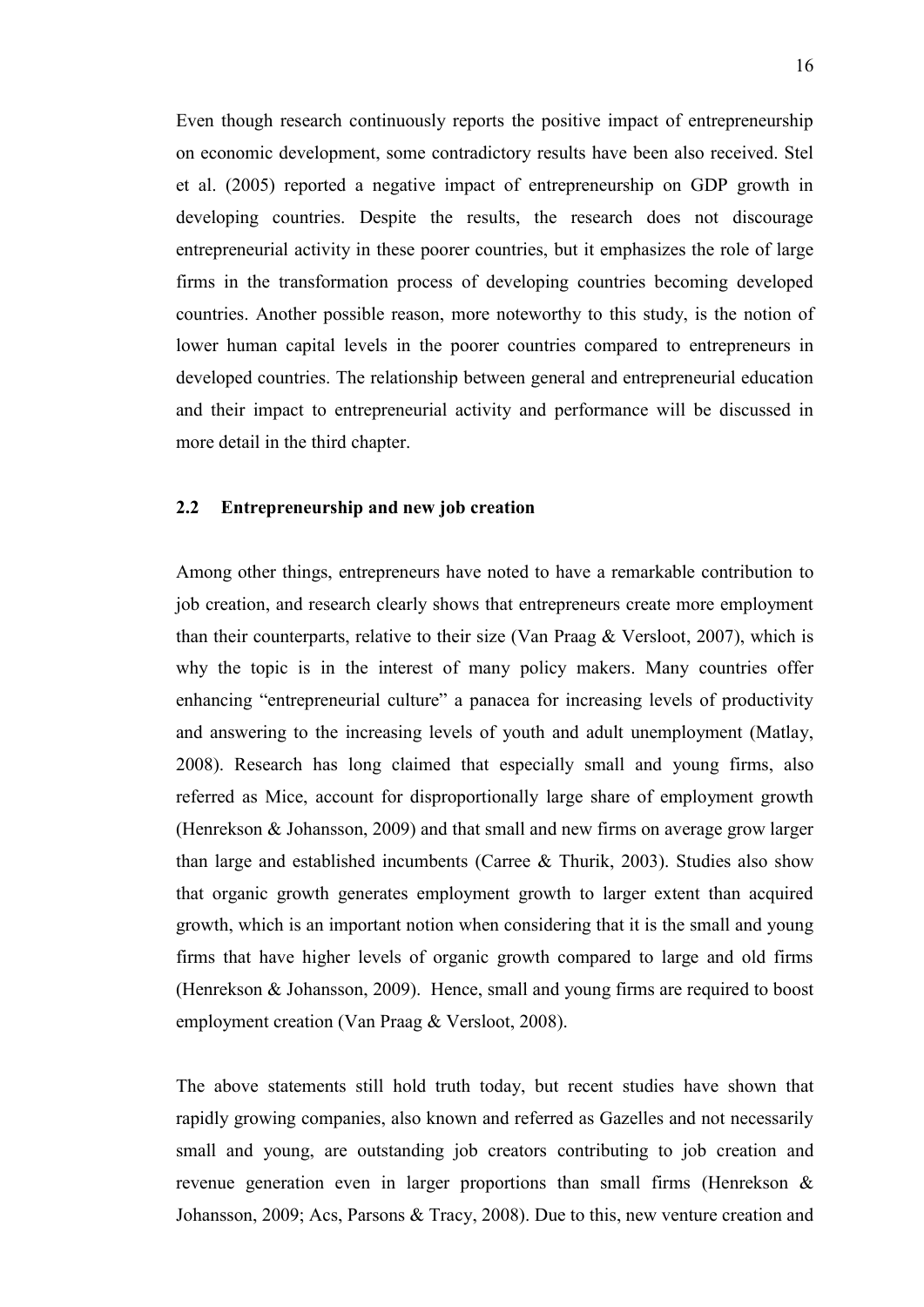especially high growth venture creation is in the interest of policy makers and more attention has been raised to examine what is the recipe to creation of Gazelles. What emphasizes the importance of Gazelles according to earlier research is that the employment generation of Gazelles has been noticed to grow also during an economic recession (Henrekson & Johansson, 2009). As brought up in the beginning of this paper, majority of Finnish companies is formed by micro-enterprises or selfemployed people, which is why the question of Gazelle-creation is understandably relevant and interesting also in the Finnish context.

The contribution of entrepreneurship to job generation could be still criticized considering that the establishment of new ventures may also destroy some of the existing incumbents eliminating also certain amount of jobs. As noted, the process of creative destruction reshapes the markets and it could be argued whether the process eventually has a positive or negative effect considering net job creation. Van Praak and Versloot (2007) provide insight to this question by stating that entrepreneurial firms create important spill-overs, which have a significant impact on regional employment growth rates of all companies in the region in the long run. Even though young and small firms contribute to portion of job destruction among incumbents and hence, result to a more volatile process of job creation, the evidence suggests that there is a positive long term effect of more entrepreneurial activity on labour demand, also by non-entrepreneurial firms. In other words, the job creation of new ventures restructures the market in such way that enhances also the job creation of incumbents. (Van Praak & Versloot, 2008.) This summarizes why entrepreneurship is such a remarkable and important factor of economies: numerous studies report that in addition to direct contributions that entrepreneurship has, the indirect effects are also remarkable.

Both Mice and Gazelles have noted to contribute to job creation, but which one is then better, entry of many small new firms or rapid growth of fewer ventures? According to Henrekson & Johansson (2009) the two views are complementary. The positive employment effect of new ventures seems to decline after a certain period of time, which is why the continuous generation of new ventures is essential to achieve positive net job creation. Parker, Storey and van Witteloostuijn (2010) point out in their paper that only small number of gazelles are successful in maintaining a sustained growth, while a number of gazelles are drawn back to more subtle growth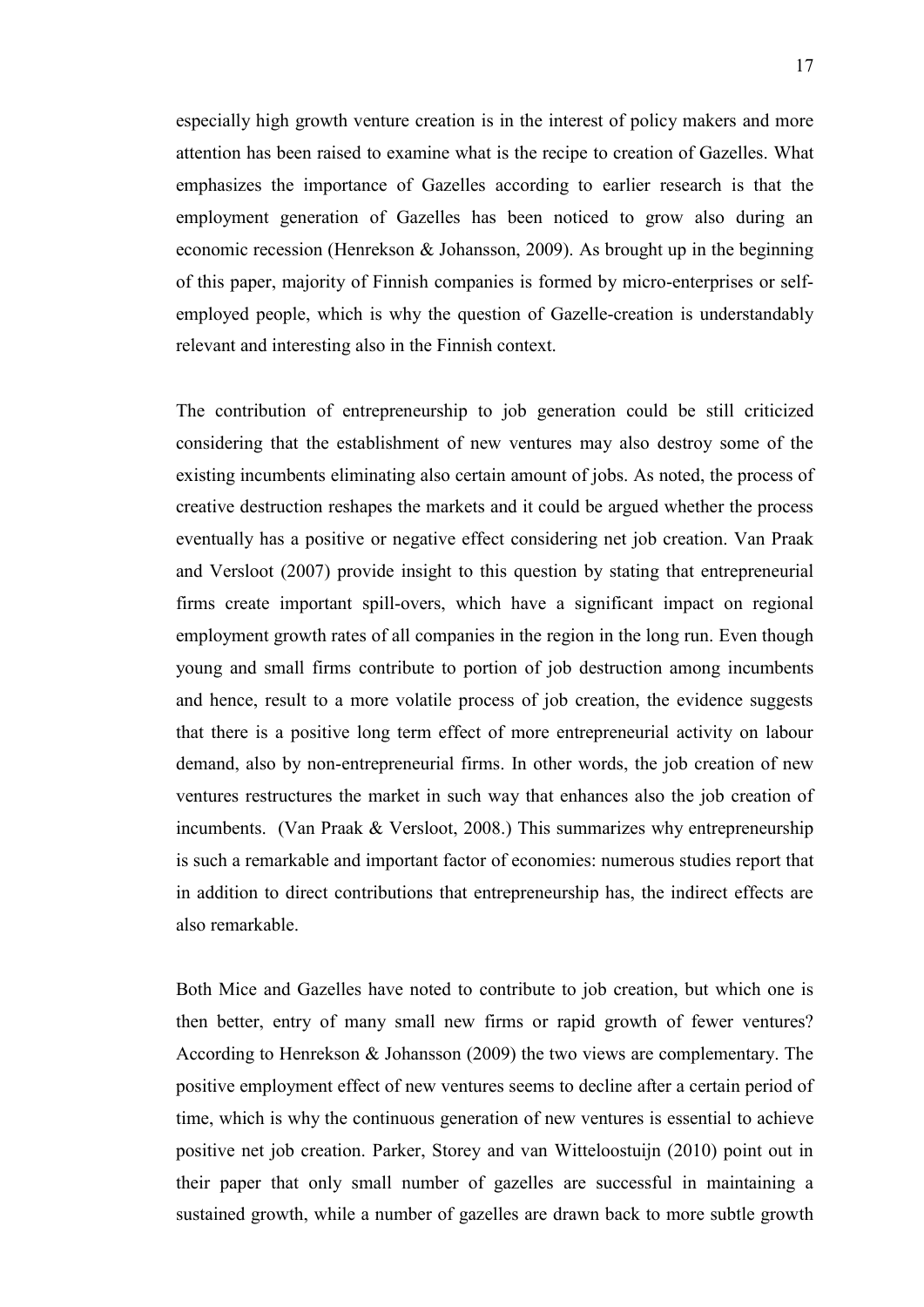rates. Based on this finding it could be suggested that a continuous flow of small and young firms would also increase the likelihood of generation of new Gazelles.

Despite the number of jobs created by entrepreneurs, some earlier studies claim that the quality of jobs created by entrepreneurs is lower than the ones of the counterparts (Van Praag & Versloot, 2007; Litwin & Phan, 2013). It must be still noted that these studies have defined and measured employment quality only with factors such as remuneration and health and retirement benefits and entrepreneurs are defined as young start-ups with fewer resources, which is why the statement of employment quality should not be generalized to entrepreneurs in general. Still, despite the lower wages and fewer benefits provided by entrepreneurs, other intangible benefits seem to exist as the job satisfaction among employees of entrepreneurs has been noted to be better than among their counterparts (Van Praag & Versloot, 2007). Motivations for attempting entrepreneurship as a career choice are discussed in the following chapter.

### <span id="page-17-0"></span>**2.3 Entrepreneurship as a career choice**

When looking at the motives for individuals to pursue entrepreneurship as a career choice, research shows that entrepreneurship may be seen as a utility-maximizing career choice, meaning that people choose to become entrepreneurs based on the total utility that they expect to derive from becoming entrepreneurs. The utility maximization consists of both income and working conditions such as decisionmaking control and work effort. (Douglas & Shepherd, 1999.)

Research on the motivations of attempting entrepreneurship are rather consistent, yet the order of most determinant motivations has some variation. Dawson and Henley (2012) studied the motivation to become an entrepreneur in United Kingdom and the most popular reason given among both genders was independence, which accounted for around one third of the responses, followed by nature of the occupation and money-related factors. This finding is supported by Douglas and Shepherd (2002) who examined that income is not the most significant determinant in entrepreneurial intention: people seem not to start their own business to get richer or actually to get any wealthier than they expect if they were employees. It seems that the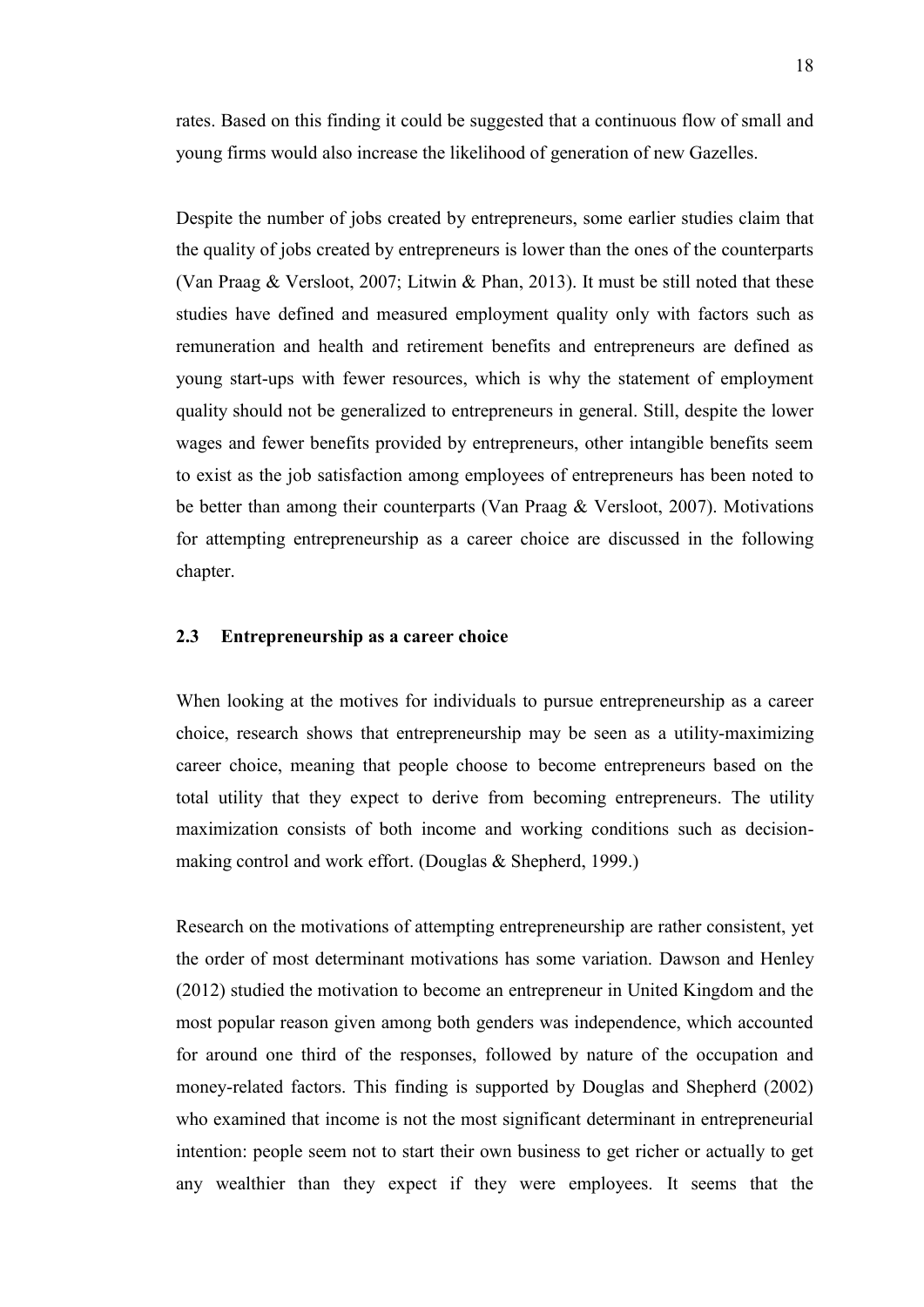attractiveness of entrepreneurship is much more related to intangible factors such and independence and self-control than money and wealth.

Despite the internal and intangible factors being more dominant when considering entrepreneurship as a career choice, income-related factors still have a role. The economic state and general state of employment has been noted to have an impact on the desirability of entrepreneurship as a career choice. Two streams of approaches exist to the relationship between entrepreneurship and unemployment. The first approach assumes that the decision to become an entrepreneur is a response to being or becoming unemployed or having poor perceptions about future employment prospects, also referred as the "refugee" effect. (Thurik, Carree, Stel & Audretsch, 2008.) This is supported by Koellinger and Thurik (2012) who observed that an upswing in the entrepreneurship cycle was attributed to one among unemployment cycle, so becoming an entrepreneur serves as a response to poor economic state and employment. The other view on the other hand does not comply with this viewpoint and it suggests that entrepreneurship in the form of new venture creation contributes to decreasing the unemployment, even though this does not necessarily mean that it stimulates economic growth (Thurik et al., 2008).

As noted earlier, entrepreneurship is associated with risk and risk-bearing, resulting to a decrease in the number of individuals willing to pursue entrepreneurship as a career choice. Research shows that entrepreneurship is discouraged by the individual degree of risk aversion (Cramer et al., 2002) and that the intention to become an entrepreneur is higher among those individuals who express more positive attitudes to risk and independence, meaning that higher tolerance of risk is positively associated with higher intention of becoming an entrepreneur (Douglas & Shepherd, 2002). As the economic benefits of entrepreneurship have been shown positive in a number of studies, the question of the role of entrepreneurial education on the propensity of increasing entrepreneurial activity has gained more interest. The following chapter discusses the phenomenon of entrepreneurial university and entrepreneurial education in more detail.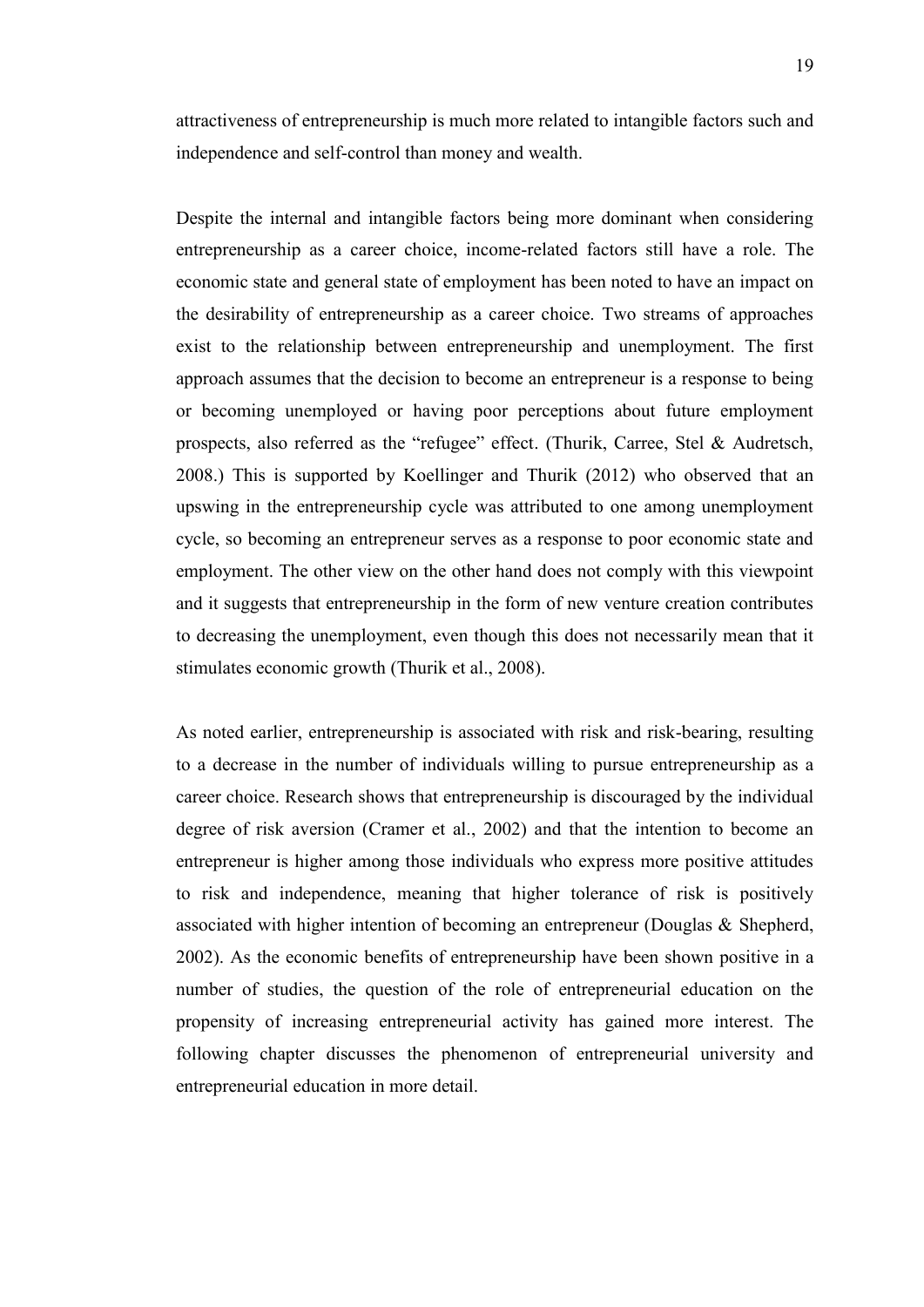### <span id="page-19-0"></span>**3 ENTREPRENEURIAL UNIVERSITY**

Academic institutions are traditionally known as individual knowledge producers that operate in isolation and tight communities and pride and protect the work around science from an ivory tower. In history, universities have adopted a subsidiary role in institutional relationships while either economy or polity had a predominating role (Etskowitz, Webster, Gebhardt & Terra, 2000). This composition has faced a reform over the past decades. The Triple Helix-model, theorized in 1990s, describes the more balanced university-industry-government relations and states that universities may act in an enhanced role especially in innovation in today's knowledge-intensive societies, which was previously dominated by the industry (Etzkowitz & Leydesdorff, 2000). This re-arrangement has remained continuous to this day as societies have started to evolve increasingly to knowledge-oriented direction reforming also the role of universities that are transforming from ivory towers to engines of economic growth (D'Este & Perkmann, 2011). As a result, the triple-helix model has been developed further and research has proposed an advanced quadruplehelix-model that adds civil society and other societal based innovation users as the fourth helix (Miller, McAdam & McAdam, 2018; Centobelli, Cercione, Esposito & Shashi, 2019).

The changing role of universities is not limited to only changes in power-relations concerning innovation, but a more extensive phenomenon has emerged. The following sub-chapters will examine the evolving role of universities, what external and internal issues have triggered the change and what kind of impact the changes have established both for universities and the external society around them. The second sub-chapter focuses on describing the topic of entrepreneurial university and entrepreneurial education based on existing literature.

### <span id="page-19-1"></span>**3.1 Changing role of universities**

The preliminary role of science universities has a long history executing purely the task of research and teaching (Etzkowitz & Leydesdorff, 2000) and the external focus of universities has been on national state level (Etzkowitz, 2017). During the past few decades the role of universities has yet become more complex and universities have become more entrepreneurial in nature due to the external pressure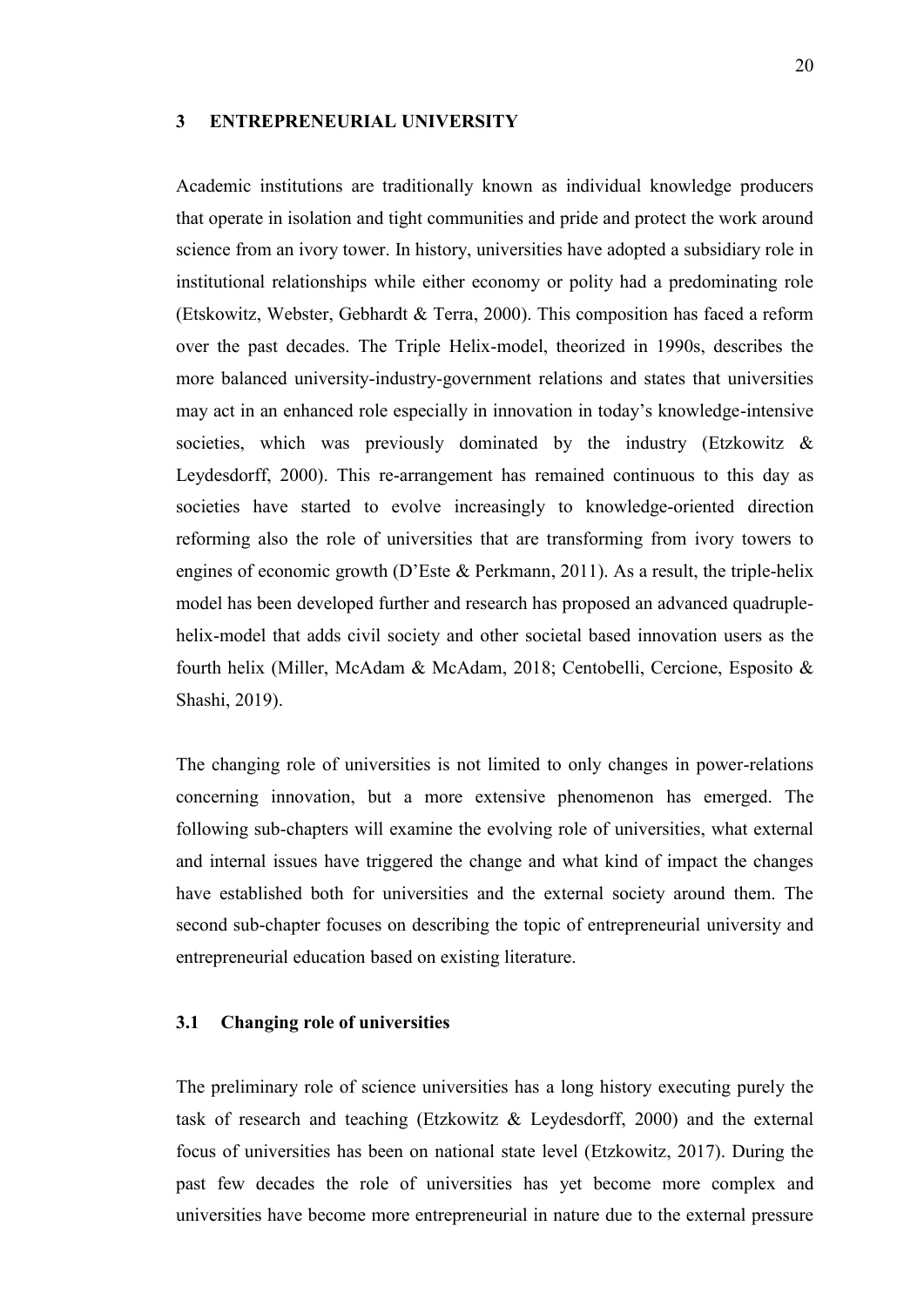(Guerrero & Urbano, 2012) becoming something we refer today as *entrepreneurial universities.* According to Soetanto & van Geenhuizen (2019) entrepreneurial university is a concept that ensures knowledge generated among universities contributing simultaneously to regional development. This definition reveals the changing external focus of universities, which is supported by Etzkowitz (2017) who states the external focus of research universities being in a national state level, but entrepreneurial universities being first and foremost regional actors with a regional focus.

Globalization and major leaps in technological development have made it possible to transform information with almost no costs and decreased the relative prices of obtaining information and knowledge. This has led the global economy to change to direction where knowledge has become the main source of competitive advantage replacing physical capital as the dominant driving factor. (Audretsch & Thurik, 2001; Hytti & O'Gorman, 2004; Audretsch, 2014.) Due to the knowledge-orientation of today's societies, the ability of both companies and individuals to engage in innovative activity and new economic activity has become increasingly important placing universities with increased pressure (Hytti & O'Gorman, 2004). As knowledge producing and disseminating institutions, universities are playing a central role in industrial innovation (Etzkowitz et al., 2000), which has resulted universities to adopt a new set of societal service functions and having a more central role in fostering societal development and national economic prosperity. (Tuunainen & Knuuttila, 2009.)

Some authors say that academic institutions are going through this transformation in response to growth of an "entrepreneurial academic paradigm" that emphasizes knowledge capitalization (Lam, 2010). The commercialization of research, technology transfer and cultivating growth in economies is also referred as the "third mission" that universities have adopted besides research and teaching (Brown, 2016; Soetanto & van Geenhuizen, 2019; Centobelli et al., 2019). Giving a precise definition to this third mission is still hard as the form it takes differs depending on the context and environment. The previously utilized arms-length principle among university-industry-government relationships has diminished as the relationships have become increasingly interwoven establishing several new linkages. (Etzkowitz et al., 2000.) The growth and variety of collaboration between university and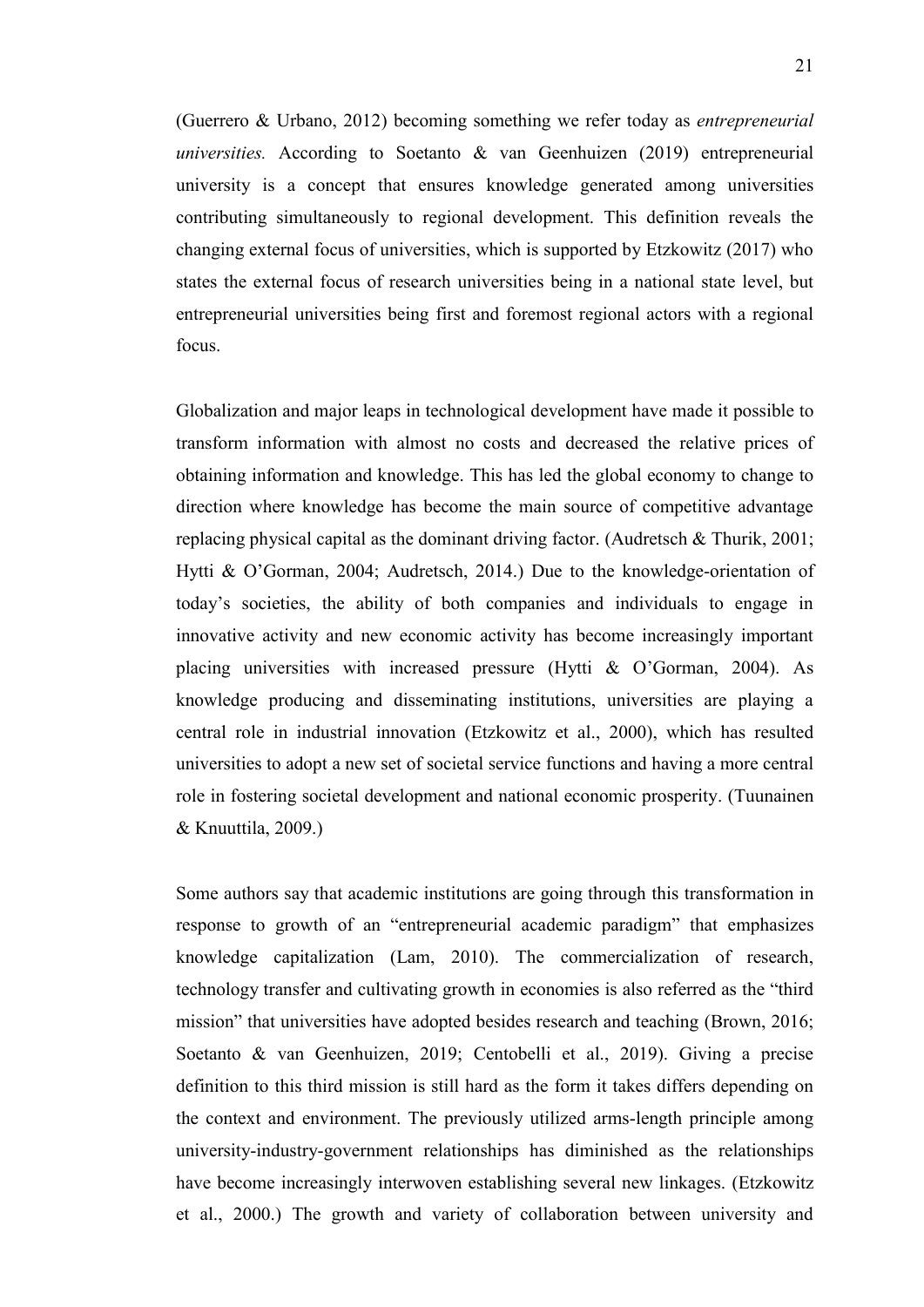industry has reached higher levels blurring the traditional boundaries between these institutions (Lam, 2010; D'Este & Perkmann, 2011). According to Etzkowitz et al. (2000) the entrepreneurial university that reshapes the triple helix-model faces certain developmental mechanisms and new structures, which can be summarized as four processes:

- 1) *Internal transformation* of helices, such as assumption of economic development mission of universities
- 2) *Influence of one institutional sphere to another* for example in the form of governments revising rules of intellectual property ownership to transfer rights from individuals to universities
- 3) *Creation of new trilateral linkages* to stimulate organizational creativity and regional cohesiveness
- 4) *Recursive effect* of these networks representing academia, industry and government both in their original spheres and largely in society

Etzkowitz et al. (2000) argue that the shift in roles is affected by and arises from both internal development of the university as well as external influences. The statement gains support from Tuunainen and Knuuttila (2009) who state that academics have become increasingly affected by profit motive and market-like behaviour as they are pursuing to secure external grants at times of stagnant or declining budgets. Besides the financial aspect triggering the closer connections, industry engagement has been noted to generate other considerable benefits for academic research, such as promotion of new ideas and research questions for universities. (D'Este & Perkmann, 2011.) Hence, universities have become willing actors of the exploitation of research results to boost their income and response to more competitive environment around them (Lam, 2010).

After acknowledging the relationship between entrepreneurial activity and economic development, governments have started to both pressure and support entrepreneurial activity as they benefit from this development in various forms. It has become a key assumption on top of which most of innovation policies are based that universities are crucial entrepreneurial actors (Brown, 2016) and that they are simultaneously "good for business" and "good at creating business" (Collini, 2012), which is why they are increasingly being called to contribute to economic development and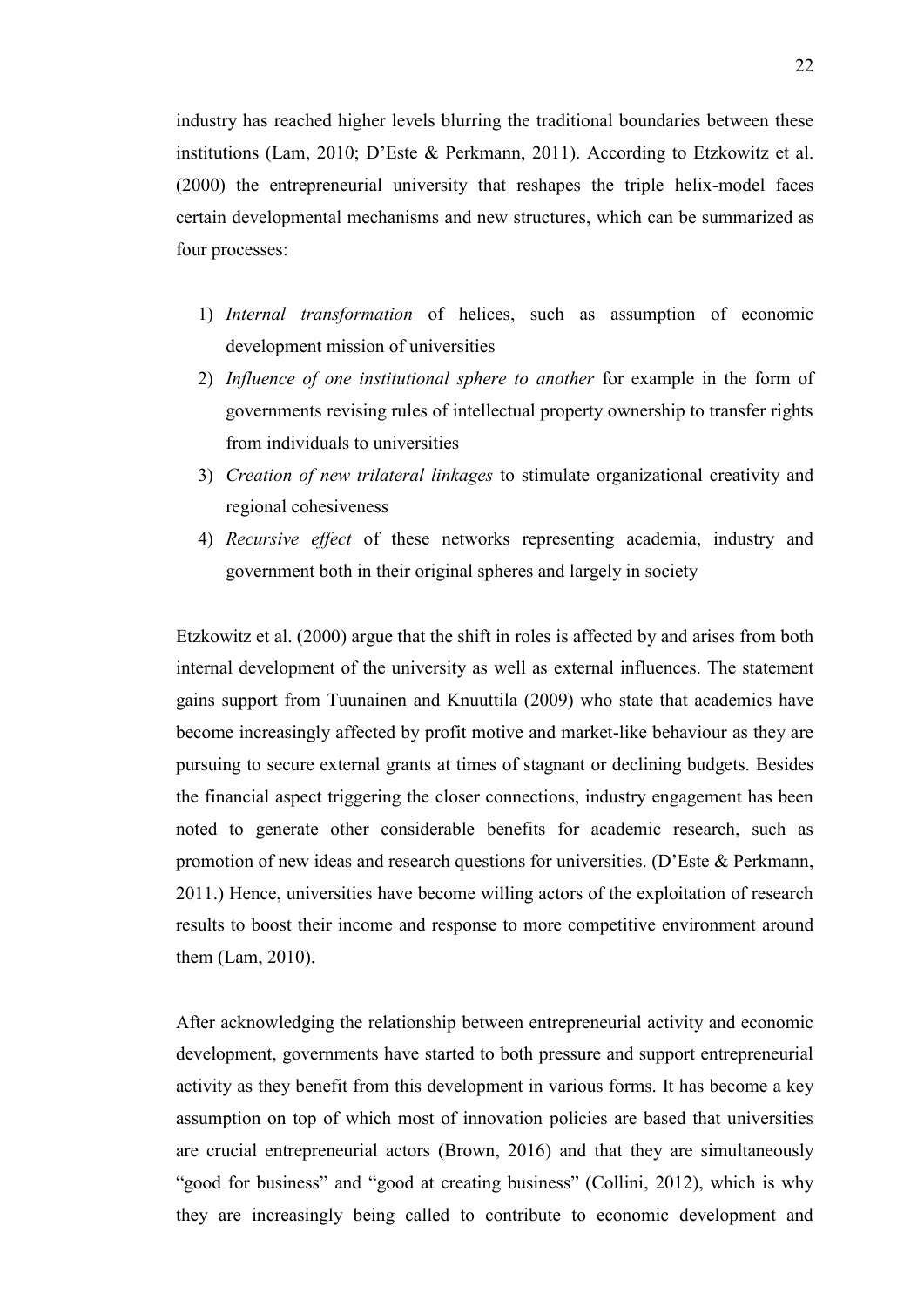competitiveness (D'Este & Perkmann, 2011). Due to these demands and developments, universities are becoming key elements of innovation systems both as providers of human capital and as a seed-bed of new ventures (Etzkowitz et al., 2000) and policymakers are increasingly investing in universities to foster innovative start-up creation (Autio et al., 2014). In general, governments have increased actions that improve the business climate by for example lowering taxes to boost entrepreneurial activity in their region (Etzkowitz et al., 2000). The process of commercializing research has led to establishment of a phenomenon referred as "academic capitalism" that has transformed the role of academic institutions to become entrepreneurial universities (Brown, 2016).

### <span id="page-22-0"></span>**3.2 Entrepreneurial university and technology transfer mechanisms**

In their role conducting the third mission and becoming entrepreneurial universities, universities are awaited to produce certain benefits to regions. As shown in table 2, universities can conduct the third mission and extension of research by developing entrepreneurial training, conducting technology transfer activities or by conducting innovation support mechanisms that facilitate firm formation and growth, either focusing on one of these or developing all three aspects simultaneously (Etzkowitz, Germain-Alamartine, Keel, Kumar, Smith & Albats, 2019).

|  |  |  |  |  | Table 2. Approaches to conducting the "third misison" (Etzkowitz et al. 2019). |  |
|--|--|--|--|--|--------------------------------------------------------------------------------|--|
|--|--|--|--|--|--------------------------------------------------------------------------------|--|

| Approaches to conducting the third mission and extension of research            |
|---------------------------------------------------------------------------------|
| Conducting entrepreneurial training                                             |
| Conducting technology transfer activities                                       |
| Conducting innovation support mechanisms facilitating firm formation and growth |

Audretsch (2014) has illustrated (see figure 1) the structure of the entrepreneurial university to consist of three different layers: the core of the entrepreneurial university is in the basic research, which is surrounded by applied research that has a focus on meeting particular and specified needs. Audretsch continues by stating that having just the applied research surrounding the core has not been proved to generate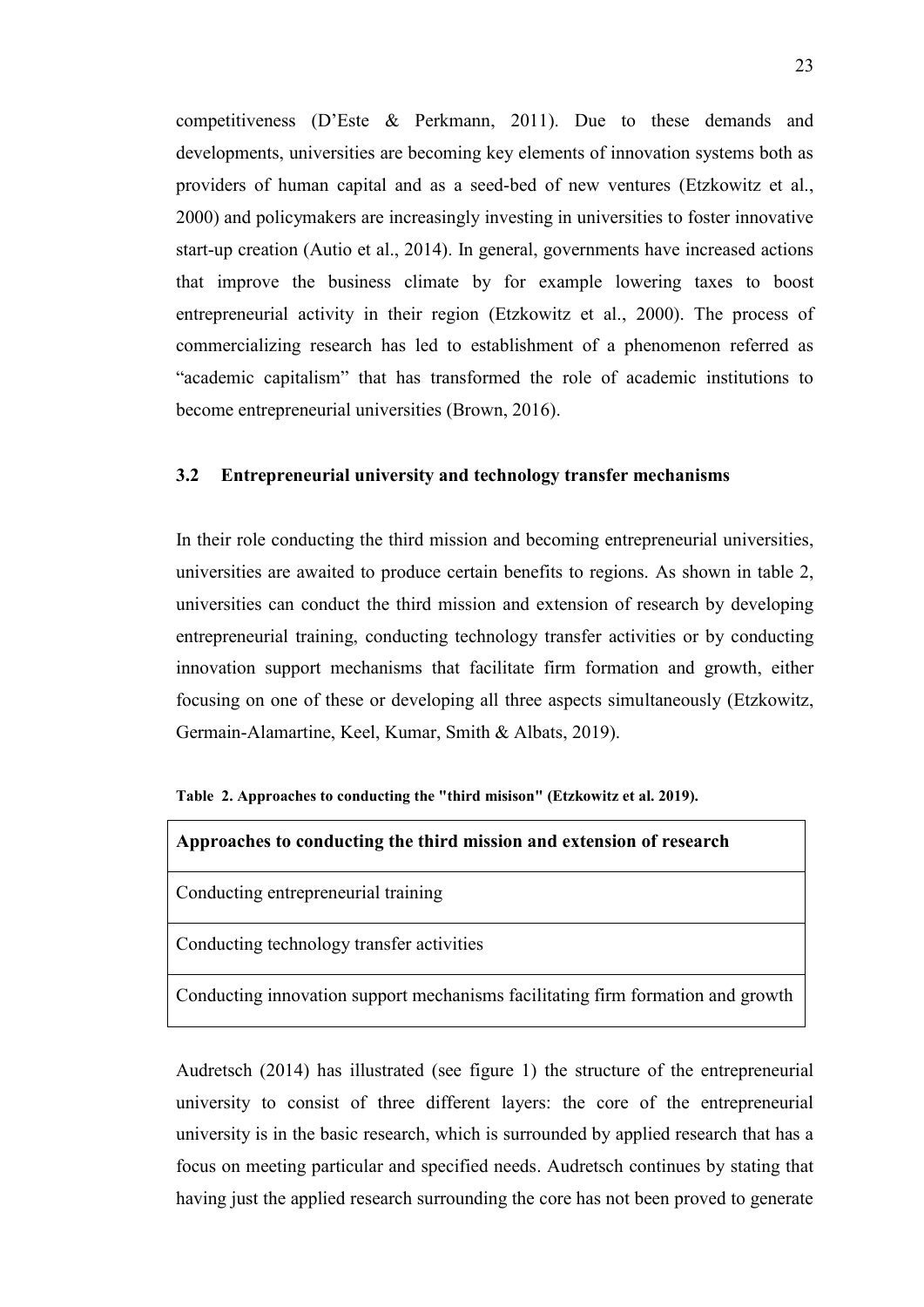sufficient spillovers from the universities to external market, which is why the third ring of spillover mechanisms was noted to be required in order to successfully bring the applied research outside the university.



**Figure 1. Structure of the entrepreneurial university by Audretsch (2014).**

There are various forms of spillover mechnanisms meaning the diverse ways how technology transfer may be conducted from university to industry. Table 3 presents the main types of transfer conducted by universities:

| <b>Mechanism</b>      | <b>Definition</b>                                                                                                                |
|-----------------------|----------------------------------------------------------------------------------------------------------------------------------|
| Sponsored<br>research | An agreement based on which university receives funding either<br>from government or industry for conducting a certain research. |
| Licences              | Giving further a legal right to use a specific piece of intellectual<br>property (IP) of the university.                         |
| Spin-off firms        | A new venture that is created around a certain faculty or a<br>university licence.                                               |
| Student start-<br>ups | New venture creation by student alumni that is not based on the<br>intellectual property of the university.                      |
| Human capital         | Recruitment of students from the university, specially ones<br>working among sponsored projects.                                 |

**Table 3. Mechanisms of technology transfer from universities (Brown, 2016).**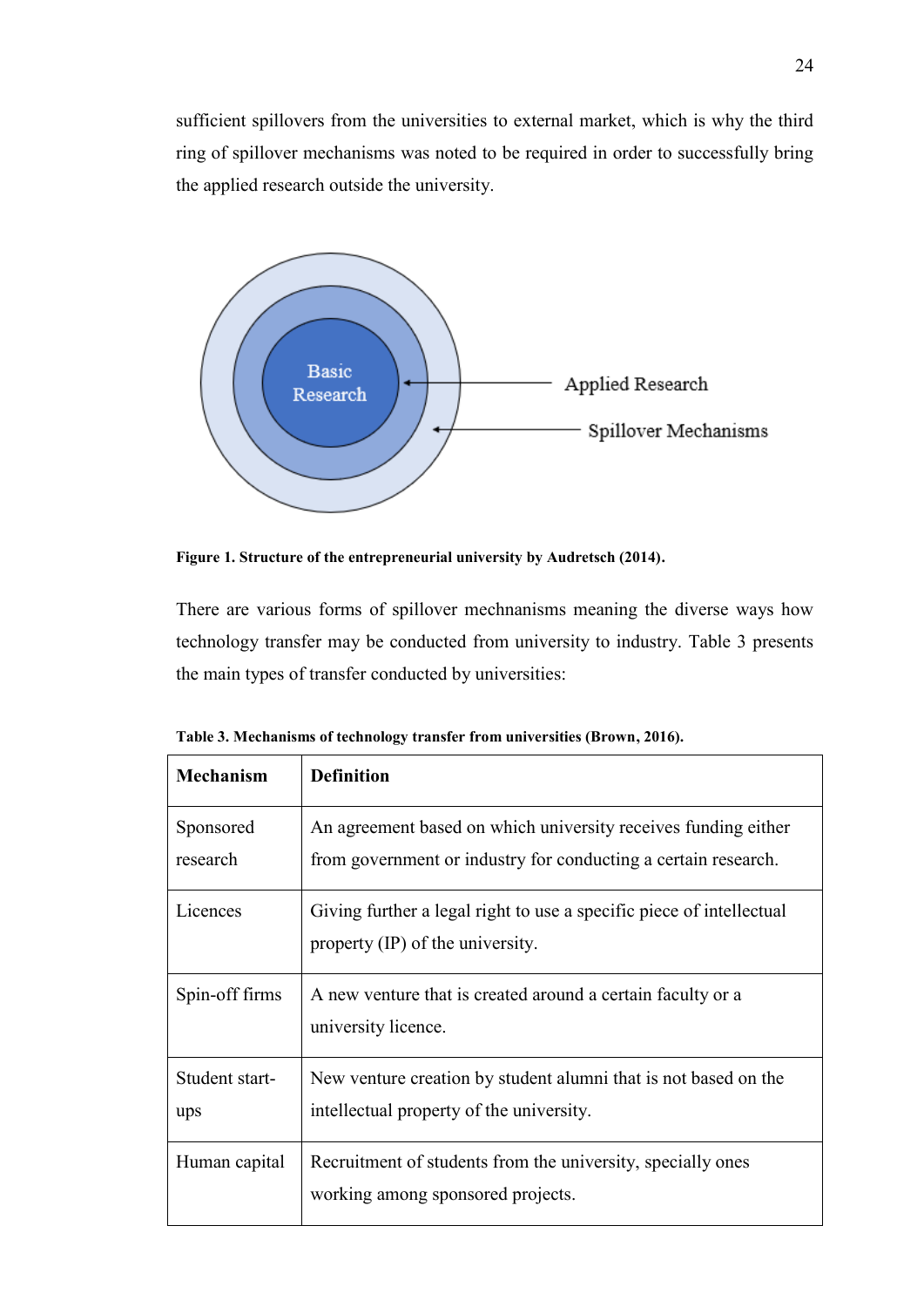The above provided table reveals that providing human capital has been part of universities technology transfer already in the past. Still, as the importance of entrepreneurial activity has seen an increase, so has the demand for individuals that become entrepreneurs, reforming the role of universities as providers of human capital. As noted in the previous chapter, the risky nature of entrepreneurship cuts down the number of people willing to pursue entrepreneurship as a career choice creating scarcity. This has triggered policy makers to demand for more actions to enhance the propensity of more people considering entrepreneurship as a desirable career prospect, which is seen in an increase of establishment of entrepreneurial education programs (see for example Matlay, 2008 and O'Connor, 2013). The following sub-chapter will examine more closely the concept of entrepreneurial education.

### <span id="page-24-0"></span>**3.3 Increasing entrepreneurial activity through education**

As a response to fulfilling the third mission assigned to academic institutions, universities have started establishing and heavily investing in entrepreneurship education programmes and remarkable expansion has been seen in the number of entrepreneurship programs established globally (Katz, 2003; Matlay, 2008; O'Connor, 2013). The expectation among policy makers advancing and supporting this development of extension is that entrepreneurship education is a mechanism that by more and better utilization would eventually lead to an increase in both quantity and quality of entrepreneurs entering to the market (Matlay, 2008; O'Connor, 2013).

Establishing entrepreneurship education programs holds a key assumption that entrepreneurship can be taught, and one can learn skills and capabilities enabling to become an entrepreneur instead of entrepreneurial abilities and characteristics being inborn features that cannot be adopted through education (Oosterbeek, van Praag & Ijsselstein, 2010). This assumption is supported by research, which reveals that entrepreneurial knowledge and skills can be taught and developed when an appropriate environment exists (Packham, Jones, Miller, Pickernell & Thomas, 2010). Hannon (2006) continues by stating that education plays an important role in the process of building entrepreneurial capability. Research also shows that attitudes are better predictor of entrepreneurial propensity than personal characteristics (Douglas & Shepherd, 1999), which is an encouraging notion as it has been noted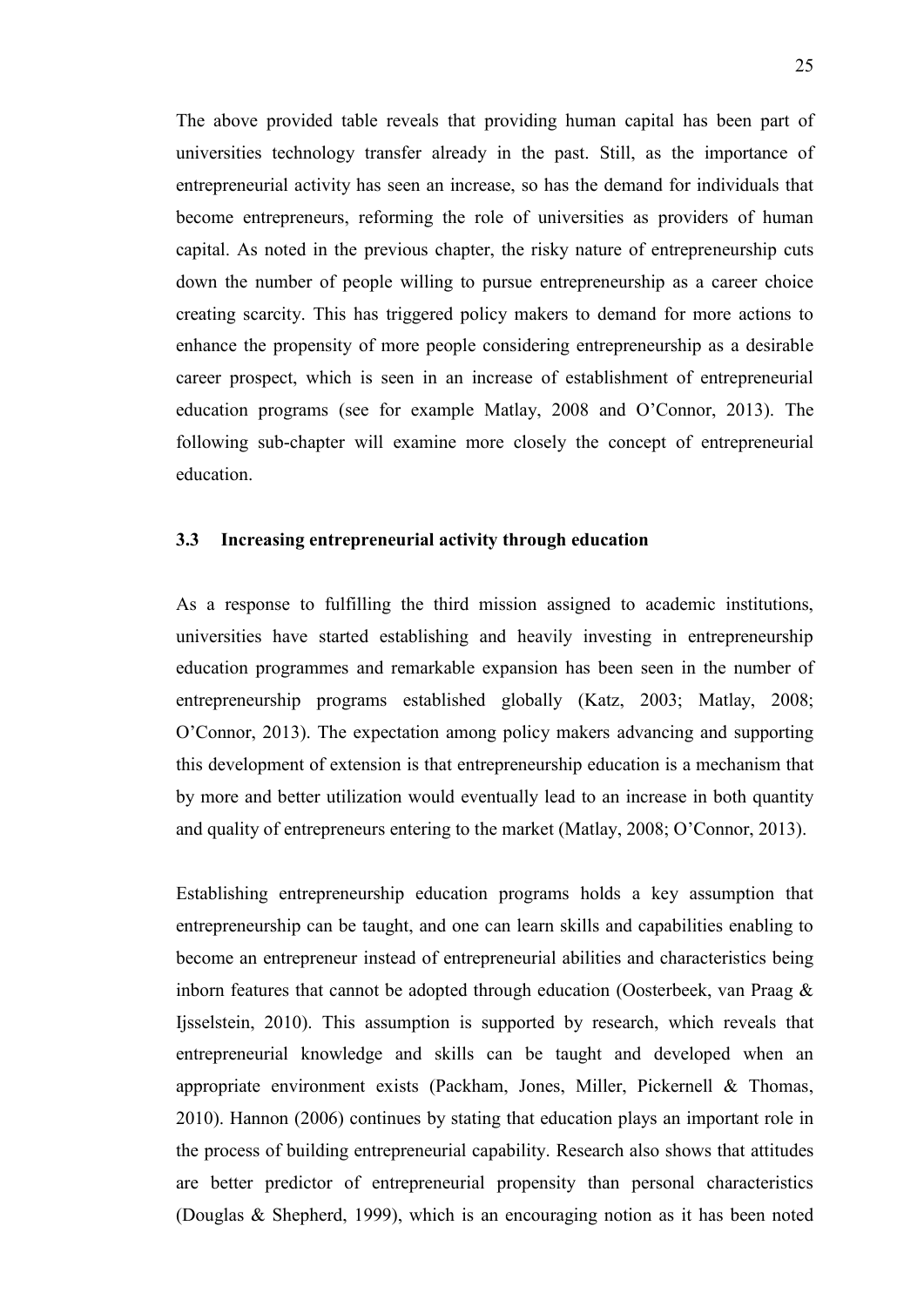that education and training may influence the behaviour and attitude of students (Fayolle, Gailly & Lassas-Clerc, 2006).

Concerning the actual meaning, entrepreneurship education may be defined as the promotion of entrepreneurship and stimulating entrepreneurial skills and knowledge (Verheul et al., 2001). From a more simplistic viewpoint, entrepreneurship education has been categorized into three different categories, which are education "for", "through" and "about" enterprise (O'Connor, 2013) depending on what is the target group and the goal for the program. Despite this division of entrepreneurial education to categories, researchers still debate about the features that are essential in forming effective entrepreneurship education programmes. Hytti and O'Gorman (2004) discuss about enterprise education, which could be stated close to a synonym for entrepreneurship education and state that confusion concerning what enterprise education programmes should constitute of is partially caused by the fact that the set of objectives placed under the "enterprise education" heading is wide. Further conceptual and theoretical development is noted to be needed also concerning the concept of entrepreneurial education in order to establish purposeful programs (O'Connor, 2013).

According to Andersson and Jack (2008) entrepreneurship education is a challenging topic to lecture due to its high levels of complexity, variability and contingency. Katz (2003) adds to this by stating that entrepreneurial education still reflects high levels of homogeneity in terms of teaching pedagogy, which can be found contradictory concerning the different streams of entrepreneurial education, but yet emphasizing the difficultness that relies in planning entrepreneurial education programmes. Despite the difficulties, research still points out that there are three main objectives, which are essential for successful entrepreneurship education; developing a wide understanding about entrepreneurship, acquiring an entrepreneurial mindset and gaining knowledge on how to start and run a business effectively (Packham et al., 2006).

Entrepreneurship curricula may consist of large variety of activities including simulation of practice, providing academic courses, conducting business plan competitions, mentoring or organizing entrepreneurial training aiming at venture establishment (Etzkowitz et al., 2019). Neck and Greene (2011) have identified and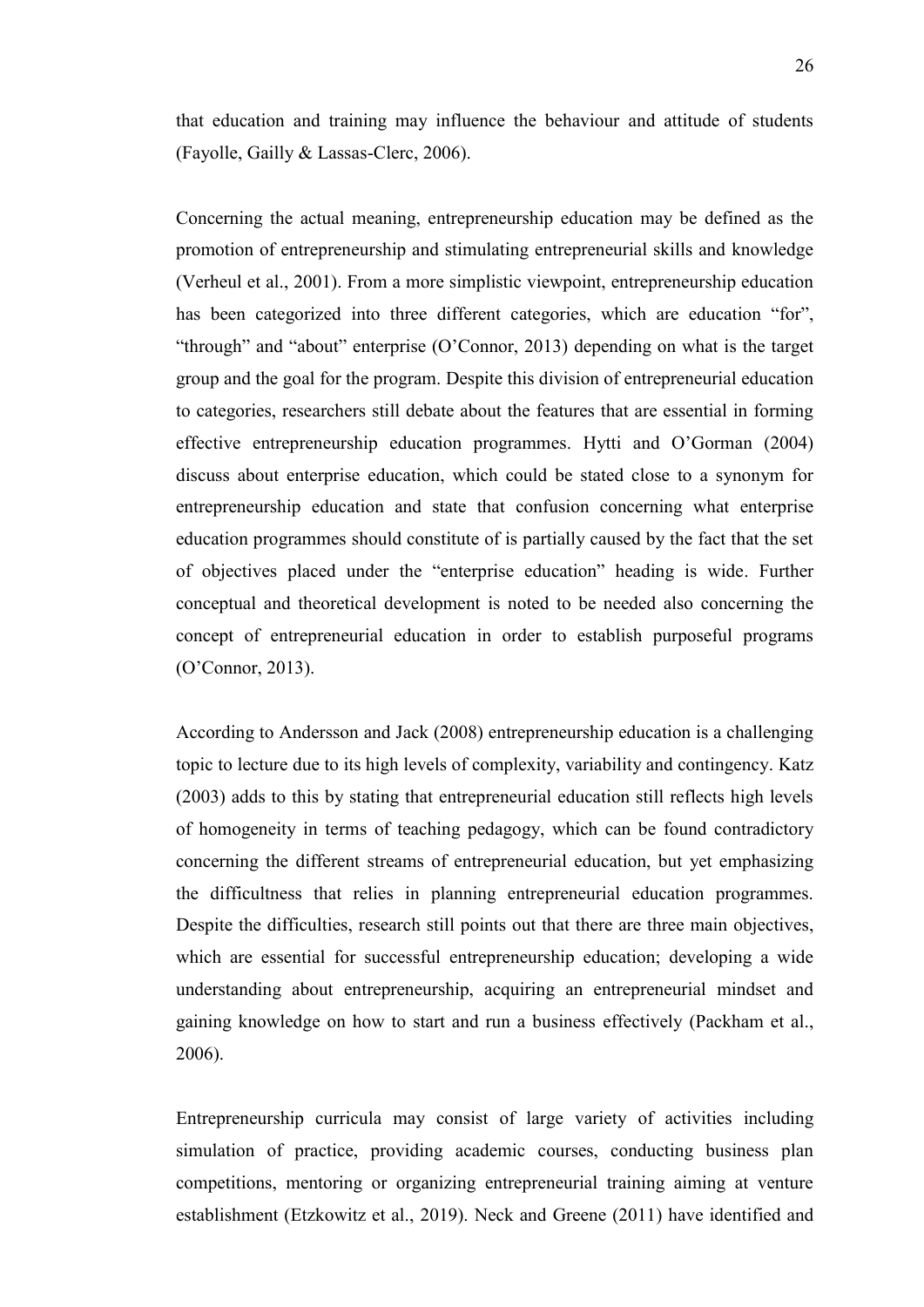examined four different streams of entrepreneurship education revealing the difference of focus in different approaches.

*The Entrepreneur* stream of education treats entrepreneurs as certain types of hero figures, due to which the education from this perspective contrasts the student with different ideal types of entrepreneurs and aims at students reflecting themselves with these models. This stream of education utilizes self-assessments and is characterized by descriptive narratives about entrepreneurs.

*The process* stream of entrepreneurship education has a more analytical approach and it abandons the aim to embed certain entrepreneurial traits to individuals. The process approach has a focus on the firm instead of the individual and topics such as opportunity recognition and evaluation, new venture creation and business planning are central to this approach. Concerning the pedagogical side, the students are made to undertake process tasks that are believed to prepare them to entrepreneurship as they learn the processes they should replicate in the future.

*The cognition* stream to entrepreneurship education has again focus on the entrepreneur, the individual, and the way of thinking and decision making that underpins successful entrepreneurship. In this approach, the usage of case studies and simulations is common to allow and trigger the students to delve into the "entrepreneurial mindset" and discover the entrepreneurial mental models that are the base of decisions leading an individual to become an entrepreneur. This approach emphasizes students learning to become entrepreneurial decision makers.

*The method* stream of education has a more inclusive approach to entrepreneur, the team and the firm and it places the student into the role of being an actual entrepreneur and to learn through the actual experience of being entrepreneurial. In this approach the practical implementation of education may be done by actually starting a small business or engaging with simulations that encourage reflective behaviour. The method stream has a portfolio approach to learning meaning that various methods are used, and it emphasizes students taking actions and, hence adopting entrepreneurial behaviours.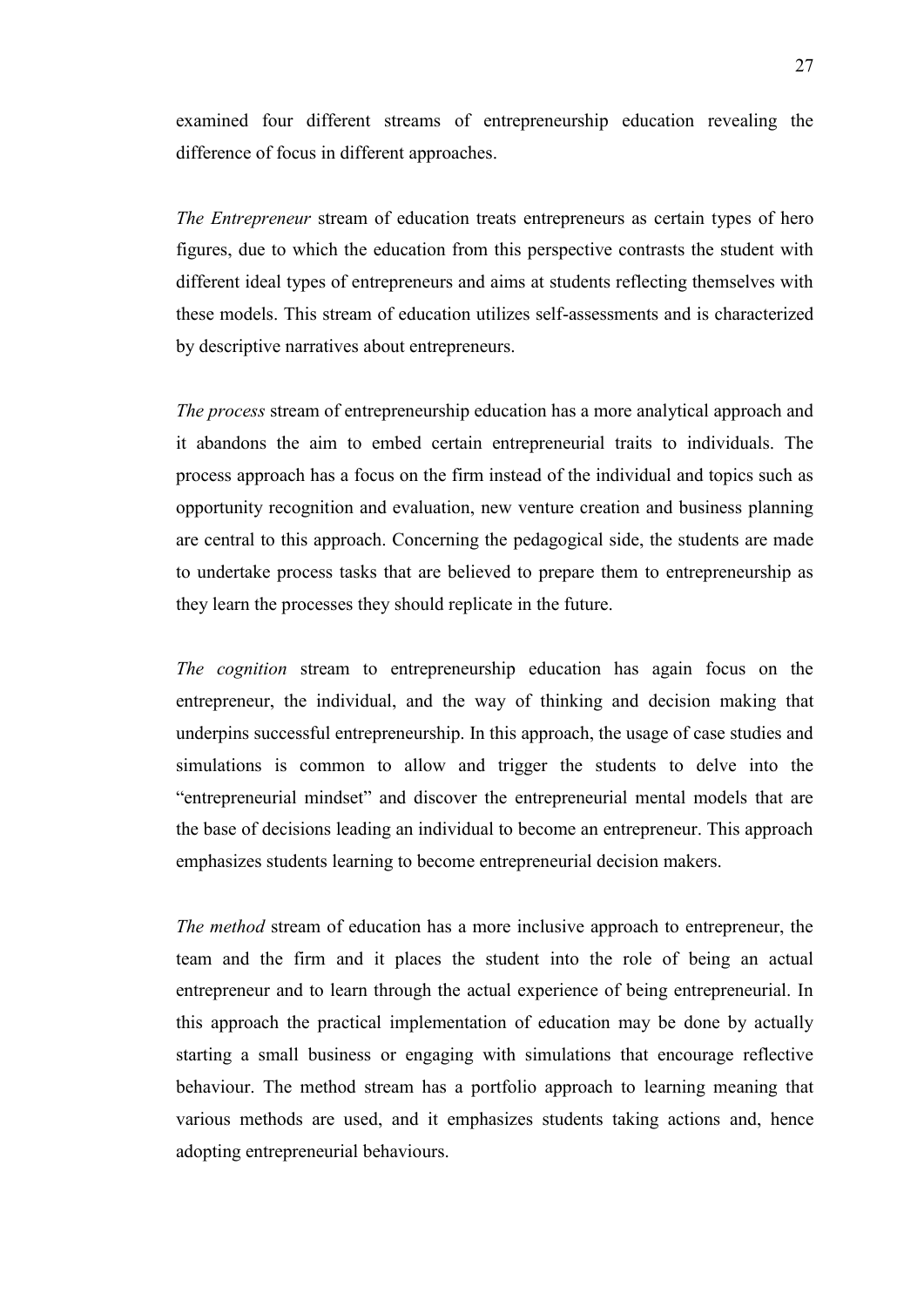Table 4 summarizes the different streams and illustrates a comparison between the core characteristics of each of the streams:

| <b>Stream of</b><br>education | <b>Entrepreneur</b>                    | <b>Process</b>                    | Cognition                                                      | <b>Method</b>                                              |
|-------------------------------|----------------------------------------|-----------------------------------|----------------------------------------------------------------|------------------------------------------------------------|
| World of                      | Heroes and<br>personality<br>profiling | Planning<br>and<br>prediction     | Thinking and<br>doing                                          | Value creation                                             |
| Level of<br>analysis          | Entrepreneur                           | Firm                              | Entrepreneur and<br>team                                       | Entrepreneur,<br>team and firm                             |
| <b>Focus</b>                  | Traits                                 | <b>New</b><br>venture<br>creation | Decision making<br>to engage in<br>entrepreneurial<br>activity | Different<br>techniques to<br>practise<br>entrepreneurship |
| Pedagogical<br>implications   | Description                            | Prediction                        | Decision                                                       | Action                                                     |

**Table 4. Streams of entrepreneurship education. Modified from Neck and Greene (2011).**

As it was brought up previously, entrepreneurship is possible to be taught among an appropriate environment and entrepreneurship education and training may influence the behaviour and attitude of students (Fayolle, Gailly & Lassas-Clerc, 2006) emphasizing and justifying the role of universities as change agents (Klofsten, Fayolle, Guerrero, Mian, Urbano & Wright, 2019). It must be still noted that there are different propensities among different students to actually act towards becoming an entrepreneur. In a study conducted by Packham et al. (2010) researchers found that in a comparison between German, French and Polish students, completion of an entrepreneurship course decreased the results of German males while resulting to positive increase in results among French and Polish students. The study also provided evidence to previous studies revealing that German students entering higher education are less likely to pursue entrepreneurship as a career and that general attitude towards entrepreneurship is gradually changing in France.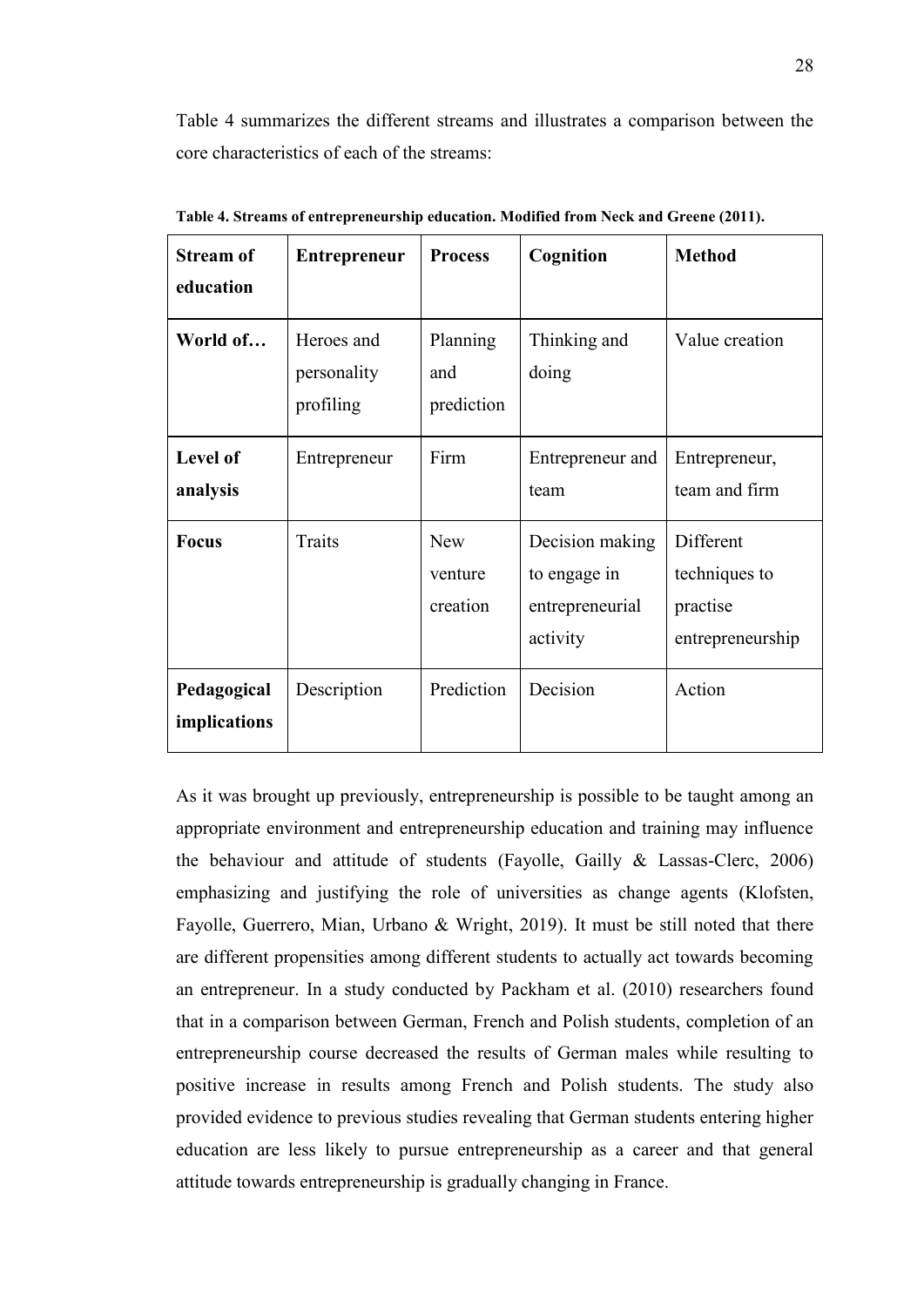These varying results and findings between different countries illustrate a fact that may be more important than the actual results, which is the realization of the difficultness of measuring success of entrepreneurship education between countries and even between regions: cultural context, macroeconomic circumstances, educational policies and number of other things have major impact on the outcome, which has been noted for example by O'Connor (2013).

What must be also noted is that the positive impact of entrepreneurship education on students may not necessarily increase the propensity of these students becoming entrepreneurs if there still exist other factors such as lack of opportunities or unfavourable entrepreneurship environment, which form barriers to entrepreneurship (Packham et al., 2010). Hytti and O'Gorman continue by stating (2004) that many enterprise education programmes automatically assume that the teaching input provided to an individual would be associated with the output of increased entrepreneurial motivation, ability and understanding, which would then lead to an increased propensity to establish a new venture.

Even though education may increase the propensity of an individual to establish a business, one could also argue that the increased knowledge about entrepreneurship and its demands could also have a negative impact on the propensity of becoming an entrepreneur as the students become more aware of the risks and challenges associated with being an entrepreneur. This assumption is supported by Oosterbeek et al. (2010) who reported negative effects on entrepreneurial intentions after group of Dutch students had participated in a specific study program aiming at increasing entrepreneurial propensity and intension. The study revealed the students having lost their (over-)optimism, which lowered their interest towards entrepreneurship and becoming an entrepreneur.

Another noteworthy issue, in case of an increased intention, is that the increased propensity of becoming an entrepreneur does not as such give any information about the nature of the venture and entrepreneurship the students consider, meaning that information whether the students aim at self-employment or starting a future high growth venture remains unclear. Matlay (2008) found in his study that majority of 64 respondents of the study were either sole traders or owners of micro business (employing less than 10 people) after one year of graduation and none was working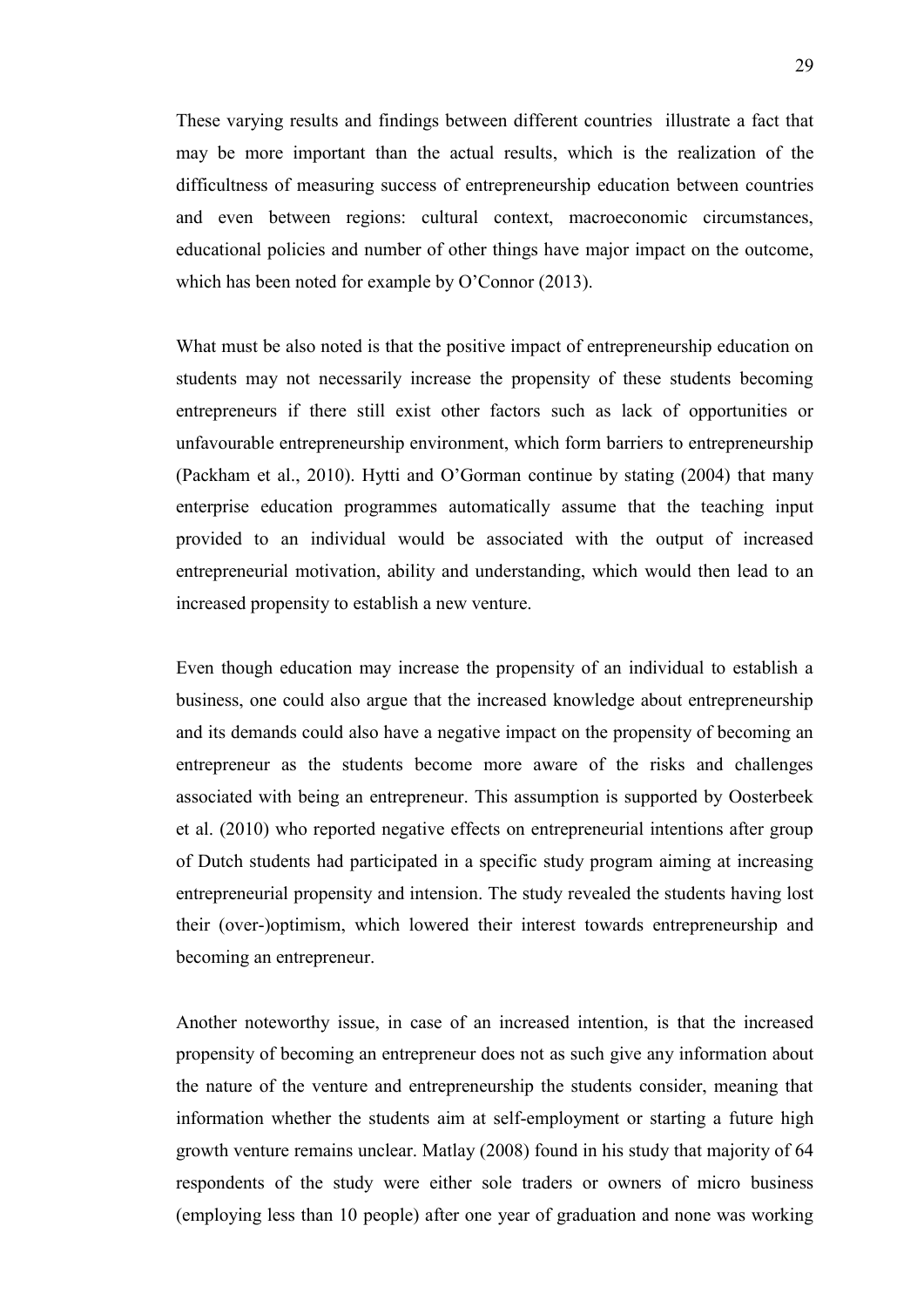as an employee in small or large organization. Ten years after the graduation most of the sole traders had grown to owners of micro- or small businesses, but the amount of people partnering in new or existing enterprises had not increased remarkably. As it has been noted in the previous chapter, different types of ventures have a varying impact for example on the net job creation in a society, which is why it could be assumed that the nature of the established firm would receive more interest in the future.

### <span id="page-29-0"></span>**3.4 Criticism of entrepreneurship education**

As universities are cost-effective and creative inventors and transfer agents of both knowledge and technology (Etzkowitz et al., 2000) the entrepreneurship education programmes run by higher education institutions are considered the most effective way to contribute in enhancing entrepreneurial activity. Despite this, there are still critics that claim the impact of entrepreneurial education being unclear (Pittaway & Cope, 2007) and that the entrepreneurial programs have high chances of not meeting the intended effects (Oosterbeek et al., 2010).

In addition to this, general education attainment has been noted to be higher among entrepreneurs and success rates of entrepreneurs and start-up attainment are noted to be higher when entrepreneurs they have higher levels of general education (O'Connor, 2013). Higher education levels have been also proven to diminish the capital constrains when establishing a new venture, which in later stages has been noted to positively affect the performance of the venture (Parker & van Praag, 2006).

Considering these statements, it seems that distinguishing between general and entrepreneurial education is difficult remaining the measurement of effects a challenge. According to Matlay (2008) a great deal of existing knowledge around this topic relies on tenuous causal links between government driven expansion of the educational system and overall increase in entrepreneurial success, so the reliability of some of the studies is questionable. Further criticism claims that entrepreneurial education at worst shows decreasing returns for certain economies and at best in others, reveals only limited increasing returns before reversing (O'Connor, 2013, see also Martinez et al., 2010).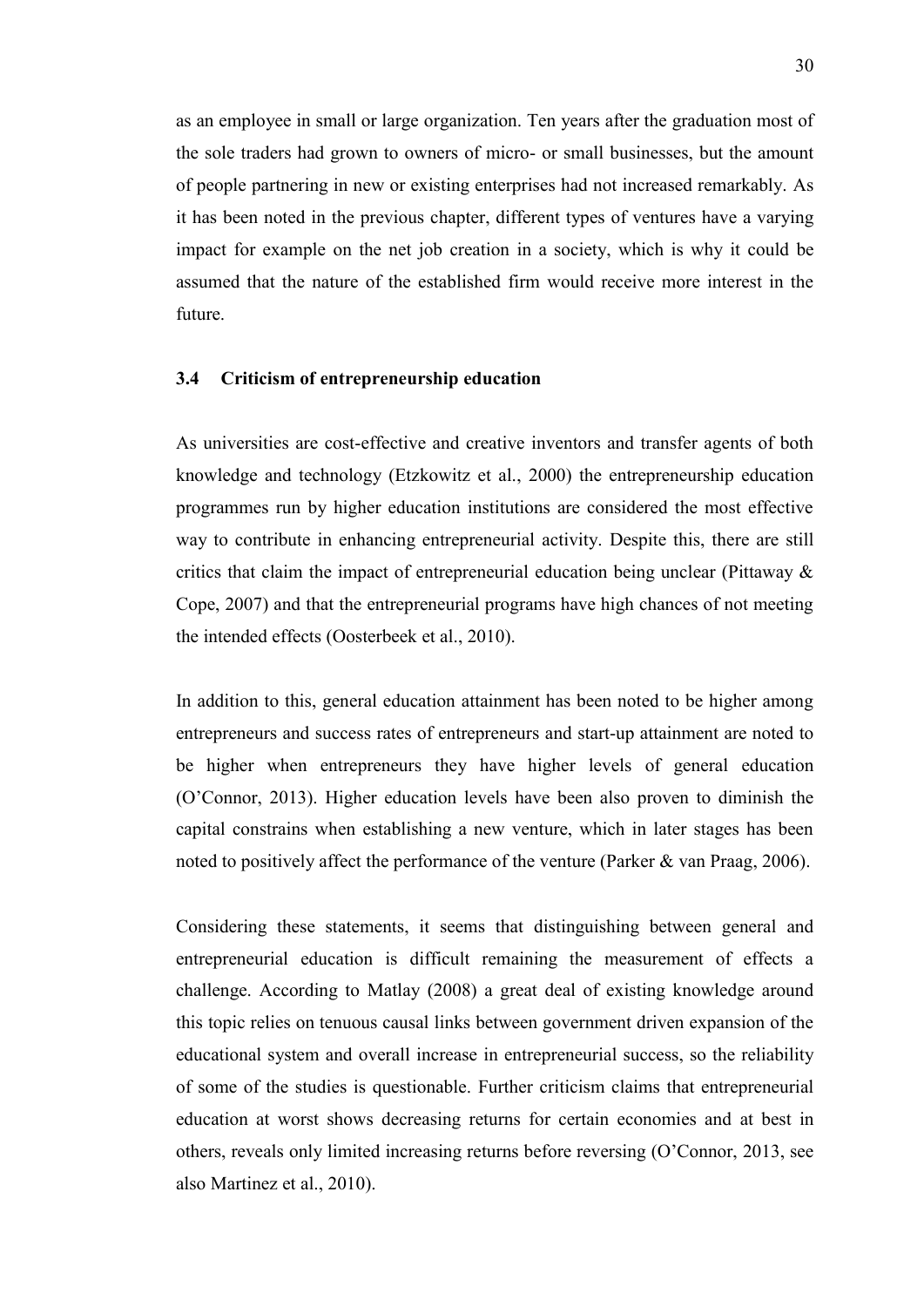Criticism does not concern only the quality and outcome of entrepreneurial education, but some critics are afraid that increased pecuniary interest and profit motive of universities will lead to universities losing their role as independent critics of society (Krimsky, 1991). The criticism demanding restricting the capitalistic role of universities is stemming also from the industry as some companies that are concerned of university-based firms becoming potential competitors state that universities should confine to traditional academic-industry relationship such as consultation. (Etzkowitz et al., 2000.) From macroeconomic viewpoint, as noted already, the dynamism and restructuring of the market are indeed desired from the viewpoint of increased productivity and economic development (see Stel, Carree & Thurik, 2005).

When targeting criticism towards universities and entrepreneurial education, it must be still noted that the proper functioning of entrepreneurial university and success in outcomes is not only in the hands of individual institutions and that universities are not operating solely in the aim of generating regional and national development and increased entrepreneurial activity. Packham et al. (2010) point out that entrepreneurship education does not necessarily increase the propensity of becoming an entrepreneur, if external barriers still exist. Brown (2016) provides support to this statement by revealing that prioritizing commercialization of university research above other equally valid innovation objectives led the Scottish Regional Innovation System (RIS) under examination to a cycle of policy underperformance, which was found to be a result of poor performance of some of the actors in the process. Brown continues further by stating that the attempt to turn universities into economic development agencies seems a reductionist policy objective meaning aiming at understanding the complex system solely in terms of its components. More engagement of different actors within the innovation policy-making process is needed to get successful outcomes.

Despite the critical voices, some researchers still argue that investment in entrepreneurship education is most likely to deliver long term returns (O'Connor, 2013) and that entrepreneurship education may provide outcomes only after an extended period of time after gaining industry and commercial experience (Matlay, 2008), which is why conducting only short-term studies may provide biased results about the actual long-term benefits. Previously, entrepreneurial intentions have been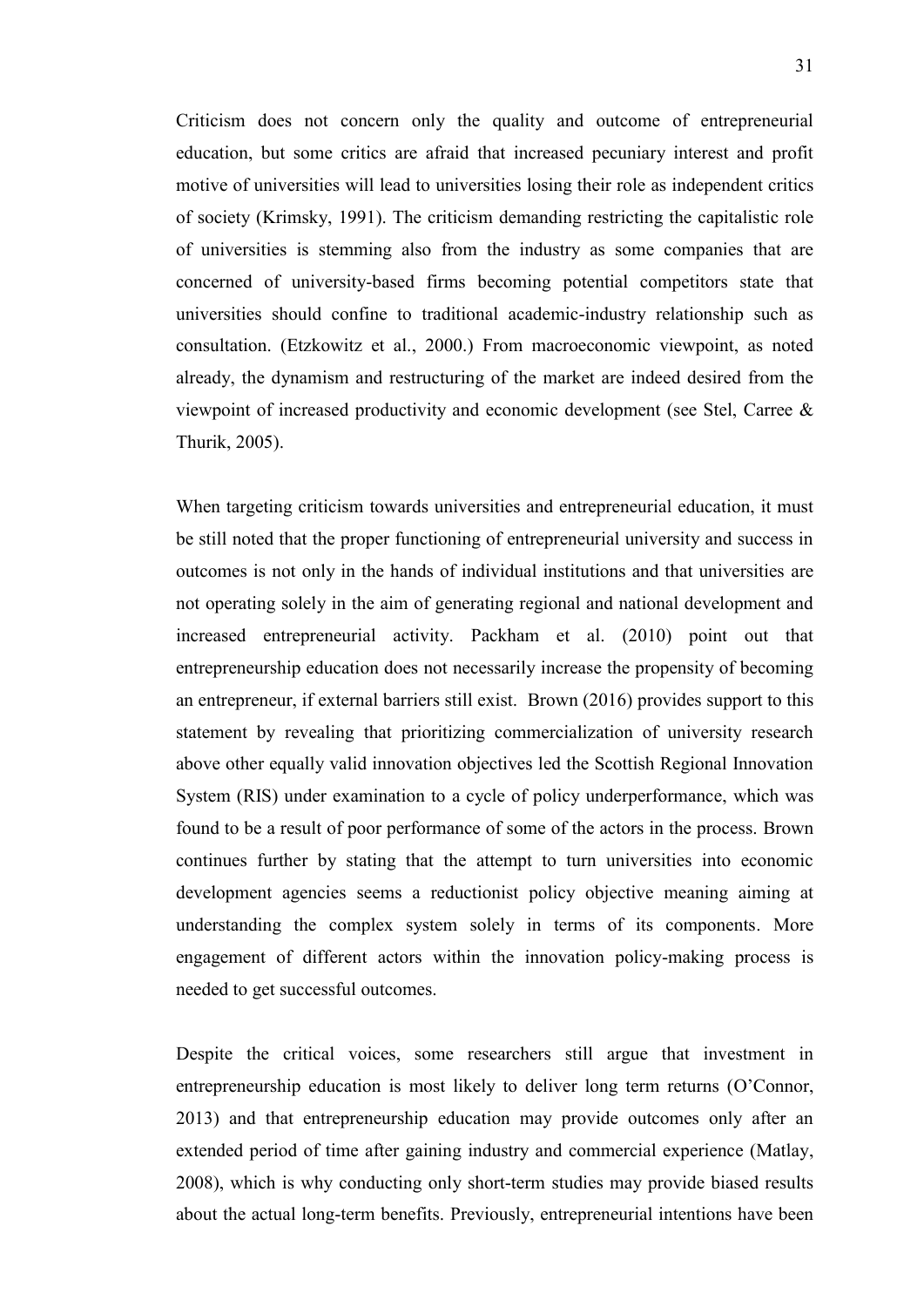assumed to predict entrepreneurial behaviour, but data confirming this has been scarce (Autio, Keeley, Klofsten, Parker & Hay, 2001). Recently, some findings from longer time span studies have been still received.

An UK-based study, conducted by a research sample of 64 graduates that had participated in entrepreneurship education during their third year at the university, revealed that during the ten year span of the research large proportion of the sample expressed a speedy progression from self-employment to micro- and small-business ownership and only eight of the respondents were still in the self-employment stage after the ten year period. Another remarkable finding was that the respondents showed a very low level of turbulence, no failures of business occurred among the sample and none of the graduates adopted an employee status over the ten year period. (Matlay, 2008.)

These findings give support to entrepreneurial education and as the phenomenon is still rather young, judging its actual impact may require a longer time period after which the long-term effects can be more accurately measured. Pittaway and Cope (2007) call also for more evaluative and longitudinal research about the topic to get a better and more reliable understanding of the impacts of entrepreneurial education, as the area of actual venture creation after entrepreneurship education is still underresearched, even though some studies have been conducted (see Matlay, 2008). Katz (2003) supports this and continues that entrepreneurship education is likely to continue as a major and growing academic discipline as there is too much demand from various directions to let entrepreneurship to fall into disuse.

### <span id="page-31-0"></span>**3.5 Theoretical framework**

To achieve a comprehensive understanding of the foundation of entrepreneurship education and the context it operates in, entrepreneurship as a phenomenon has been examined thoroughly in chapter two. Chapter three has focused on extensive examination of the concept of entrepreneurial university. Literature reveals the high levels of complexity concerning entrepreneurial university and entrepreneurship education research and that not many generally accepted scientific models have been established so far.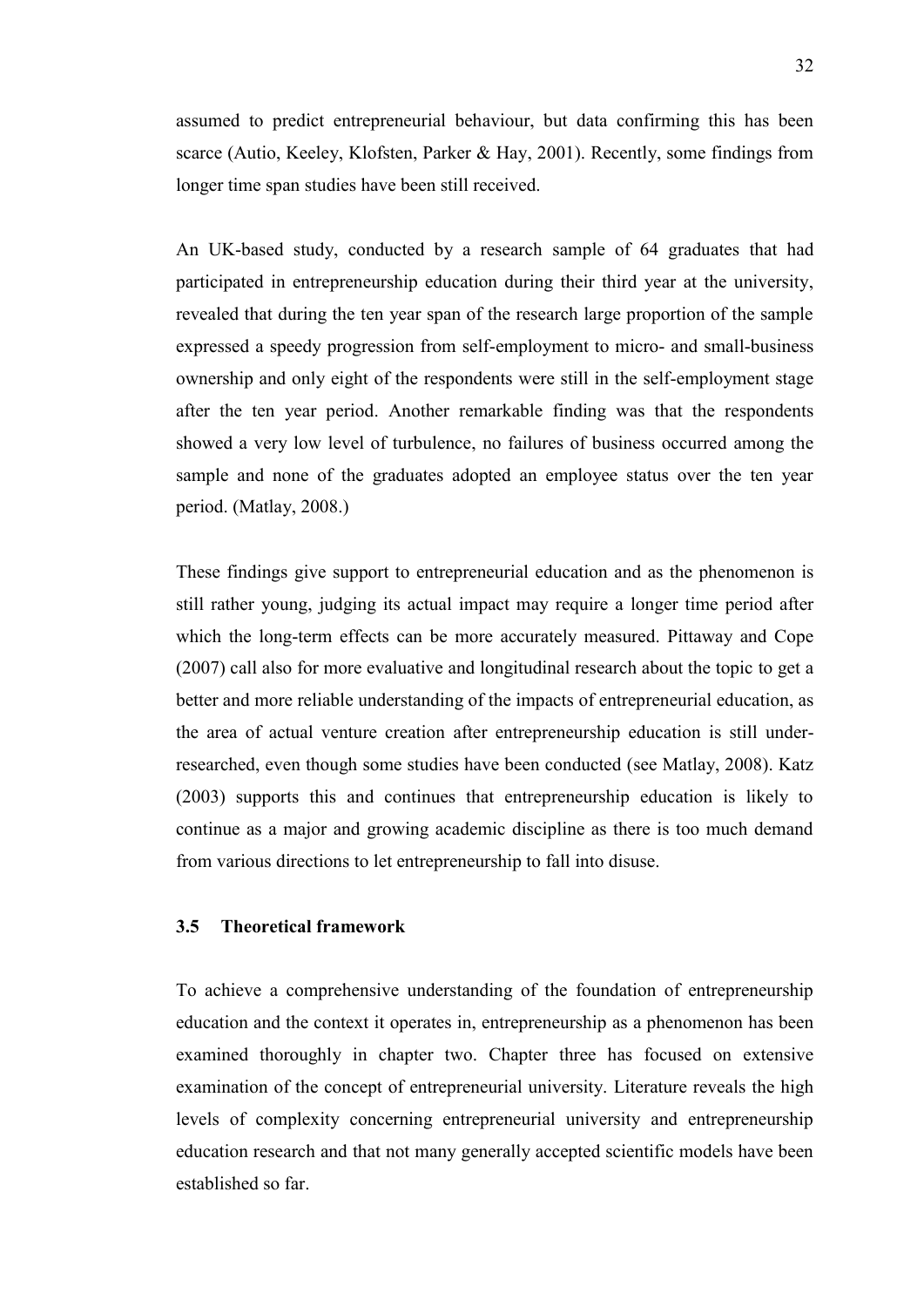The purpose of this study is to examine the current state of entrepreneurship education and innovation activities at the University of Oulu and to identify the core activities and educational approaches in each of the examined organizations and programs. To do that, a theoretical framework is constructed in the form of an identification matrix. The theoretical framework builds upon Etzkowitz et al. (2019) according to whom universities can conduct their third mission and act as entrepreneurial universities through three different ways, which are conducting entrepreneurial training, engaging in technology transfer activities or in innovation support mechanisms. After this first stage identification, further examination and categorization is done based on Neck & Greene (2011) who identify four different approaches to entrepreneurship education, which are: *entrepreneur, process, cognition* and *method* presented more detailed in chapter 3.3.

From the two above mentioned categorization an identification matrix (see Figure 2) is drawn to identify the core activity of each of the organizations as well as the primary educational approach they have. Additional "not identified" column and row were added to the framework in case of any of the organizations' main activities or educational approaches not being identified, but to be still able to map all the studied organizations into same framework for closer examination.

|                | Entrepreneurial | Technology | Innovation support | <b>Not</b> |
|----------------|-----------------|------------|--------------------|------------|
|                | training        | transfer   | mechanisms         | identified |
| Entrepreneur   |                 |            |                    |            |
| Process        |                 |            |                    |            |
| Cognition      |                 |            |                    |            |
| Method         |                 |            |                    |            |
| Not identified |                 |            |                    |            |

**Figure 2. Theoretical framework: Identification matrix of organizations.**

The matrix enables easy firsthand interpretation of the data as positioning of each of the organizations as well as possible overlapping and over- and under representations of certain categories can be identified from the matrix. Positioning of the activities and programmes will be done based on the dominating element identified in the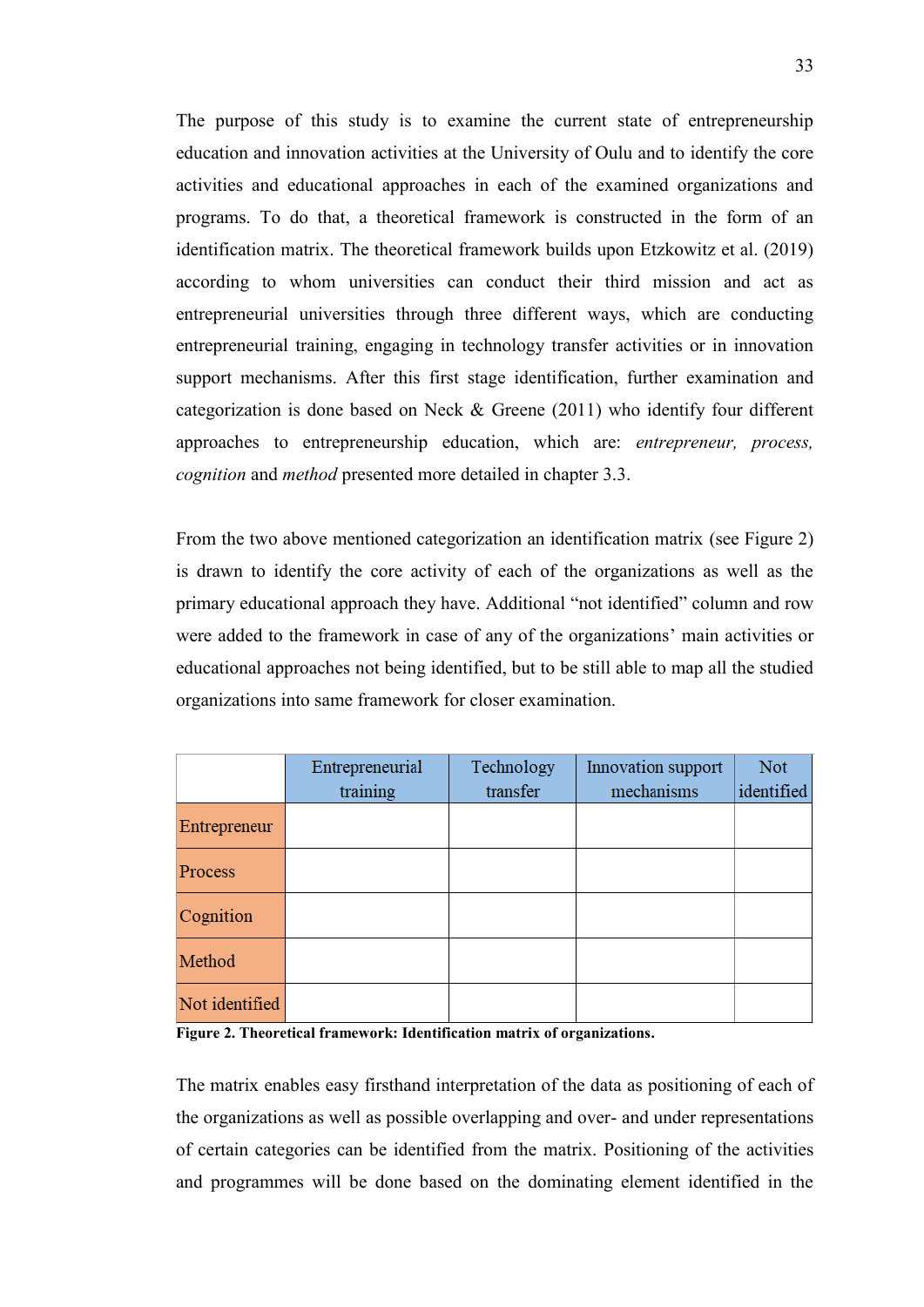operations, but it must be noted that the organizations may conduct several activities and engage in various educational approaches in their activities.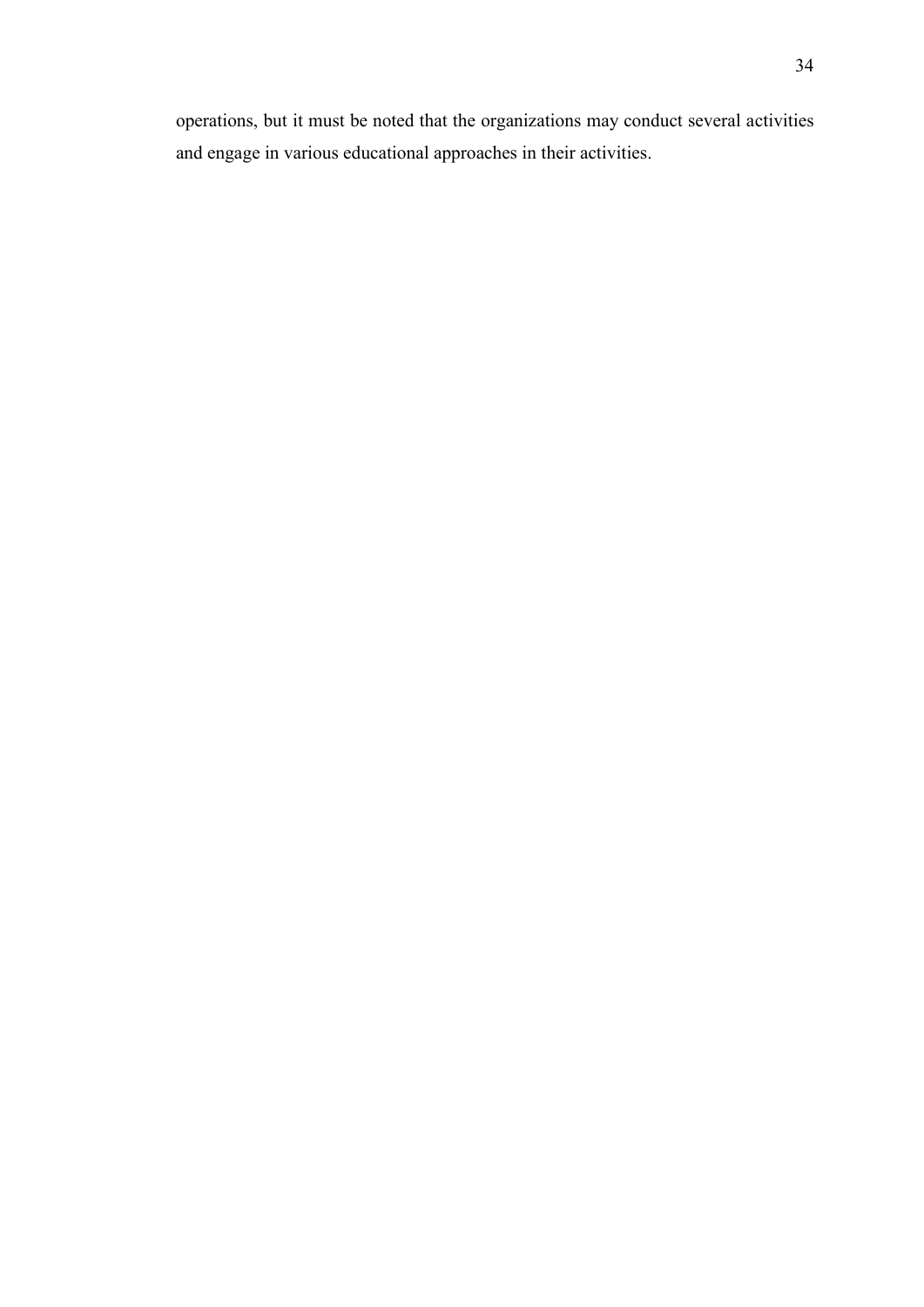### <span id="page-34-0"></span>**4 METHODOLOGY**

This chapter introduces the methodological choices of this research in detail and justifies the made choices. It starts by giving an introduction of qualitative research method used in this study and continues by describing the data collection process, which was done by conducting semi-structured interviews. Selected data analysis method and concepts of reliability and validity used in evaluation of this study are also presented.

### <span id="page-34-1"></span>**4.1 Qualitative research**

This study is conducted by qualitative research. Using qualitative research method is advised when the focus of the research is on getting a comprehensive understanding about a real life phenomenon (Hirsjärvi, Remes & Sajavaara, 2003, 155) and when the detailed structures of the phenomenon are in the interest of the researcher (Metsämuuronen, 2000, 14). As the purpose of this study is to map out the current state of entrepreneurship education and innovation activities at the University of Oulu and to get a comprehensive and holistic understanding about the entity, approaching the research problem with a qualitative method is a natural choice.

Hirsjärvi et al. (2003, 155) present that other characteristics of qualitative research include things such as appropriate and predefined selection of research sample instead of a random sample and using qualitative methods in data collection, so that the viewpoints and voices of the interviewees can be heard to receive an in depth understanding of the examined phenomenon. Both these issues characterise also this study, which further supports the selection of the qualitative method.

In qualitative research the researcher is usually always involved in the data gathering process, which challenges the objectivity of the research. Researcher should always aim at neutrality and being critical so that the researcher considers also the alternative choices and opposite viewpoints to the ones selected. (Hirsjärvi, Remes & Sajavaara, 2003, 23-24). The process of qualitative research is highly based on researchers own intuition and interpretation and it is possible to derive multiple different conclusions based on the same data (Metsämuuronen, 2000, 8) and the same data can be examined from various viewpoints (Alasuutari, 2011, 40). Due to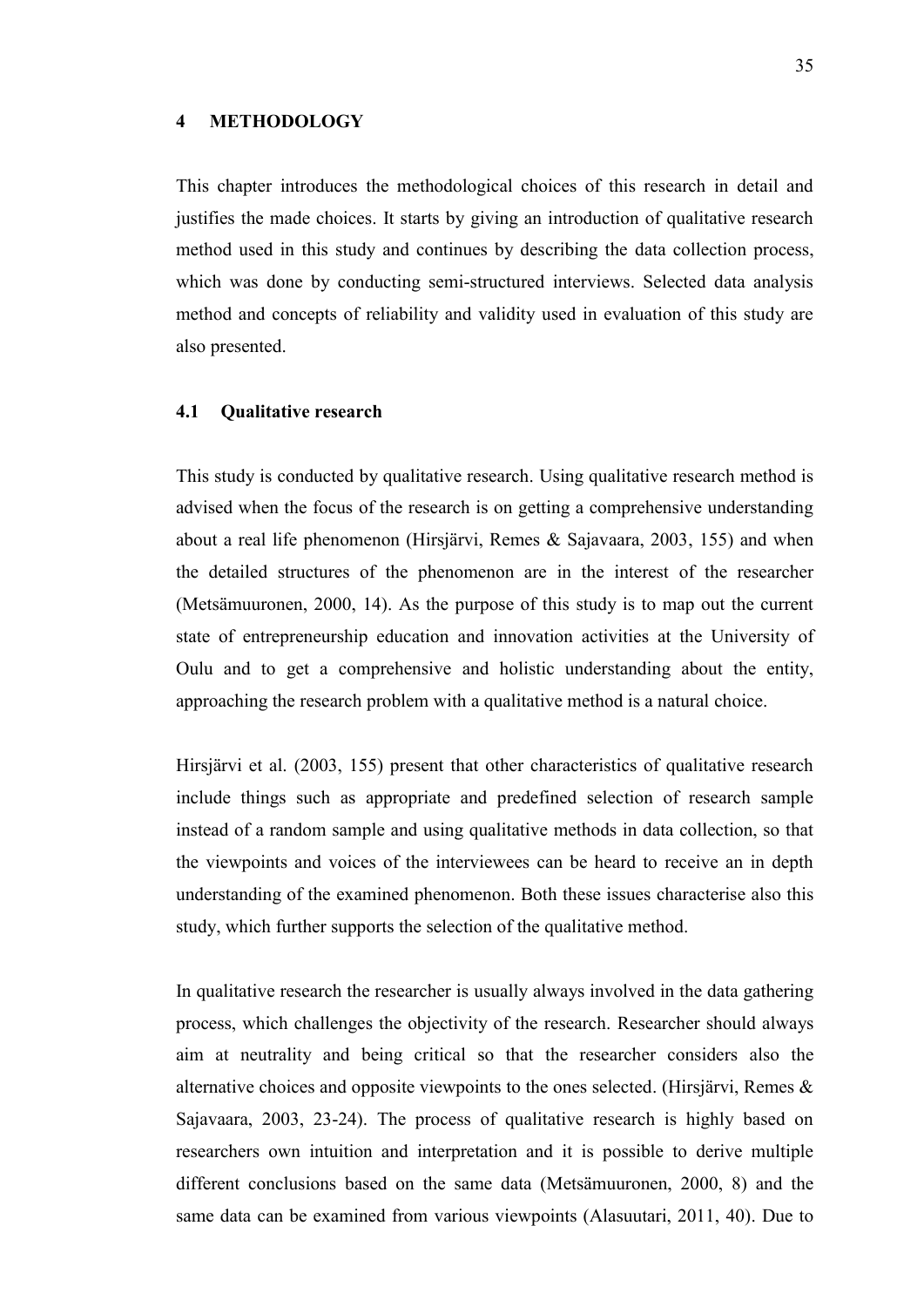this, the researcher must be cautious that his or her subjective views do not interfere the process. The researcher must always rely on the data and observations stemming from it and not to his or her personal values (Alasuutari, 2011, 32). Hence, it is highly important to recognize one's personal ties to the topic that might interfere the process and distract the objectiveness.

### <span id="page-35-0"></span>4.1.1 Semi-structured theme interview

The data collection of this research is done by interviews, which is the most common method used in qualitative research (Hirsjärvi, Remes & Sajavaara, 2003, 192) and was found the most suitable method for the purpose of this study. Interview can be seen as a certain basic method in qualitative data gathering, which applies to various situations (Metsämuuronen, 2000, 41). One of the major benefits of interviews as a data gathering method is that they enable modifying the data gathering process to be more suitable for the situation and the respondent (Hirsjärvi, Remes & Sarajavaara, 2003, 192). Conducting interviews is advisory when it is known beforehand that the topic of the research may produce multifaceted answers that extend to different directions. Using interviews as the primary data collection method enables also the researcher to deepen the received information as justifications and additional questions is possible to be asked to achieve a deeper understanding. (Hirsjärvi, Remes & Sajavaara, 2003, 192.) Ability to ask additional questions may also increase the validity of the research, which is discussed later in this chapter.

Interviews can be divided into three different groups based on how structural and formal the interviewing situation is (Hirsjärvi, Remes & Sajavaara, 2003, 195). The most common division includes three different types of interviews, which are structured interview, semi-structured interview (also referred as theme interview) and non-structured interview (also referred as open interview) (Hirsjärvi, Remes & Sajavaara 2003, 195-196; Metsämuuronen, 2000, 42). For this research, the semistructured theme interview was chosen as the primary data collection method. Using theme interviews is typical when the themes of the interviews are known beforehand, but the exact form and order of the questions is not defined, or it may change during the interview (Hirsjärvi, Remes & Sajavaara, 2003, 195).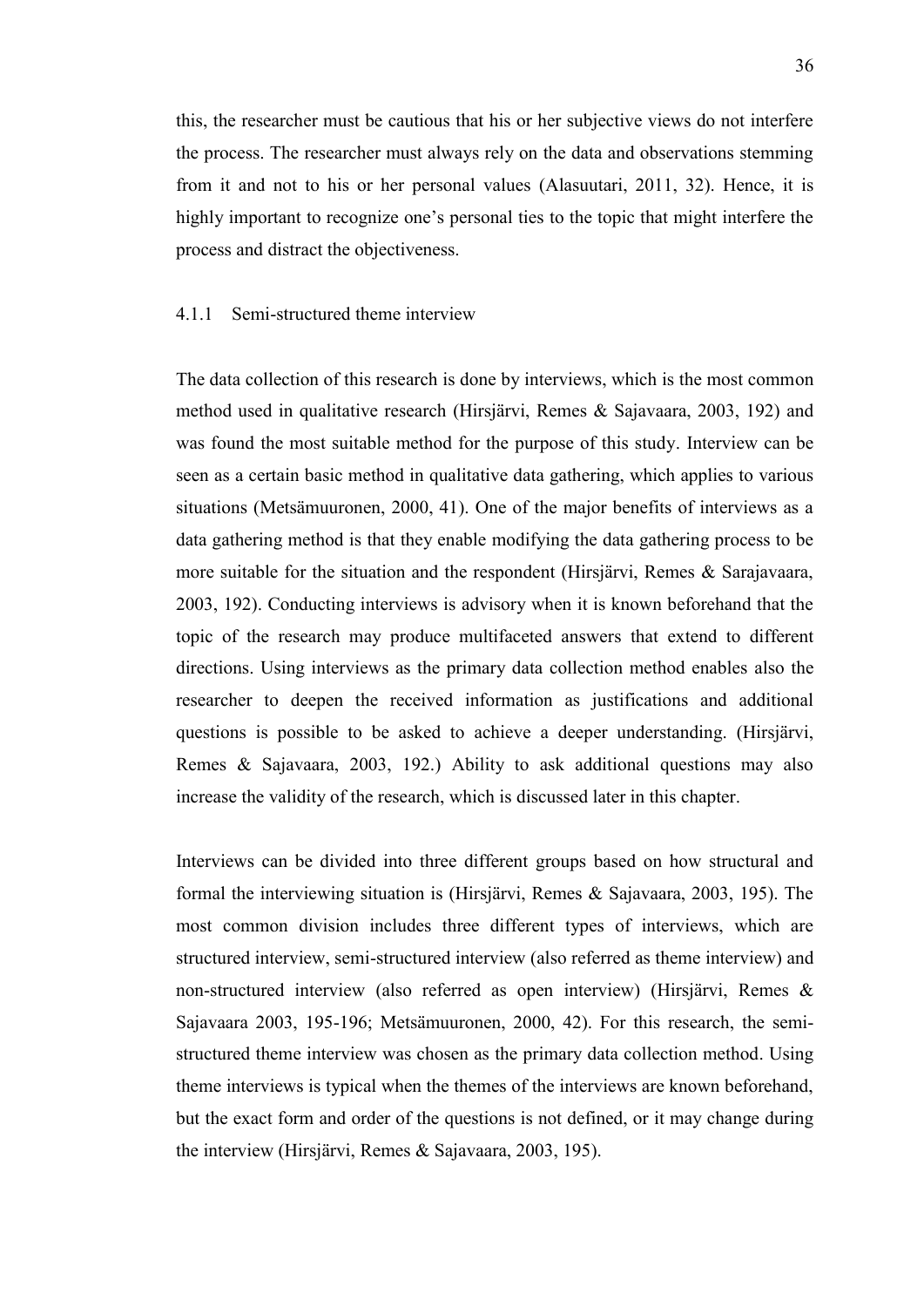#### **4.2 Data collection and analysis**

Data of this study has been conducted by interviewing personnel of the university that are participating in the entrepreneurship education either in the role of a planner or an implementor and from other organizations contributing to entrepreneurial education at the university. The selection of the interviewees started already when conducting the theoretical framework and familiarizing with what institutions and sources of entrepreneurship education is available at the University of Oulu. After examining all the available organizations, the personnel and their roles in these organizations was examined in order to select the best possible alternatives to be interviewed from each of the organizations. This was seen also in the choice of interviewing one person that had just recently changed positions but was still the most experienced person to be interviewed based on the recently ended position in a certain organization.

Data collection of this research started in March 2019 after the theoretical framework was fully constructed and the author had become extensively familiarized with the existing research. Precise understanding about the context, existing literature and in depth familiarization about research methodologies enabled forming well-considered questions and making justified choices concerning the methodology. All the interviewees were contacted by email and the interviews were offered to be held at the university facilities making it easy and efficient for the interviewees to join as most of them worked at the university facilities.

All the interviews were conducted face to face and in Finnish and each of the interviewees was able to communicate with his or her mother tongue. Besides recording the interviews, written notes were made by computer during each of the interviews so that other observations and notes could be made and further questions arising during the interview would not be forgotten to be asked. At the beginning of each of the interviews the procedure of conducting the interview was explained, meaning expressing that the interview would be recorded and transcribed, but no actual names would be used in the final work and all the data would be destroyed afterwards. The interviews were structured so that basic question asking the interviewees to introduce themselves and their role in the organization and describe their organizations were presented in the beginning so that the interviewees would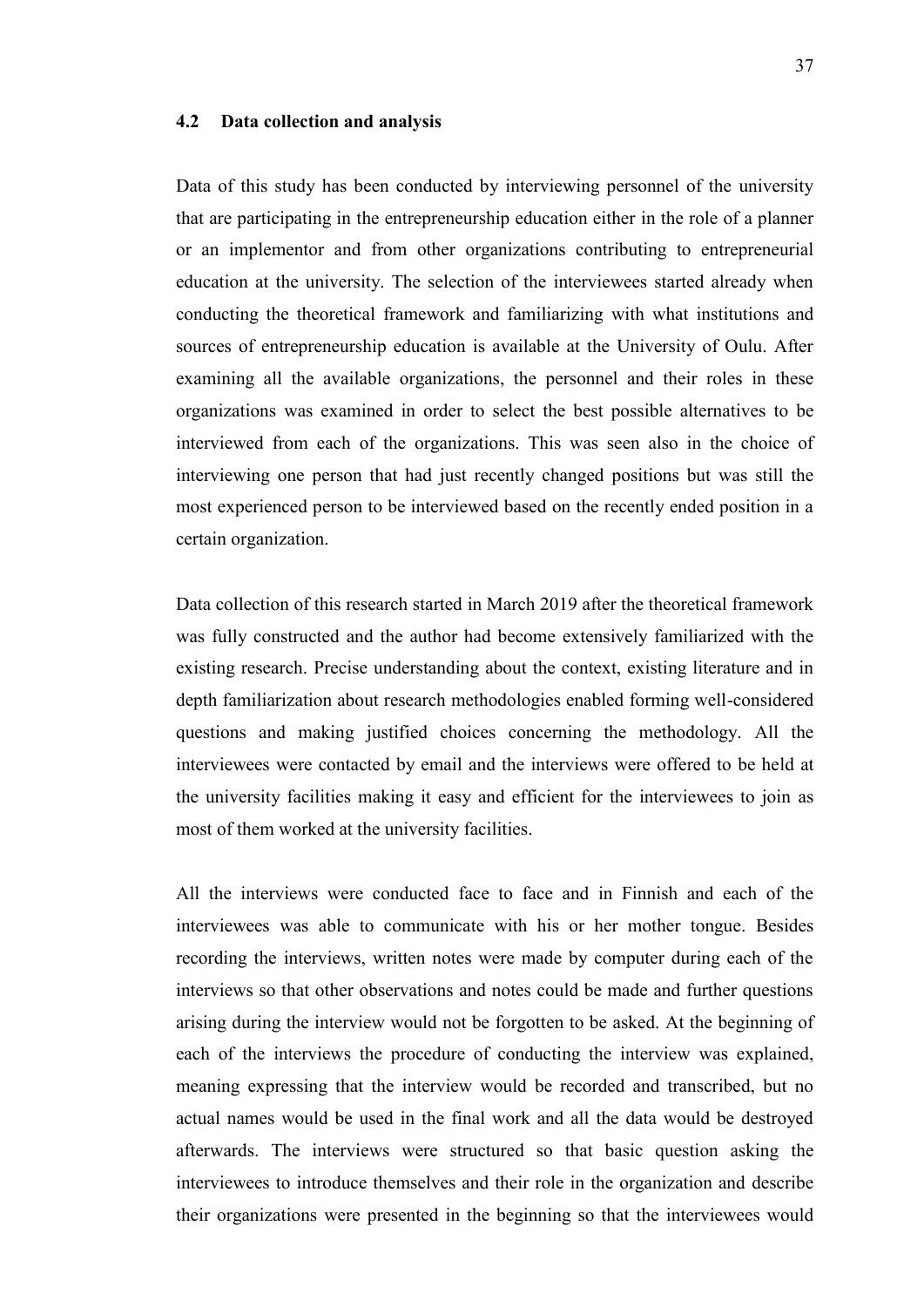get a comfortable feeling as proceeding to more specific questions. Room for free word was also given at the end of the interview in case the interviewees had forgotten to mention something before, or some other ideas were brought up during the interview.

All the interviews were transcribed shortly after the interviews were conducted so that the data would be secured in printed form, too. In total, five persons were interviewed, one of which being in charge of two different operations and interviewed for both. Original plan was to interview a couple of persons from some of the organizations, but this was abandoned for few different reasons as the data gathering process had started. Firstly, all the interviewees were experienced in their positions, so they were able to provide plentiful of information and describe also the historical development of the organizations. Secondly, additional interviewees were assumed to quickly lead to saturation as the information received from the interviewees was so extensive. Saturation in the context of qualitative data gathering refers to sufficiency and means that data gathering can be continued as long as the new interviews provide new information valuable for the research question. The data can be stated sufficient, when same issues start to recur in the data. (Hirsjärvi, Remes & Sajavaara, 2003, 169.)

Total length of the recordings was 4 hours and 21 minutes and the total length of transcribed text was 48 pages. According to Metsämuuronen (2000, 51) transcribing is possible to be conducted selectively, so that only parts valuable for the study are transcribed. Hence, transcribing was done on a basic level so sneering, mumbling and repeating minor filling words were not transcribed as they were considered not meaningful concerning the data and analysis. The experience of the interviewees in their organizations was seen in the easiness of expression and talkativeness, which was seen in the length of interviews and final transcribed text.

After collecting and transcribing the data, the analysis process was started. Analysis, interpretation and constructing the conclusion can be stated to be the core of research (Hirsjärvi, Remes & Sajavaara, 2003, 207). In empirical studies, some preliminary work must be done before the actual analysis can be started. Firstly, the information must be checked in order to examine whether there are severe faults or information is missing. (Hirsjärvi, Remes & Sajavaara, 2003, 207). As the data collection of this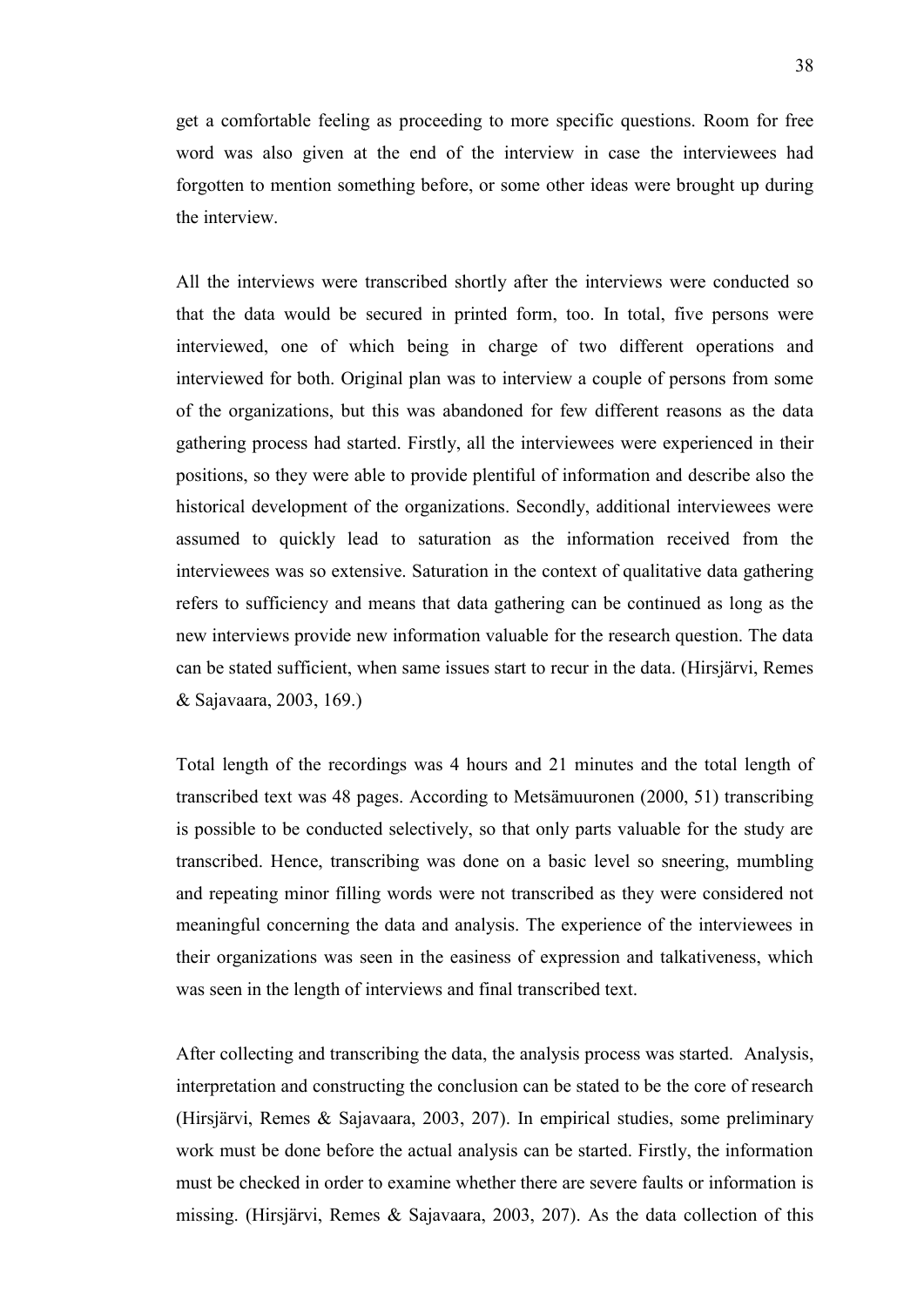research was done by interviews, excluding data was not a problem as all the data was properly recorded and no parts of the interviews were missing. The second preliminary step is completing the data (Hirsjärvi, Remes & Sajavaara, 2003, 208), meaning for example contacting the interviewee again in order to define certain issue that is left misunderstood. Need for this procedure occurred once as the year of establishment of one of the organizations was checked by email after the interview, as the interviewee could not memorize in the situation the exact year of starting the operations. The third step, and probably the most challenging step in qualitative research is organizing the data (Hirsjärvi, Remes & Sajavaara, 2003, 208).

Compared to quantitative research, where the analysis usually proceeds linearly, in qualitative studies it is typical that the proceeding of analysis meanders more (Hirsjärvi, Remes & Sajavaara, 2003, 209). Hirsjärvi et al. (2003) continue that in qualitative studies the analysis should be started immediately after the data collection as the data still inspires the researcher and data can be still easily completed. Concerning this research, notes and ideas arising were written down on a paper simultaneously when transcribing the data and once finished, all the transcriptions were shortly printed so that they could be handled more easily. Once the data was in a printed form, it was read multiple times over various occasions and organized by theming. Theming of the content was done by highlighting the text with four different colours as issues related to different themes were arising. Main themes selected were (1) primary form of activities and educational content related to activities of the organizations, (2) planning and measurement of activities, (3) challenges faced in the operations and (4) other issues such as financing and development of organizations. Written notes such as a big mind map was filled in throughout the process as new ideas and linkages emerged during the analysis process.

The data of this research is analysed with the methods of content analysis, which is a basic analysis method commonly used in qualitative studies. Content analysis can be conducted with three main methods, which are data based content analysis, theory directed analysis and theory based content analysis. (Tuomi & Sarajärvi, 2018, 103- 110.) For this research, the theory directing content analysis approach is chosen to be used for two reasons. Firstly, due to the complex nature of the theoretical background of this research, conducting an all-inclusive theoretical framework for a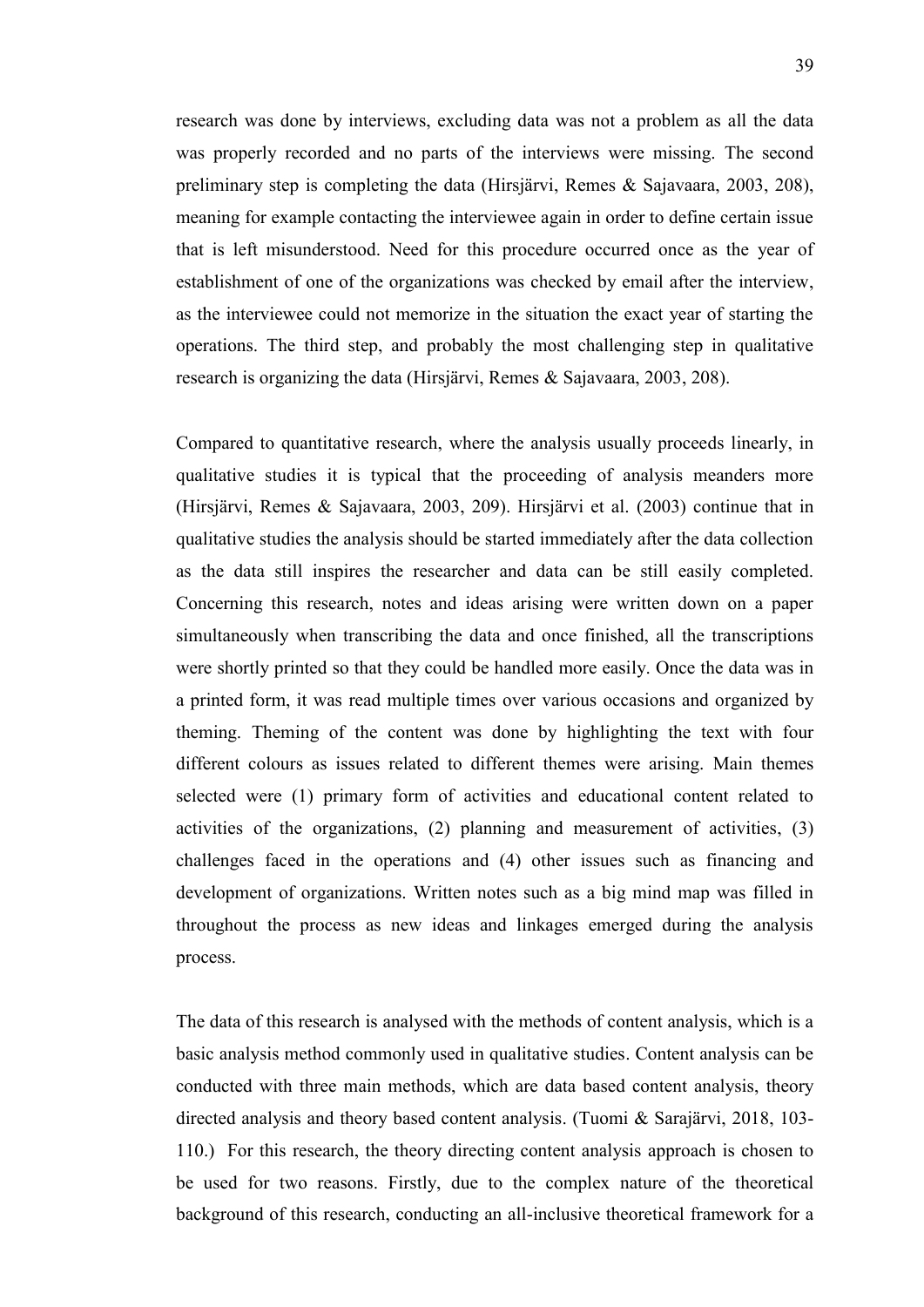case study is challenging, which is why a purely theory driven analysis would restrict deriving a comprehensive understanding about the current state of the examined phenomenon. Secondly, as different categorization concerning the concepts of entrepreneurial university and entrepreneurship education are provided by existing research and utilized in this research, the data based content analysis was abandoned as this would require deriving the concepts and classes from the data (Tuomi & Sarajärvi, 2018, 108). In data driving content analysis chosen for this research, the theory is used as a tool guiding the analysis, but the analysis is not straight and fully based on the theory. Analysis may for example start as data based, but at the end of an analysis the guiding thought of the analysis is derived from the theory. (Tuomi  $\&$ Sarajärvi, 2018, 109-110.) Choosing this approach has enabled the author with flexibility and ability to align the aim of drawing a comprehensive understanding of the current state with applicable methodological choices.

### **4.3 Evaluation of qualitative study**

When conducting a research, it is highly important that one evaluates the quality of the study as well as its trustworthiness. Reflecting a research through some evaluation criterion increases the transparency of the research process and enables to assess the limitations of the study. In qualitative studies this evaluation is usually done by reflecting the research through concepts of validity and reliability (Hirsjärvi, Remes & Sajavaara, 2003, 213).

Reliability of the research refers to the repeatability of the research results meaning the ability of the research to give *non-random* results. Reliability can be observed in various ways for example if two different researchers end up to same results or if same results are received when same person is examined in various times. Validity on the other hand refers to the ability of the research method to measure and examine what is meant to be measured and examined. For example, structured interview may provide the interviewer with multiple answers, but if the interviewees understand the questions differently from the researcher, the validity of the data suffers. (Hirsjärvi, Remes & Sajavaara, 2003, 213-214.)

Concerning qualitative research, some researchers find it challenging to evaluate their research through the concepts of reliability and validity. Specially, when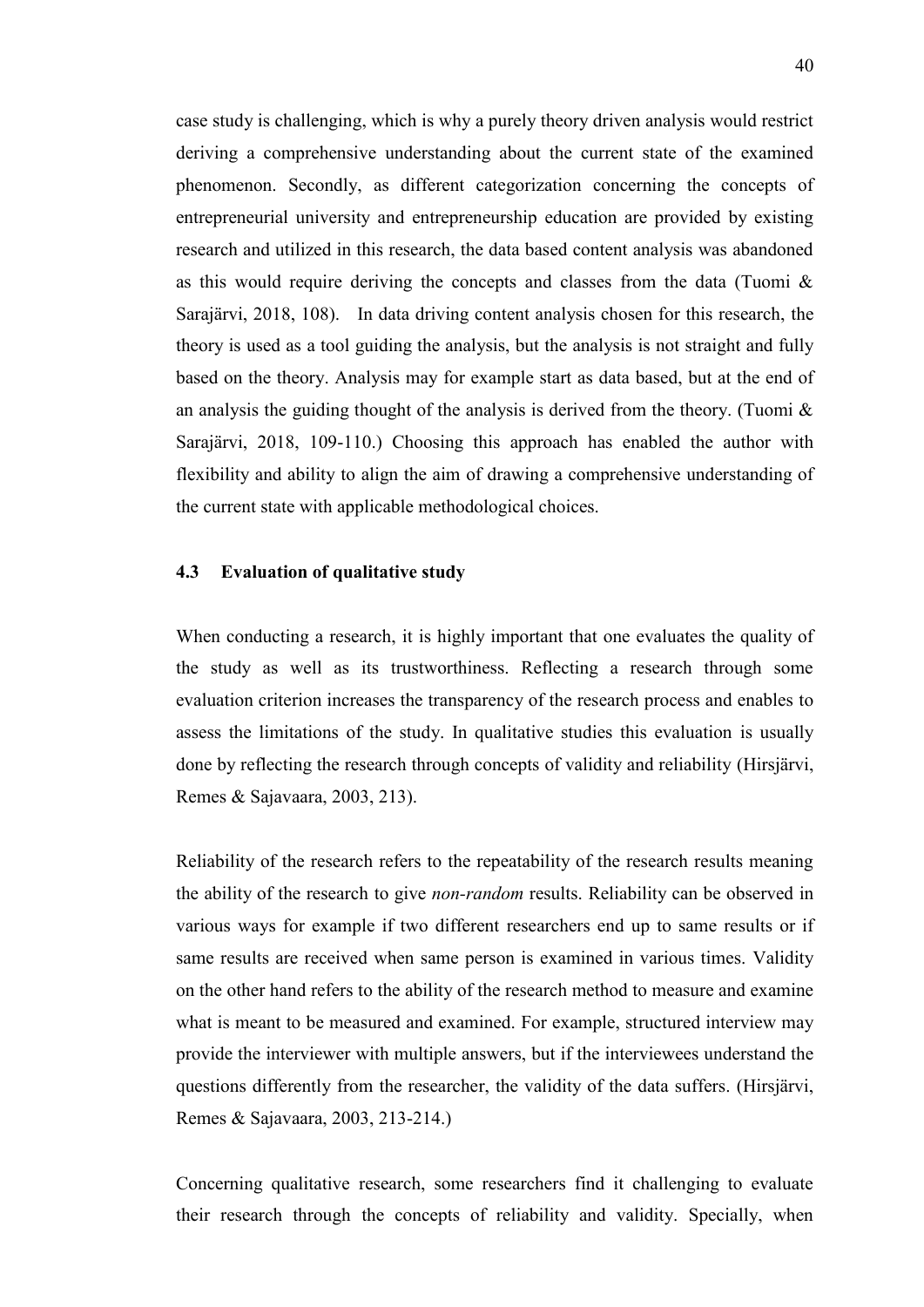conducting a case study, it could be argued that evaluating a study through these lenses is difficult as there are no two exact same cases. Still, evaluation of the research should be done even if the mentioned concepts would not be used. (Hirsjärvi, Remes & Sajavaara, 2003, 214.)

Due to these notions, it is highly important in qualitative research to precisely report the research process and how the data collection has been conducted. The conditions where the data collection has been conducted should be presented clearly and truthfully. Time used, possible disturbing factors as well as the researcher's own evaluation of the situation should be explained to increase the reliability of the research. (Hirsjärvi, Remes & Sajavaara, 2003, 214.) The data gathering process of this research is explained in detail in the previous chapter and evaluation of the study is presented in the last main chapter of the research.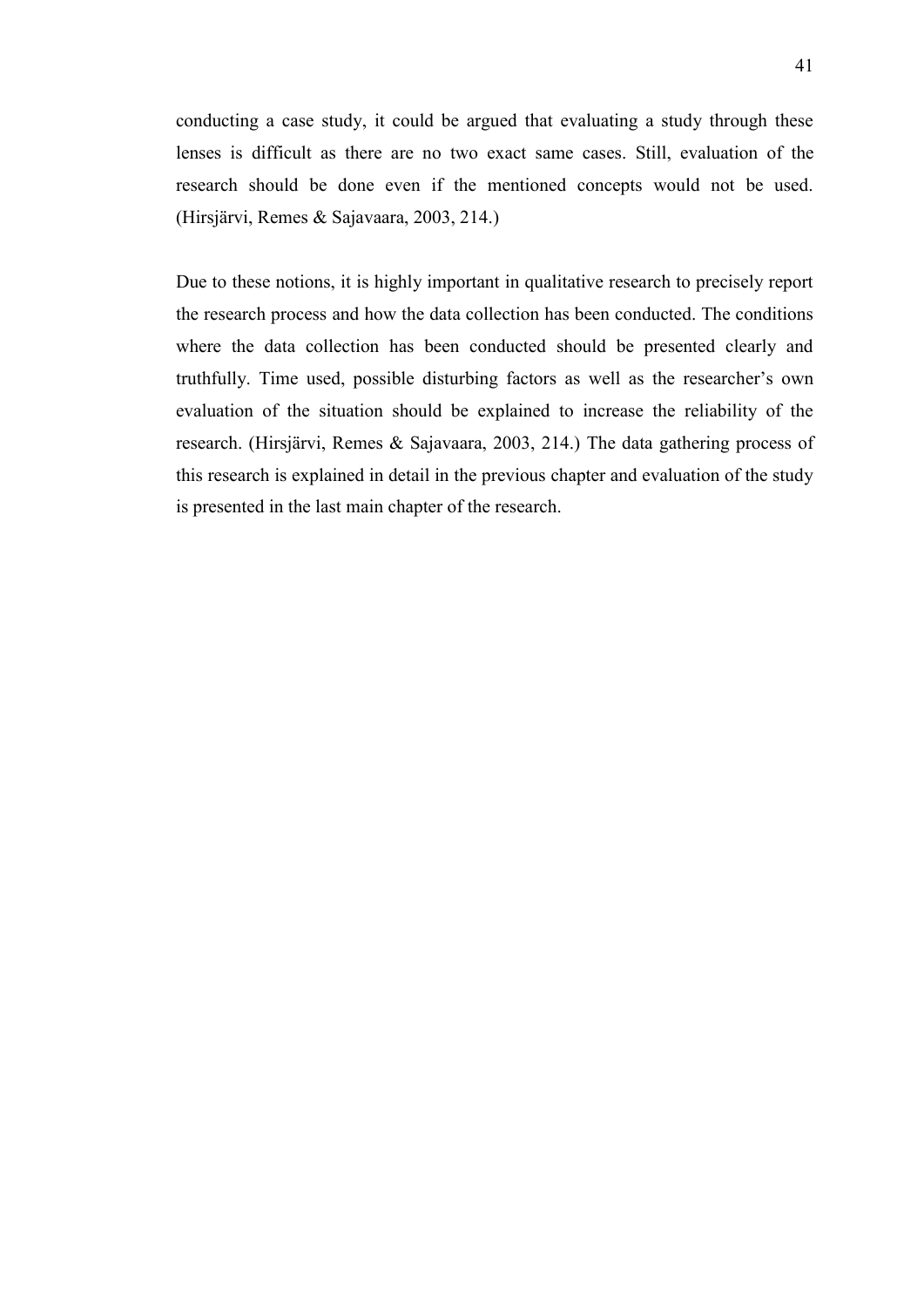#### **5 RESULTS AND ANALYSIS**

This chapter presents the results and analysis of this study and answers the research question presented in the beginning. The first subchapter presents the results concerning the main research question, which aims at drawing a comprehensive understanding about the current state of entrepreneurship education at the University of Oulu providing a linear timeframe of the development as well as identifying the core operations of each of the organizations based on the theoretical framework. It provides also answers to the first sub-question and presents findings about the educational approaches of the organizations.

The second subchapter presents findings concerning the second sub-question presented in the beginning and reveals information about challenges and hindering factors of operations. It provides also insights to planning and measuring of activities as well as to financial and co-operative aspects of the organizations and programs.

# **5.1 Entrepreneurial activities and -education at the University of Oulu**

The examination of the data revealed the network contributing to entrepreneurial activities being multifaceted and the current state being sufficiently functional even though various challenges were identified. The network providing entrepreneurship education and innovation activities at the University of Oulu consists of several different organizations, from which the main operators are Business Kitchen, the entrepreneurship minor-module organized and implemented by Oulu Business School, Oulu Entrepreneurship Society, Demola Oulu, and the newly established University Innovation Centre, UIC. The sixth program considered in this thesis is Avanto Accelerator -program organized until this year under Business Kitchen and possibly transferring in the future to be conducted under the University Innovation Centre. Each of the organizations or activities are presented shortly in the following, after which an in depth analysis of their operations is constructed.

**Oulu Entrepreneurship Society (Oulu ES)** is a student organization founded in 2011 and formed of students from both University of Oulu and Oulu University of Applied Sciences (OUAS) that are interested in self-development and developing entrepreneurial activities in the region. The operating of Oulu ES is based on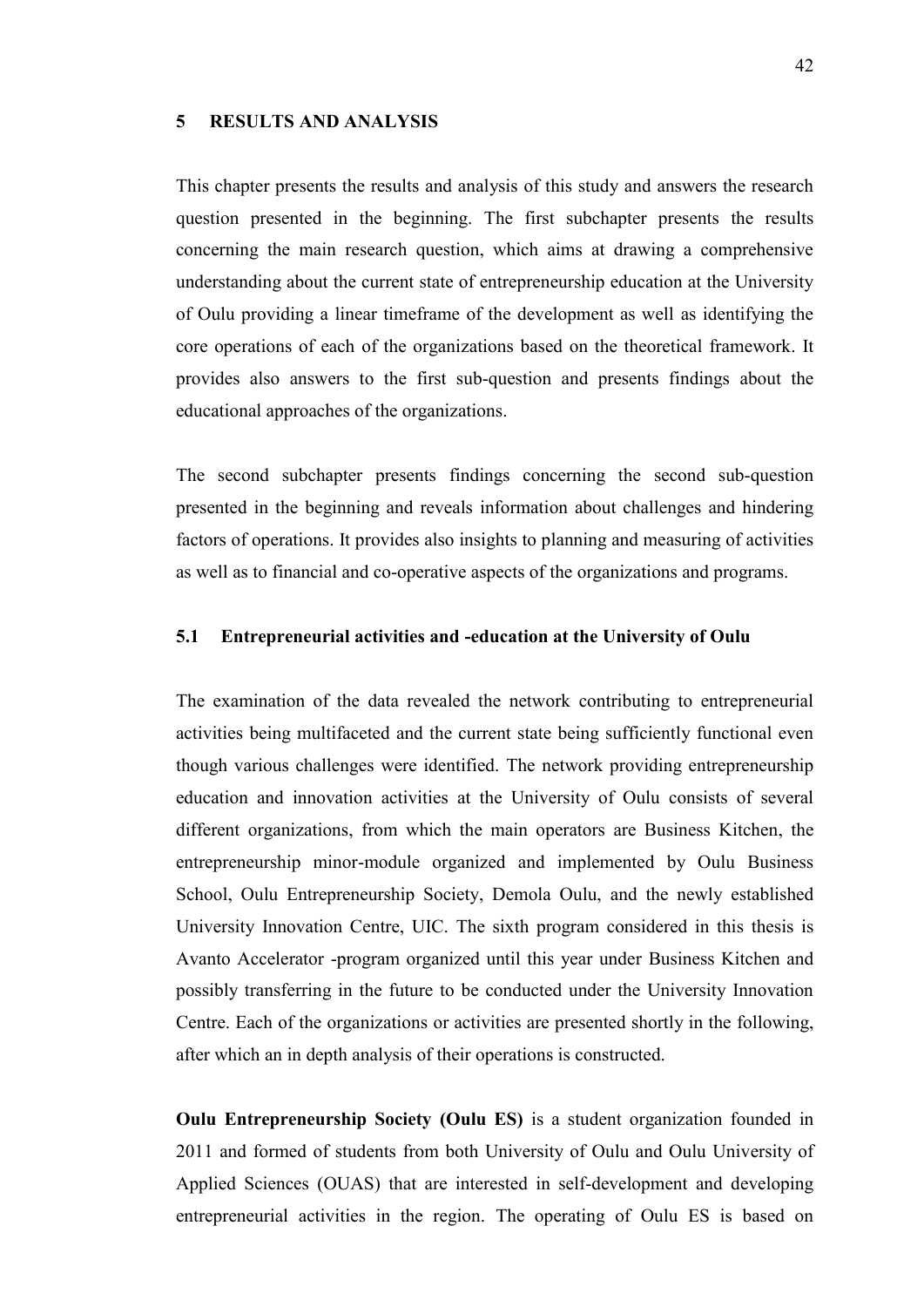volunteer work of the students. Oulu ES organizes different activities, programs and seminars in which students can developed themselves, build their own networks and engage in entrepreneurial activities and get rid of the possible fear and hesitation related to entrepreneurship. Similar entrepreneurship societies are formed in various cities in Finland, but all societies operate independently, and they do not have a shared roof organization.

**Demola Oulu** is a Tampere-based concept and company that originated from Tampere University of Technology and was originally established in 2008. Demola describes itself as an innovation platform that brings together companies and higher education institutions to work together among real life challenges provided by actual companies. Today Demola is established in over 50 universities worldwide and more than 700 000 students have participated in Demola Activities. Demola Oulu started its operations in 2013.

**Business Kitchen** is a co-operative organization and entrepreneurship hub of University of Oulu and Oulu University of Applied Sciences that first started as a pilot project in 2012 as a response to guide and support people that were unemployed after mass layoffs of Nokia and were planning on starting up their own companies. Nowadays Business Kitchen focuses on entrepreneurship education and innovation activities and organizes several seminars and activities throughout the year, operating at both higher education campuses in Oulu.

**Avanto Accelerator** is a six week long entrepreneurship program established in 2015 that according to its name is an accelerator program for future entrepreneurs and entrepreneur-minded people. In Avanto one can get mentoring from professionals, refine and test ideas and attend workshops where large variety of topics related to establishing and running a business are covered.

**Entrepreneurship minor** is a minor study program at Oulu Business School that consists of six alternative courses that students from all study fields can take either separately or study a full minor by finishing five of the six courses and total of 25 study credits. The study program is available for all students at the university of Oulu and has been running since 2014, first as a pilot and after 2017 as a fixed study module at Oulu Business School.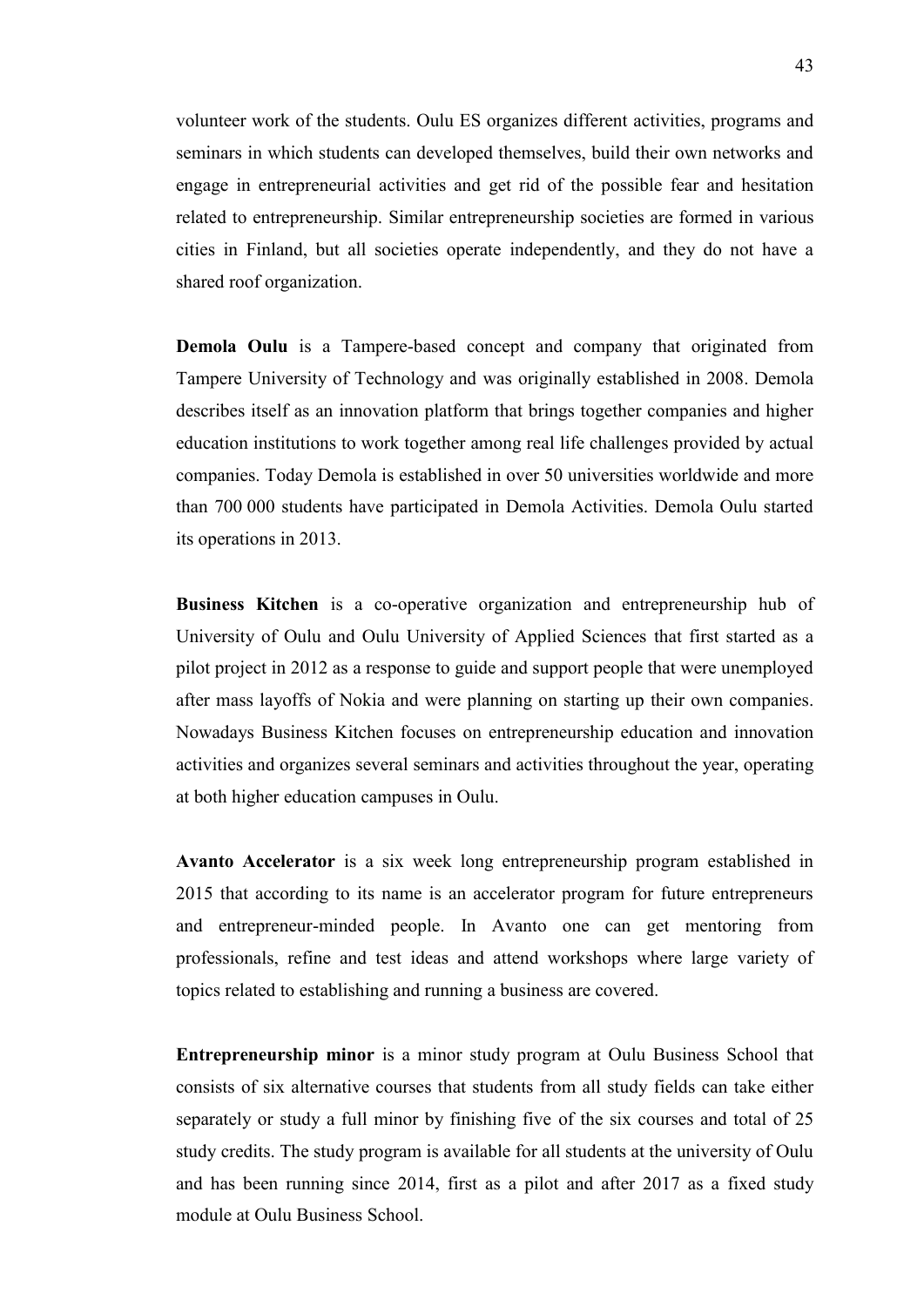**University Innovation Centre (UIC)** was first founded in its original form in late 1990s and the operation of the new UIC started at the beginning of 2019. UIC provides services for research-based innovations and IPR issues, business development and university-company collaborations. The target group of UIC are the researchers at the University of Oulu.

Figure 3 illustrates the timely development of the entrepreneurship and innovation activities and emergence of organizations and programs contributing to entrepreneurial activities at the University of Oulu:



**Figure 3. Development of entrepreneurship studies and programmes.**

The ground reasons for existence of entrepreneurial activities among the university are two folded. Firstly, some of the current operations have not originally been established at the University of Oulu and for the purpose of educating future graduates about entrepreneurship, but primarily as a response to current regional situation around 2012 when Oulu faced a severe wave of unemployment due to mass layoffs in Nokia. One of the organizations founded on this basis is Business Kitchen, formerly operating purposely in the city centre of Oulu, that was originally focusing on helping and supporting former Nokia employees that were in the process of possibly establishing a new firm. Once the "Nokia wave" was over, the focus of Business Kitchen transferred to students in higher education that were perceived as the next "start-up wave" of Oulu, to whom same type of support could be provided as to former Nokia employees. Another organization having its roots in the ruins of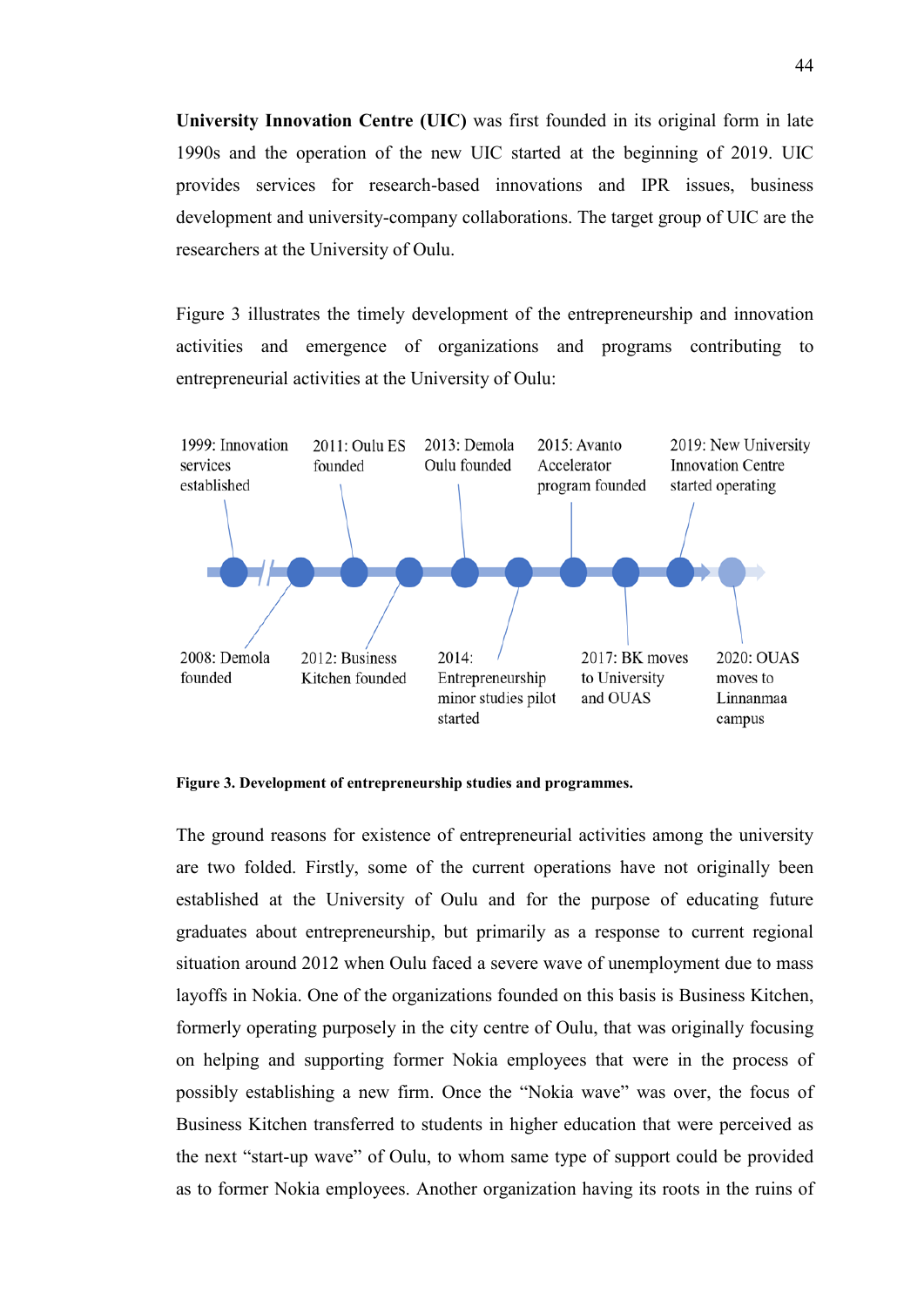old Nokia is Demola, but in comparison to Business Kitchen that today focuses on students, Demola has maintained its focus on firms and entrepreneurs to this day.

Besides these industry-related reasons, entrepreneurship education has also started to form inside and around the University of Oulu around the same time with the industry related activities, when Oulu ES was founded in 2011 and entrepreneurship education was started as a pilot project under Täydentävien opintojen keskus (TOPIK, which is a continuing education centre at the University of Oulu) in 2014. Before that, entrepreneurship education was minimal and demand for mode education about the topic was observed. Concerning the entrepreneurship minor, after providing good results in the pilot phase, the program was transferred under Oulu Business School to operate as a fixed study module.

Predecessor of UIC was established already in 1999 when demand for support services for research driven innovations were noted increasing. At the time, increasing amount of innovations having potential for commercialized use were emerging at the university and need for supporting activities in the process was observed. According to the representative of UIC, United States was a forerunner at the time in running these innovation centres and emergence of similar activities had also started in other European countries, which were benchmarked when establishing the operations at the University of Oulu. The new Innovation Centre was established in 2019 and it aims at being a "one-stop shop" for researches that are conducting research having also potential for further commercialization.

As it can be seen from the above presented, various entrepreneurial activities started emerging in Oulu both among industry and the university after 2011. Today, entrepreneurship is brought up both in the long-term strategy of City of Oulu and University of Oulu for years 2016-2020. According to City of Oulu's City strategy 2026, Oulu wants to be "the best place for entrepreneurship growth". At the University of Oulu, the aim is to integrate more entrepreneurship education to the study programs, which can be seen in higher involvement of the university to different entrepreneurial activities. It is stated in the strategy of the university that "*university is a motor for the innovation environment emerged around it."*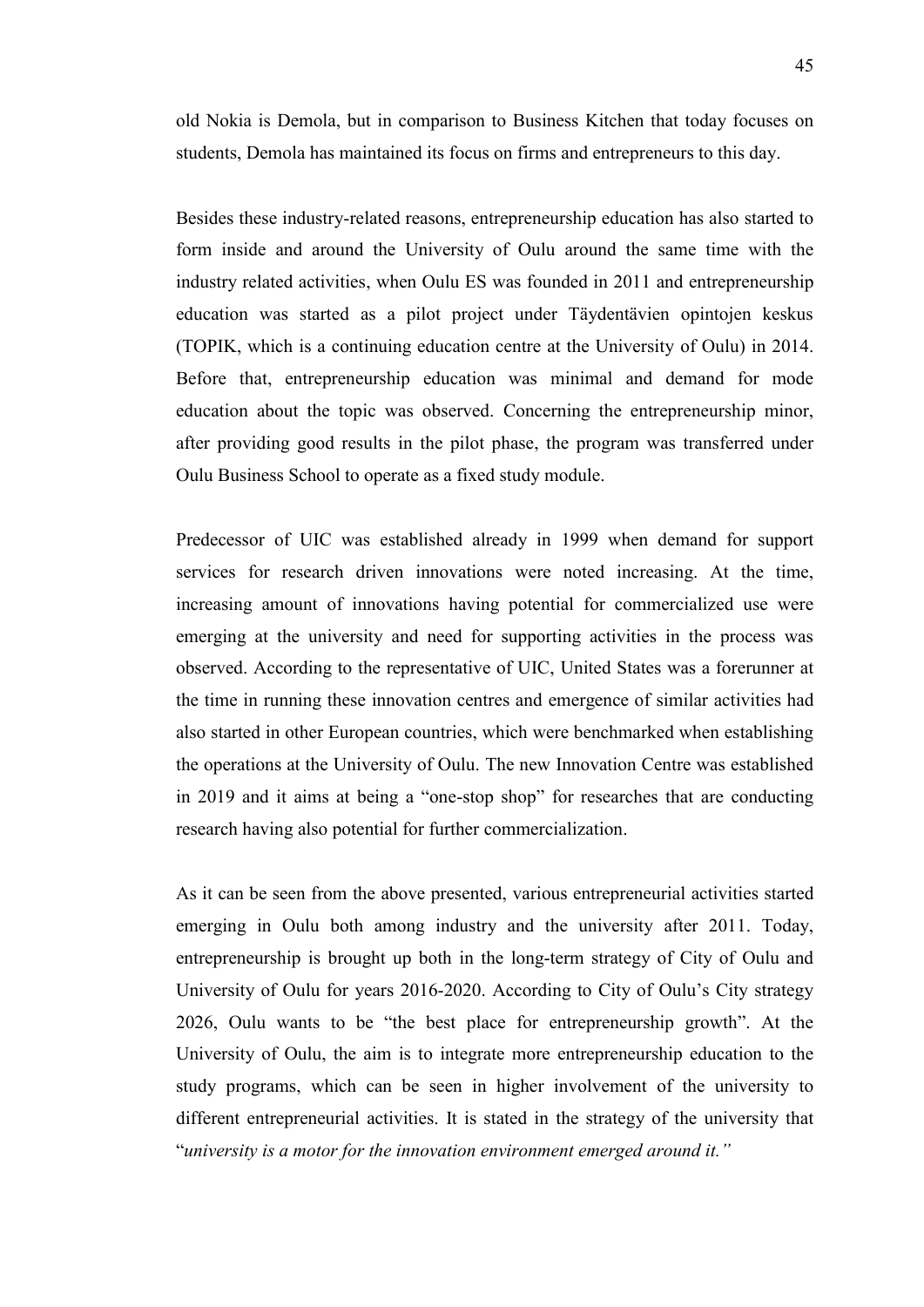Concerning the organizations and activities contributing to entrepreneurial activities at the University of Oulu and whether they are focusing on entrepreneurial training, technology transfer or innovation mechanisms and what types of focus they have on the educational side, the matrix constructed for the theoretical framework is filled and placement of each of the organizations is presented in figure 4. What must be noted is that it is possible for the organizations to engage in several of the three activities and conduct their educational content in several different forms. The placement of the organizations and activities to the matrix is done based on the dominating elements found in the operations and possible other activities and approaches emerging in their operations are described in the later parts.

|                | Entrepreneurial         | Technology                             | Innovation support | Not.       |
|----------------|-------------------------|----------------------------------------|--------------------|------------|
|                | training                | transfer                               | mechanisms         | identified |
| Entrepreneur   | Oulu ES                 |                                        |                    |            |
| <b>Process</b> | <b>Business Kitchen</b> |                                        | Avanto Accelerator |            |
| Cognition      | Entrepreneurship minor  |                                        |                    |            |
| Method         |                         |                                        | Demola Oulu        |            |
| Not identified |                         | University<br><b>Innovation Centre</b> |                    |            |

**Figure 4. Placement of organizations in the matrix.**

As it can be seen from the matrix, the organizations and activities are spread in the matrix and none of the organizations appear in the same box revealing that major overlapping in the operations seems not to exist. This illustration is supported by the interviewees that each brought up in the interviews the aim to maintain independence and separation in the operations and to provide complementary activities:

"*-…- there is no point in competing because they have clearly the thing that they do and there is no point for us to do content that is similar to theirs -…- "*

*"We don't do work that is overlapping and like duplicate what some others are already doing just for the sake of getting for example own credibility, we don't believe in that."*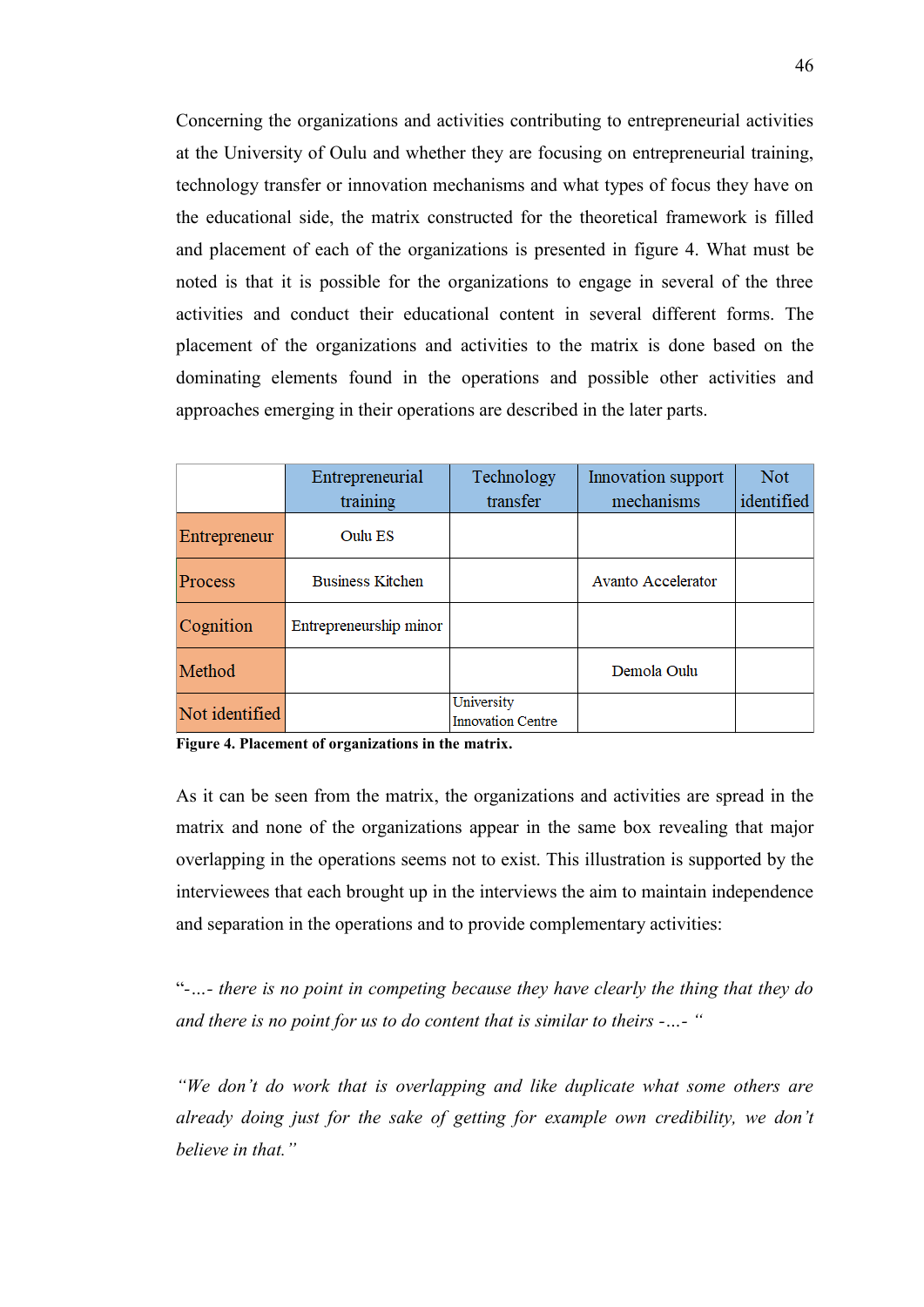Three of the organizations, Oulu Entrepreneurship Society, Business Kitchen and the Entrepreneurship minor, have their main focus on entrepreneurial training while two of the organizations, Demola Oulu and Avanto Accelerator are found to focus more on innovation support mechanisms, while both still indirectly contribute also to entrepreneurial training. University Innovation Centre was the only organization identified to conduct the tasks of technology transfer and it described its target group being researchers of the university. Even though the students of the university could also utilize the services of UIC, this almost never happens and in real terms no link, even an indirect one, could be examined between UIC and the university students. Due to its target group and primary focus being on researchers and not conducting the task of entrepreneurship education, the educational approach of it was left unidentified.

Out of the six organizations or programs, Demola Oulu was the only one expressing their target group being in companies instead of students. Demola Oulu defines itself as a platform, where companies can bring some challenge or problem of theirs, to which Demola Oulu recruits a student team to solve the problem together with the company. This reveals that despite the target group being expressed to be companies, the operations indirectly contribute also to students that learn by working on the challenges. Avanto differs from Demola in a sense that despite being defined as innovation support mechanism-activity that focuses on advancing entrepreneurship and commercializing ideas, the role of students is more central in their operations and they are expressed to be the target group of the program. Despite Avanto being open to anyone to participate, it has been estimated that still around 90% of the participants are students from the University of Oulu and University of Applied Sciences.

While conducting the interviews and examining the data, the primary mode of activities was easily identified as they were clearly expressed among the interviewees While further analysing the results it was still noted that entrepreneurial training and innovation support mechanisms were often linked with each other as programs aiming at conducting entrepreneurial training were running activities that resembled with innovation mechanisms and vice versa, organizations focusing on innovation support mechanisms were integrating and engaging students to activities that may be seen providing them with entrepreneurial training.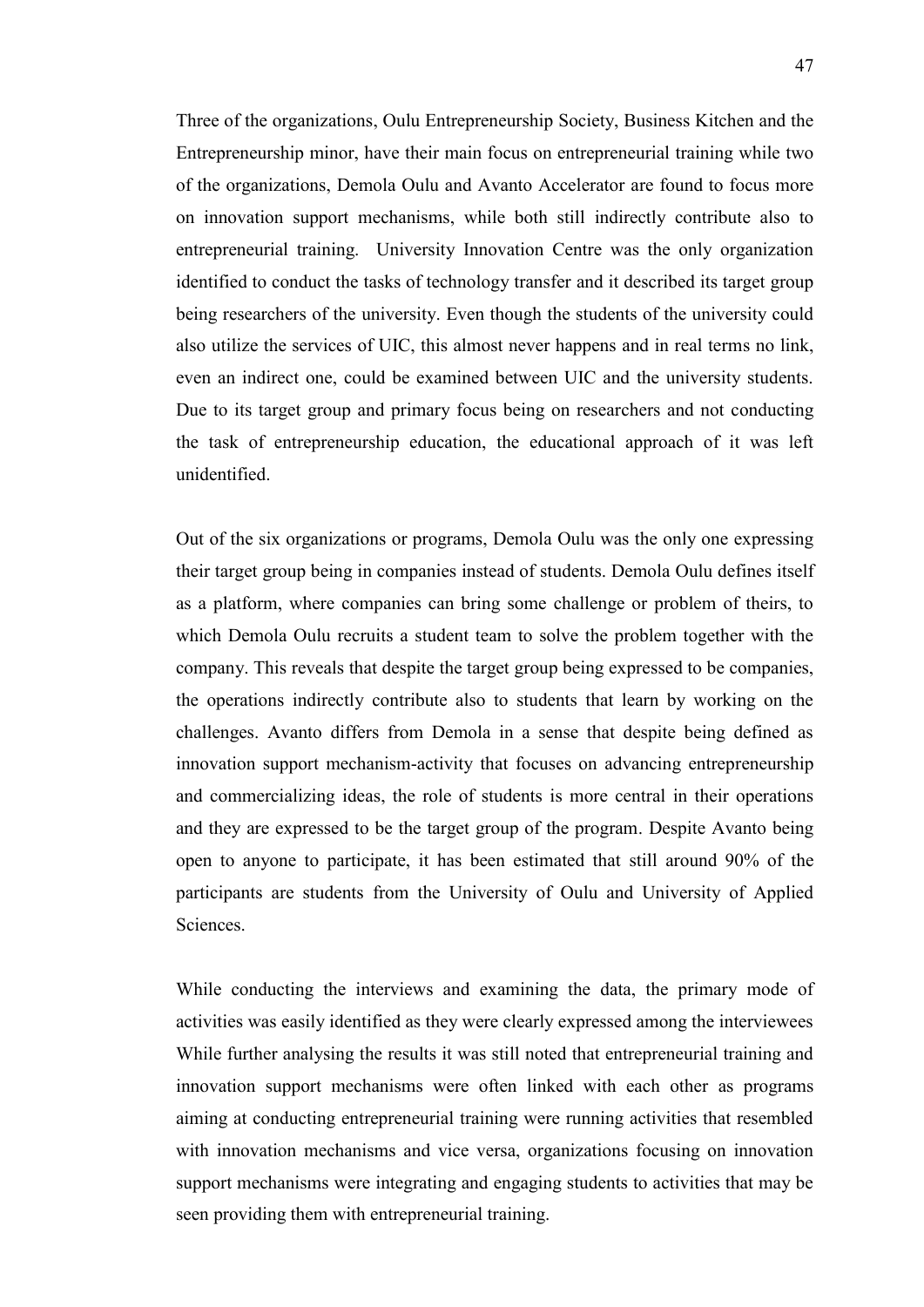As it can be seen in previously presented matrix, only one of the examined organizations or activities was identified focusing primarily on technology transfer activities and in general, engagement in technology transfer activities was minimal among the other organizations. Business Kitchen as the only organization along UIC engaging somehow to technology transfer organizes few times a year a three day event called Venturing Research Challenge (VRC), where researchers are able to bring something from their research to be milled by interdisciplinary student groups and topics related to commercialization research are covered during the event. Even though conducting such activity may seem as overlapping with the activities of UIC, the differences in approaches concerning the actual implementation methods differs these two organizations and activities from each other. Whereas UIC focuses more on individual support of more "ready" ideas, the focus of the Venturing Research Challenge is more on brainstorming and providing new insights rather than systematic process of advancing technology transfer by supporting the creation of spin-offs or otherwise commercializing research. The Venturing Research Challenge and operations of UIC can be actually seen as complementary to each other, as the representative of UIC expressed some of the innovations being brought to UIC sometimes being too much of a draft or sketch that cannot be yet taken further, but that would require more development, in which activities and group thinking provided by the Venturing Research Challenge could be seen beneficial.

Oulu Entrepreneurship Society, Business Kitchen and the entrepreneurship minor module all describe their target group being the university students and their primary focus being on entrepreneurial training or entrepreneurship education. Despite being placed into this category, none of these groups expressed their goal being emerging and educating future entrepreneurs or contributing to actual generation of new entrepreneurs. In general, one of the main findings was that the goal of most of these programs was expressed to be on developing individuals' working life skills and capabilities, while only few of the interviewees expressed the goal including aspects of learning entrepreneurial capabilities or developing an entrepreneurial mindset:

"*Our goal is that all students would recognize their own strengths that they can utilize in working life -…- also that one learns already during the studies to work with others. And thirdly that one learns to see the world a bit differently and understand what possibilities there are around you -…- "*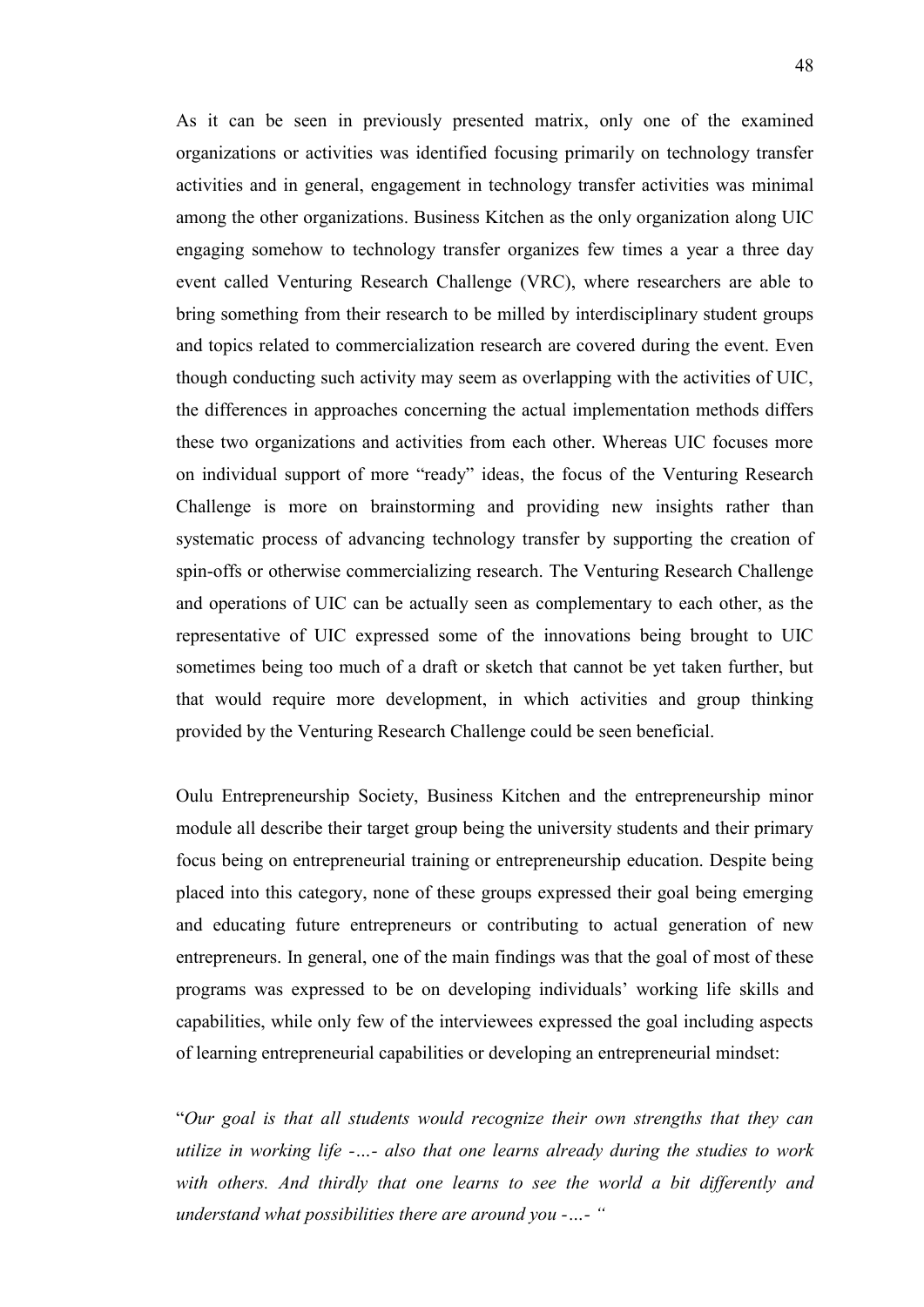*"We don't try to make students entrepreneurs but open their eyes so that they find for example new study possibilities and whatever possibilities there are in life".*

*"One can developed his/herself through entrepreneurship, build up own networks and learn new skills and the side product of this may be that one gets excited about entrepreneurship."*

*"-…- like we concentrate on entrepreneurship and entrepreneurial training and the activities aim at that, but like I said, not all still end up entrepreneurs and that's ok."*

According to Packham et al. (2006) successful entrepreneurship education programs should develop a wide understanding about entrepreneurship, assist in acquiring an entrepreneurial mindset and gaining knowledge how to start and run a business effectively. Even though academia in general does not define entrepreneurship education very tightly with a straight aim of generating future entrepreneurs and research has revealed that attitudes – which can be affected through education (see Fayolle, Gailly & Lassas-Clerc,  $2006$ ) – may have an impact on the propensity of one becoming an entrepreneur one day, it could be still argued whether the goals of some of the programs and activities lack ambiguity or resemble more with general education and enhancing students' general working life skills.

The increased usage of term entrepreneur has been noted in academia and its meaning has been argued as some academic state it has become a label with little convenience (Gartner, 1990). One of the interviewees also expressed that names of the activities and programs have been reconsidered and reshaped to make them sound more appealing and interesting to attract the students to participate, which triggers the question of how much of the content can actually be stated to be entrepreneurial.

Concerning the ambiguity of the activities and programs and understanding the concept of entrepreneurship education, the data reveals also an interesting yet possibly significant finding that some difficulties and differences seem to be related to Finnish terminology as the term entrepreneurship education has two different alternative translations with different tone of voice in each. When talking about entrepreneurship education, some of the interviewees expressed to perceive the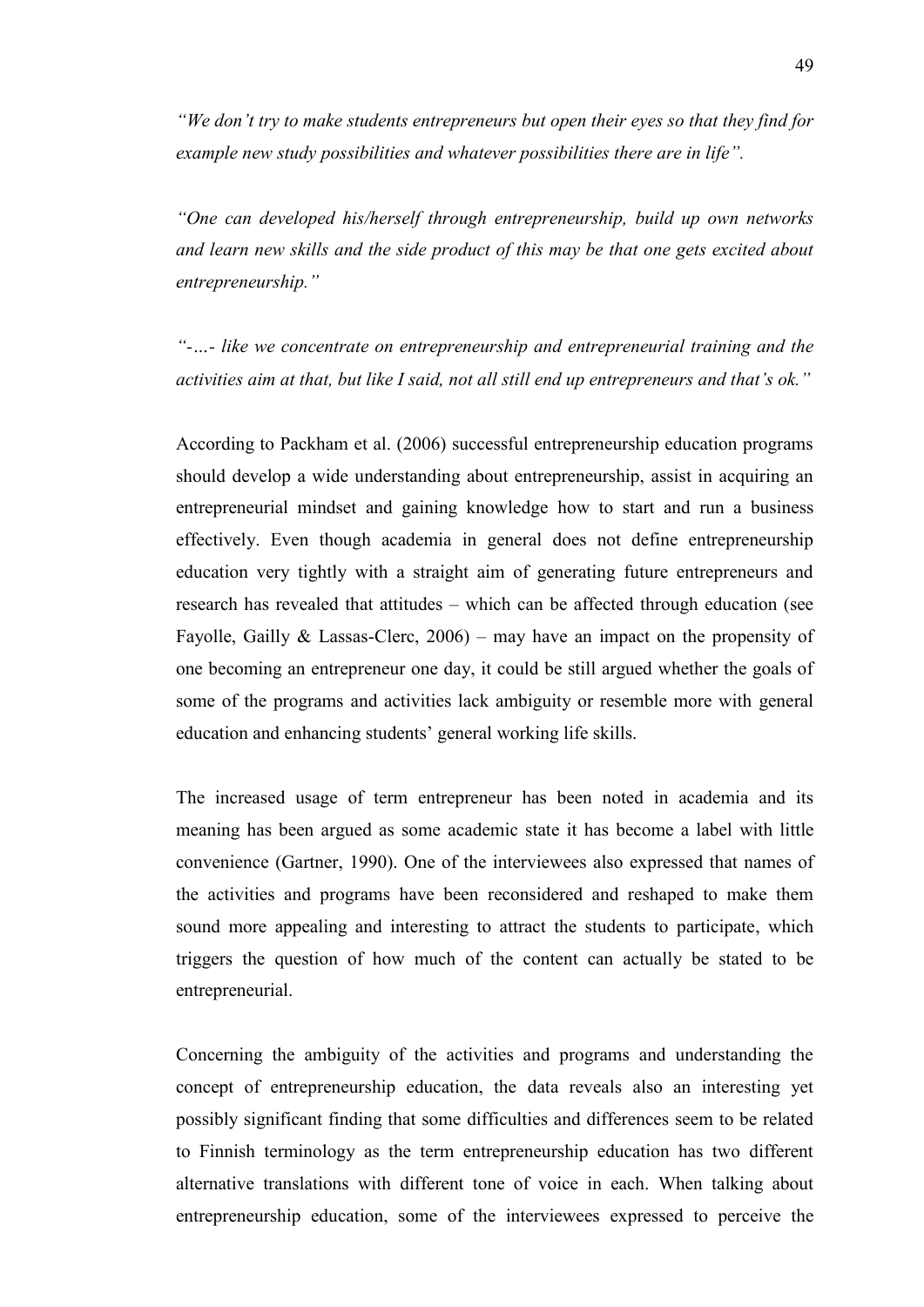meaning of the term more as schooling (kasvatus) and others as training (koulutus). How this possibly affects the planning and implementation of the activities and study programmes cannot be evaluated based on the data of this research, but it still brings up a question that could require further consideration.

# 5.1.1 Educational approaches of the activities

From educational viewpoint, all four approaches presented by Neck and Greene (2011) are found in the operations. Oulu Entrepreneurship Society is the only organization that has a clear focus on the entrepreneur-approach and characteristics related to this approach were clearly found. The activities of Oulu ES aim at developing oneself and developing entrepreneurial features and thinking and engaging in entrepreneurial activities. Oulu ES has organized few seminars where the focus is on keynote speakers that are either successful entrepreneurs or inspirational influencers reflecting with the hero figure-notion related to the entrepreneur approach. In addition to this, Oulu ES runs a Human Acceleratorprogram that according to its name focuses on developing individual capabilities during an eight week program. The program utilizes workshops and short introductory lectures reflecting hence also with the cognition approach on practical side. Characteristic and themes related to the latest run of the program included things such as recognizing own capabilities, performing and adapting growth mindset, which can be seen reflecting with the entrepreneur approach.

Whereas the focus of Oulu Entrepreneurship Society is on individual and developing personal skills and enhancing the inner entrepreneur, the rest of the organization have more process oriented and practical action approach. Business Kitchen and Avanto Accelerator program were found to have their focus on the process approach. Instead of embedding certain traits to individuals and enhancing the idea of an inner entrepreneur, their operations focus more on the process of generating ideas and triggering innovative thinking, assessing, testing and validating ideas and going through the entrepreneurial process step by step. This was recognized especially in the operation of Avanto Accelerator, where lecturing about different aspects related to entrepreneurship is given in chronological order throughout the whole duration of the six week program. Topic are covered from opportunity recognition and validation to financing, taxation and marketing covering the whole life span from idea creation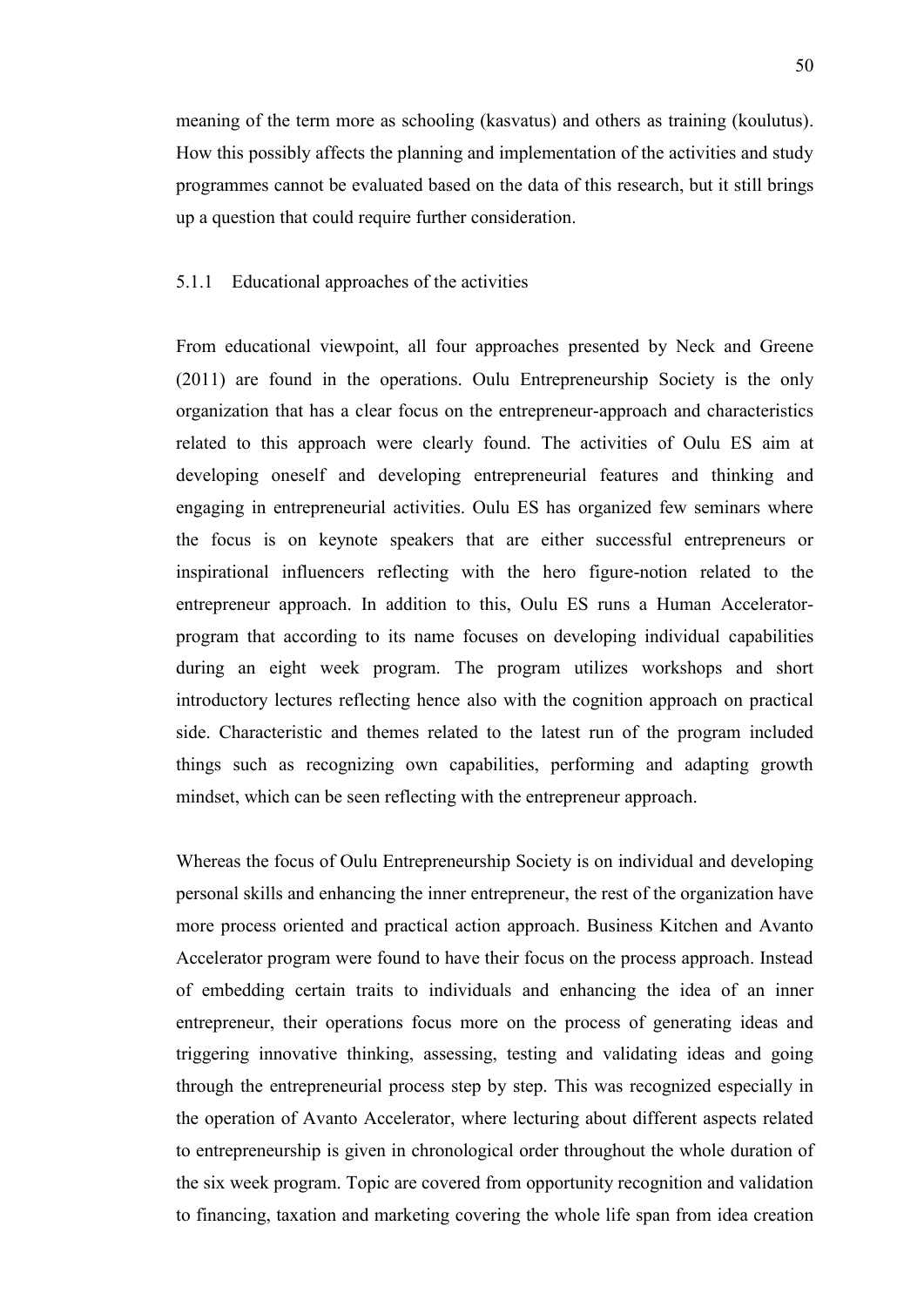to actually establishing a business. Besides lecturing, students participating in Avanto are working in workshops and replicating actions typical to entrepreneurship, which strongly resembles with the process approach of education.

The entrepreneurship minor is the most challenging entity to be evaluated as it consists of multiple courses that have differing focuses. Some of the courses are described focusing more on knowledge and capabilities and consisting more of lectures and theory as the others have their focus on learning by experiences, from which the most extreme example is course called "Business through creativity and collaboration" that aims at teaching entrepreneurial skills to students through making art and is conducted in co-operation with a Parisian business school. Still, it could be stated based on the data that as a whole, the minor module best reflects with the cognition approach. The cognition approach is characterised by delving into "entrepreneurial mindset", which can be stated to be the common thread of the entrepreneurship minor module.

Lastly, Demola Oulu is found to clearly reflect with the method approach that places the student into the role of being an entrepreneur and learn through the experience of being entrepreneurial. Working with a real life cases with industry professionals and with actual companies simulates the real entrepreneurial life and can be found a core element in Demola's activities, which reflects strongly with the core of the method approach. Instead of learning about or for entrepreneurship, the students learn through it and are active operators in the problem solving process.

Entrepreneurship education is often noted to reflect high levels of homogeneity (Katz 2003). This was noted to be true for some of the organizations, when asked if contents of the activities or education are modified based on the educational field of the participating students. So far, especially among the entrepreneurship minor, the courses are provided to all students the same despite their educational field or level of studies, but with the current number of participants, modifying the contents based on the educational background and knowledge-level of participants could be stated as inefficient use of resources. Despite the homogeneity among some of the programs, in general the entrepreneurship education provided at the University of Oulu could be stated extremely versatile and diverse. Etzkowitz et al. (2019) list various forms how entrepreneurship education may be conducted, including things such as simulation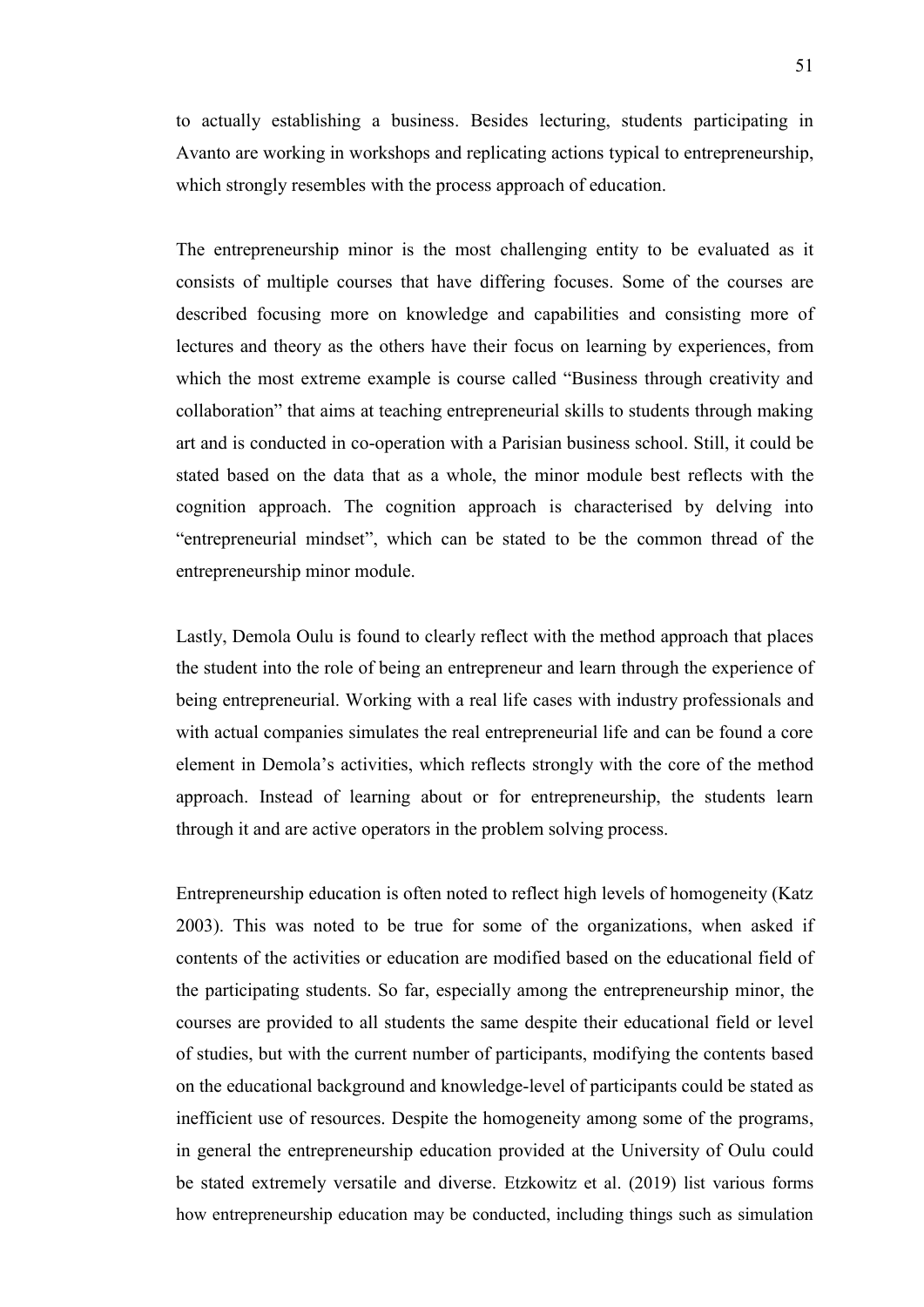of practice, providing courses and mentoring, conducting business plans and organizing entrepreneurial training, which all can be found among the organizations of this study.

From the students' viewpoint the whole supply of available programs, courses and activities is heterogeneous as there are various different activities available and the activities are conducted through different pedagogical perspectives providing the students with the ability to engage with activities with the most favourable approach to them. Also, concerning the entrepreneurship minor, the whole minor is possible to be finished with high levels of heterogeneity as some of the courses are conducted in co-operation with Business Kitchen and Avanto, where the students have the ability to affect what kind of activity he or she wants to participate in.

Concerning the supply of entrepreneurship education, the only missing piece in the puzzle could be stated being a basic level course concerning the basic principles of entrepreneurship and issues related to establishing a business. Currently, the Avanto Accelerator-program provides the most comprehensive education concerning different issues among the lifespan of a company, but this information is bound to workshops of the Avanto-program and no basic course in the form of lecturing exists, which was noted among some of the interviewees and expressed as needed. The entrepreneurship minor program considers establishing an Entrepreneurship 101-type of course, which could be implemented online, so that taking the course would be most easy for students. The idea is still in a planning phase and no guarantee of its actual implementation still exists.

Concerning the above examined spread of the activities from resource perspective, the results of the matrix can be interpreted positively as no overlapping activities seem to exist, but activities of individual organizations are rather complementary to each other, meaning that resources are not wasted by multiple organizations focusing on same type of activities. From the interviews it was still noted that some improvements concerning usage of resources could be done. Some of the interviewees expressed that individual faculties are currently conducting activities that these organizations are already doing, so resources are wasted when individual persons in different faculties are appointed to conduct the same activities that could be conducted by these organizations by providing for example visiting lectures based on invitations to do so. This was assumed being partially a consequence of not being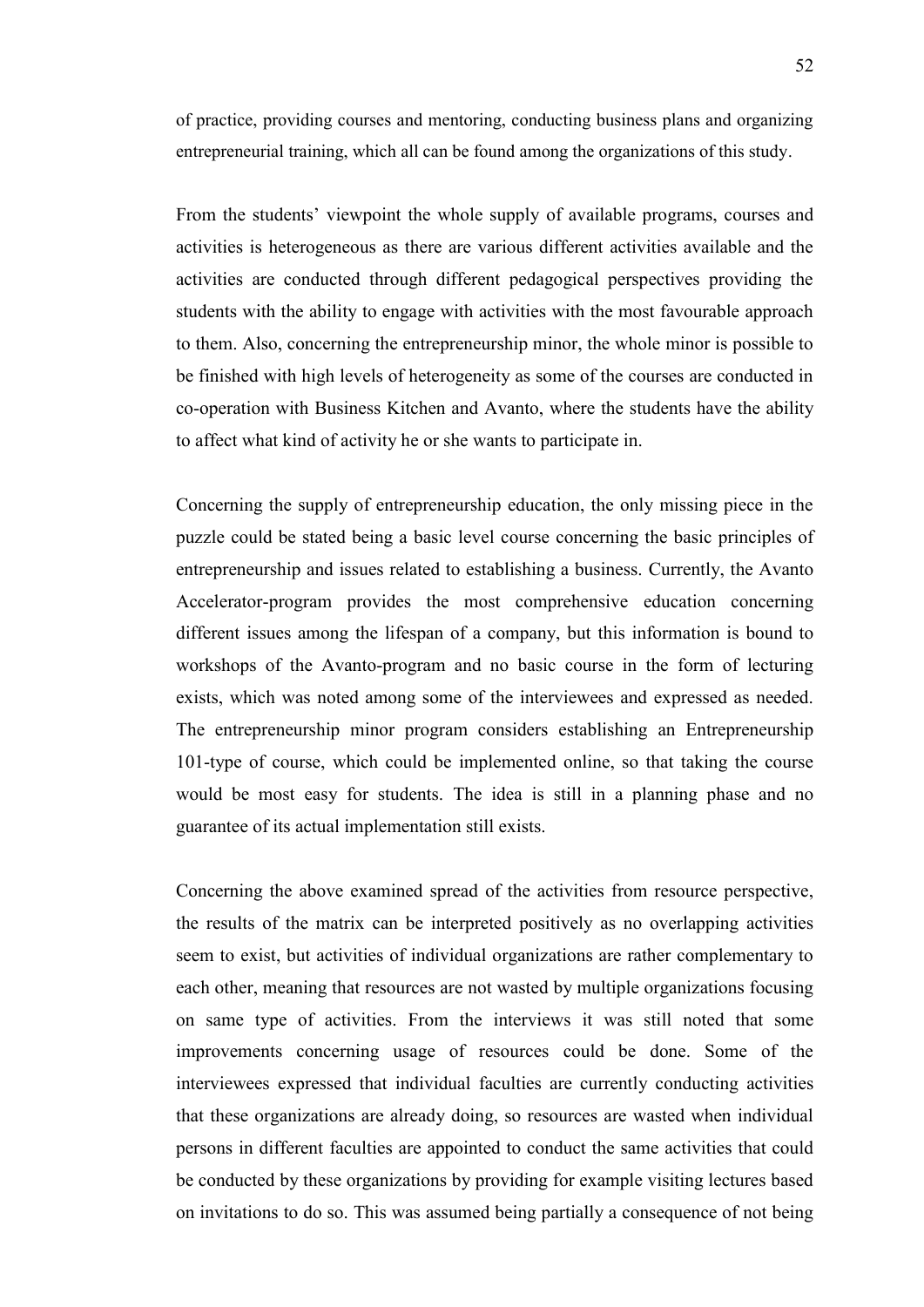aware of these external possibilities existing, which is why communication between the organizations and faculties should be emphasized. Issues related to co-operation and communications are discussed in more detail in later chapter.

# 5.1.2 Planning, measuring and developing of activities

Concerning planning of the activities, the study revealed that planning was mostly done by benchmarking other similar activities in Finland. The current form of activities today was described to be a result from a learning by doing-process, where best practices from previous experiences were maintained. For example, the length of the programs had varied in most of the organizations and variation between the shortest and longest run was several weeks. In general, the planning of the activities showed low levels of systematic and strategic approach and not being highly research- or knowledge-driven:

"*Well, there is probably not many things we knew beforehand but we have just started doing things."*

Entrepreneurial education programs are characterized by difficulty of measurement and confusion and vagueness of actual impact of it due to these difficulties (Pittaway & Cope 2007; Matlay 2008). This was noted also among the organizations of this study, who brought up that measurement focuses mostly on measures such as reach, number of participants, number of applications and number of ECTS per year. Measurement of long-term impacts was minimal to non-existing at it was described extremely challenging, which is why it has not been pursued.

Demola Oulu was an exception concerning measurement of activities, as Demola has developed more defined measures and utilizes today a measurement tool developed with ZEFFI. Their primary target group being companies, receiving feedback was not brought up as a challenge as it was in other organizations. In other organizations and programs, receiving feedback that would enable further development of the activities was described a difficulty: receiving feedback from students was described extremely challenging and it was mostly received when there was some complain: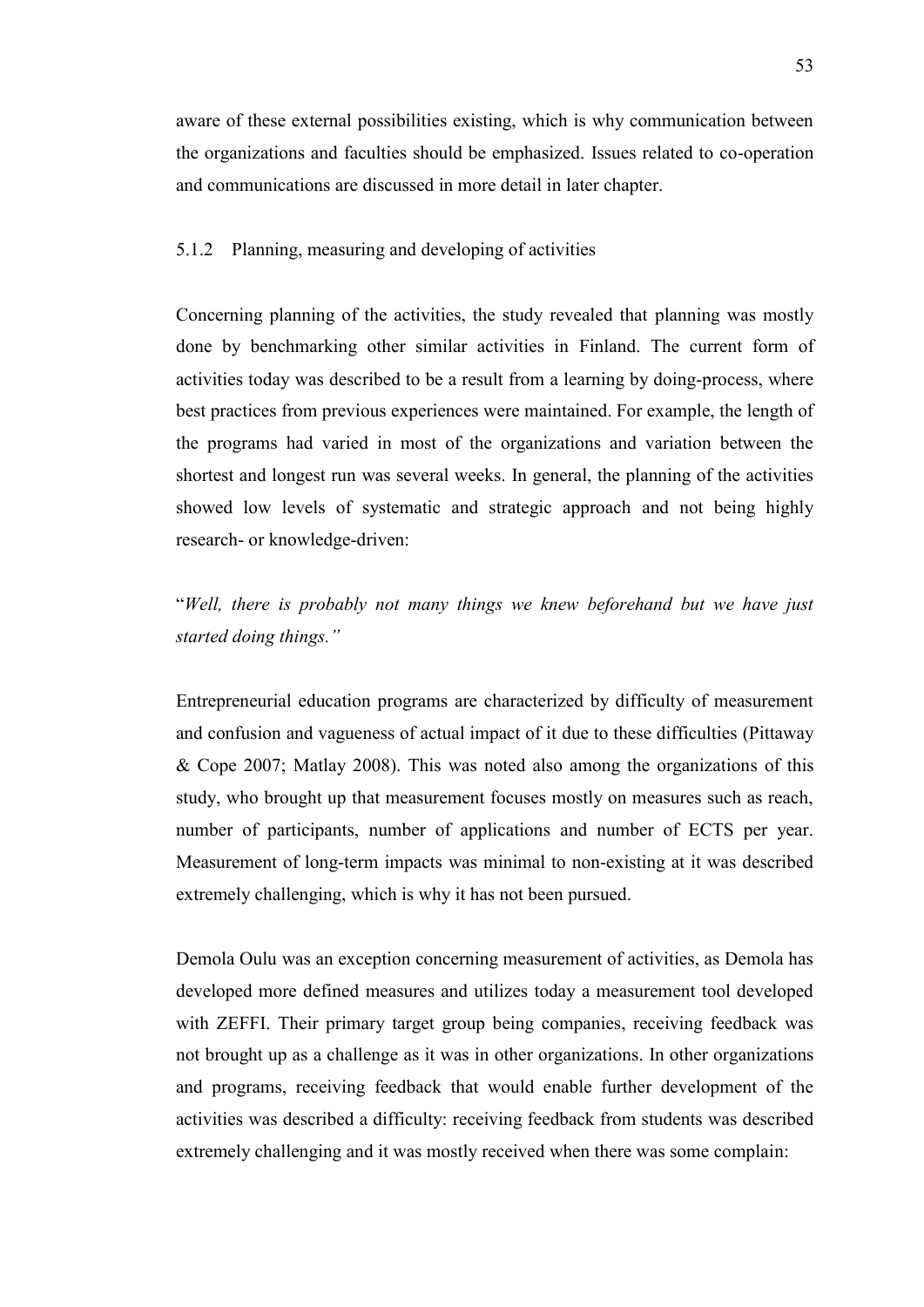"*What we report to our investors is in particular the reach, how many people come to our events -…- what comes to measuring the learning, we haven't started that, and I believe we won't either."* 

*"No one has ever demanded it, so that kind of systematic measuring has honestly not been done much."*

*"Number of participants and naturally study credits -…- That is basically the only thing, we have tried to follow the ideas created a little and how they develop, but we have no follow-up.*

Concerning the measurement and number of participants, the numbers express certain levels of variety due to differences in capacities. According to the representative of Oulu ES, all their activities engage estimated 1500-2000 people per year. From the activities of Business Kitchen, Avanto workshops are estimated to gather around 20 people per workshop, Venturing Research Challenges around 50 people and Start-Up Weekend organized also by Business Kitchen around 60-100 people. Entrepreneurship minor program had 150-200 students participating in at least one of the courses during the previous year. Demola Oulu is able to take 100- 120 students per year to its programmes even though the number of applicants per year is at least double. All the interviewees expressed that higher number of participants would be welcome, especially concerning how small percentage the current numbers form out of the around 16 000 students of the university. Still, increase in the number of participants is seen year by year and some of the interviewees expressed that word of mouth among students seem to increase awareness and activity affecting positively the number of participants. Some of the interviewees expressed that their programs are able to take more students in without extra resources required, but for example representative of Demola Oulu expressed that with current resources and facilitators the amount of students that can be taken to programs has reached its maximum and additional resources would be needed to scale the operations up. Avanto Accelerator -program was stated also being close to its current capacity, but it has also a mandate to recruit more people if the number of participants increases.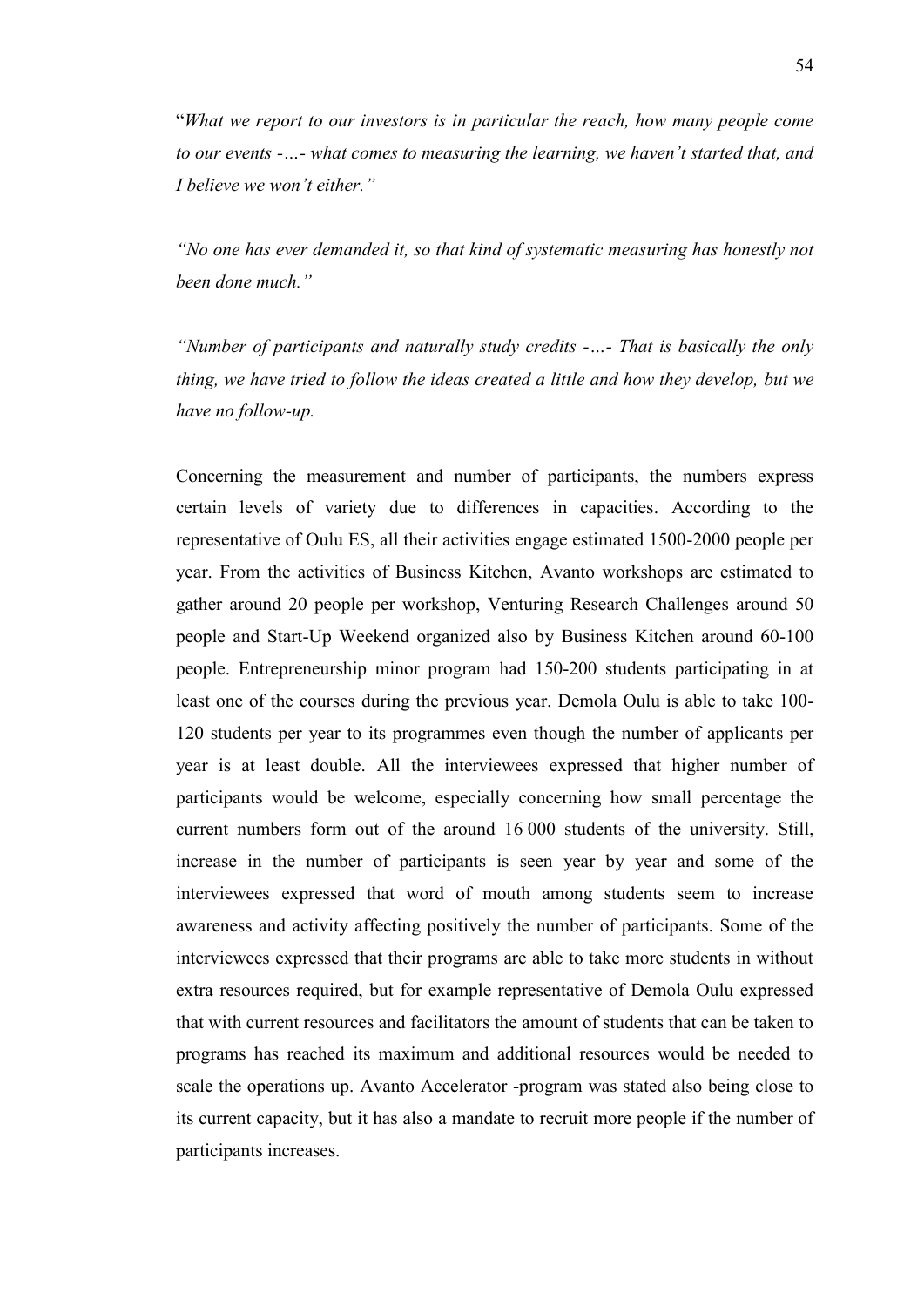In addition to the number of participants, the organizations have gathered information concerning the distribution of participants from different study fields. Most the interviewees expressed that majority of the participants in the past have come from the Business School and Faculty of Engineering, especially from industrial engineering. Reaching and engaging students from other study fields was expressed an ultimate challenge. The situation has yet faced a change during the recent years as all the interviewees brought up that more and more students from different study fields have started participating in the programs. Last year the entrepreneurship minor gathered students from 27 different study fields and representatives of other programs expressed clear increase in the number of students from the Faculty of Education followed by Faculty of Humanities and even from the Faculty of Medicine, which was considered a positive signal as the faculty is not located in the main campus of Linnanmaa. Interviewees did not have any actual information concerning what has led to the increase in number of participants from other study fields, but some of them assumed it being a result from better marketing actions as well as increased credibility that some of the organizations expressed having received during the few last years. Most of the students participating are master's students, but interviewees expressed that bachelor and doctoral level students have also participated in the programs, which was considered a positive thing increasing diversity among the participants.

Concerning how to distinguish general education and entrepreneurship education, previous research has also argued that it is difficult to distinguish which results and outcomes can be contributed to entrepreneurship education and which to general education as entrepreneurs usually reflect higher levels of general education (O'Connor 2013). This was noted also in the results of this research and brought up also as a hindering factor for long-term measurement of the impacts of the activities:

"*The founding of the company goes so far to the future that one cannot say what kind of impact XX (referring to one's own organization) has had on it."*

As governments and policy makers invest in entrepreneurial activities and support them, they expect these activities to contribute to regional development for example in the form of start-up creation (Autio et al., 2014). In this sense the measurement of results is essential as the funding may be threatened if the organizations are not able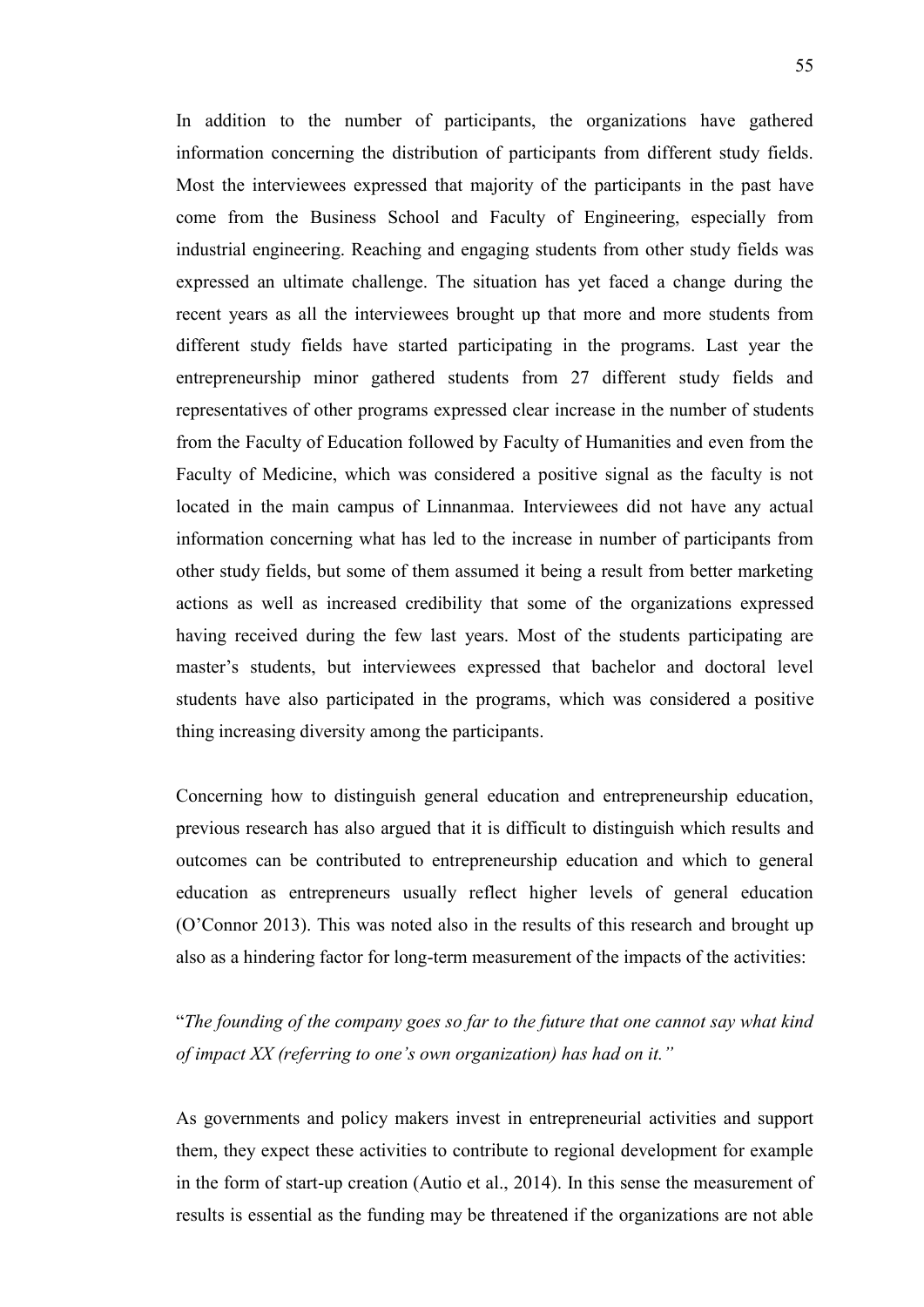to provide convincing and reliable results justifying further financing of their operations. More systematic gathering of feedback would also provide the organizations with better understanding about the impact the activities have on students, their self-perception as potential future entrepreneurs and attitudes towards entrepreneurship, for example. Gathering and handling of feedback requires naturally resources, especially knowing the complexity of the topic and difficulties in measuring it, but it would most likely outweigh the costs in the long run.

### 5.1.3 Financing and co-operation

When examining how the operations of the organizations are funded, most of them receive their funding either straight from the university or from a budget allocated by the university to innovation activities. During the first years of operations the funding of most of the organizations and programs has been in the form of project funding that has been applied and agreed for certain amount of time, but in recent years most of the operations have been transferred to basic funding, so a portion of university's budget is allocated for the operations. Oulu Entrepreneurship Society receives funding besides University of Oulu also from Oulu University of Applied Sciences and the city of Oulu. In the case of Business Kitchen, before getting basic funding from the University of Oulu, Business Kitchen received funding from Centre for Economic Development, Transport and the Environment (ELY-keskus), Business Oulu and from European Union. Demola Oulu is the only organization that has not received neither currently does receive funding from the university or any other external organization, but all of its monetary resources come from the income they get as fees from the companies participating in the programs.

The results imply that importance and significance of these organizations are understood as the university and other institutions have engaged to their operations by providing funding, most of it being transferred from project funding to budget funding in recent years. Despite most of the organizations describing the current amount of financing being reasonably sufficient, it could be argued that some of the problems and challenges in the operations are due to lack of resources, in which increased financing could help. For example, concerning Oulu ES, despite it receives financing, the operations are still based on volunteer work as the organization does not have the ability to hire any employees. This leads to many of the volunteers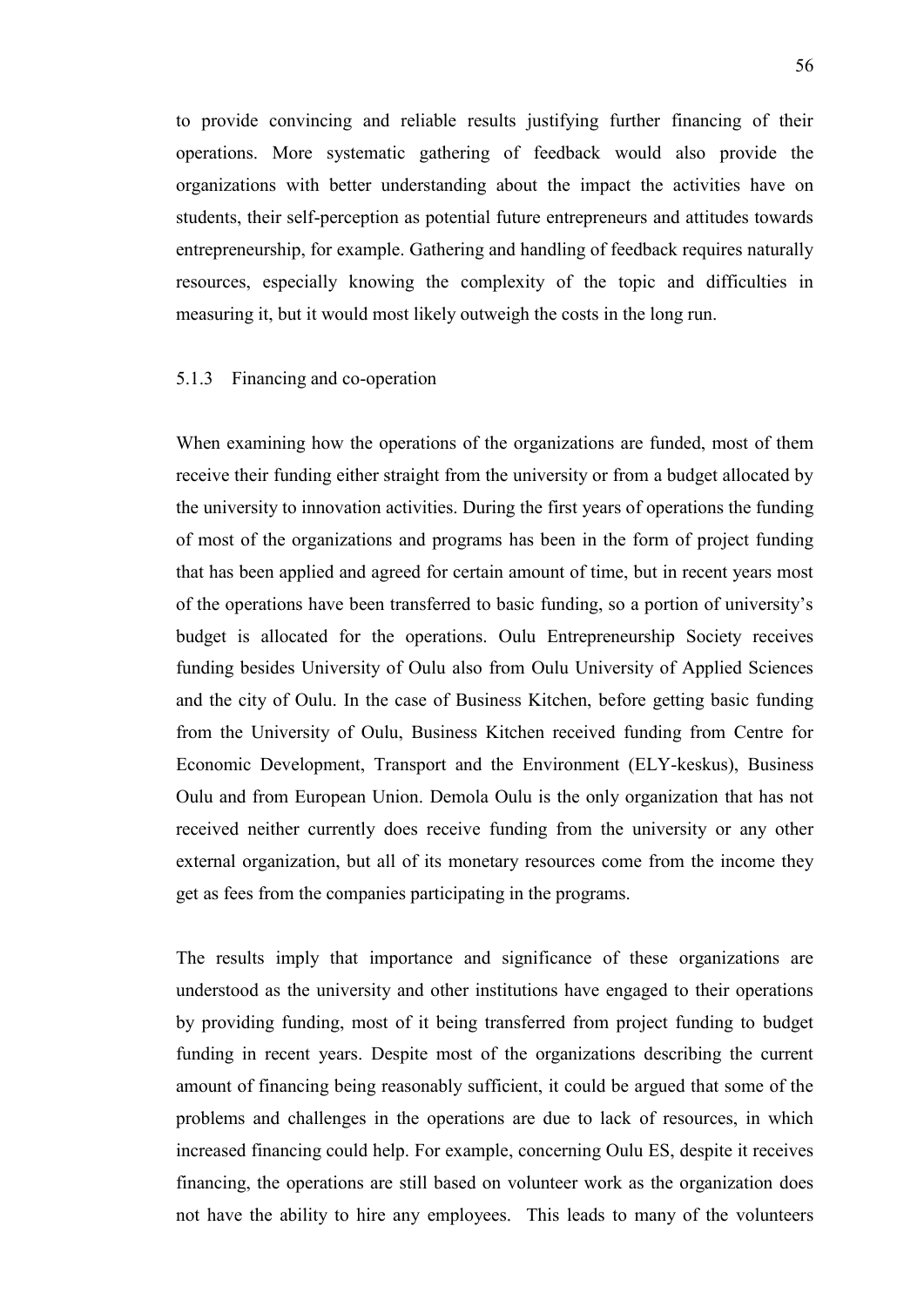changing yearly increasing inefficiency. Secondly, some of the organization are given a permission to recruit more people as the number of participants increase, but with the restrictions of the current resources, enough marketing and branding efforts cannot be done to attract new students. Much of the engagement of new participants relies on the power of word-of-mouth among students.

Also, as seen from the previous chapter, the current state of measuring the operations is rather low and non-systematic. Some of the interviewees expressed this being a consequence of lack or resources while others emphasized the general difficultness of measuring. It could be assumed that changes in the funding could also place the organizations with more demands concerning measuring the outcomes of the activities, but at the same time the current amount of funding and resources may restrict such actions, which may create a death spiral. More discussion about the financing and its sufficiency and efficient allocation would be advisory to tackle some of the existing issues.

In general, some differences were observed depending on if the operations of the organizations were based of external funding of if they were generating their income and financing themselves. Demola Oulu being part of an actual firm and the only organization operating fully on the income received by the payments that companies make when participating in Demola-activities expressed highest levels of efficient use and allocation of resources so that different activities among the operations were more balanced. Demola provides pre-made material and guidelines for all the facilitators running the programs to ease their work and form a certain backbone for running the programs, which was described as easing conducting the work and making it more efficient. Measuring of the outcomes was also the most systematic among Demola as noted in the previous chapter and the more systematic approach to running the operations may be seen in high levels of good feedback received from the participating companies: 80% of the companies that have participated once to Demola say that they could participate a second time. When companies have participated two or more times, the recommendation for Demola-activities rise to 99%.

This is not to say that the other organizations would do something wrong, but the differences could be stated arising mostly from the fact that the operations of the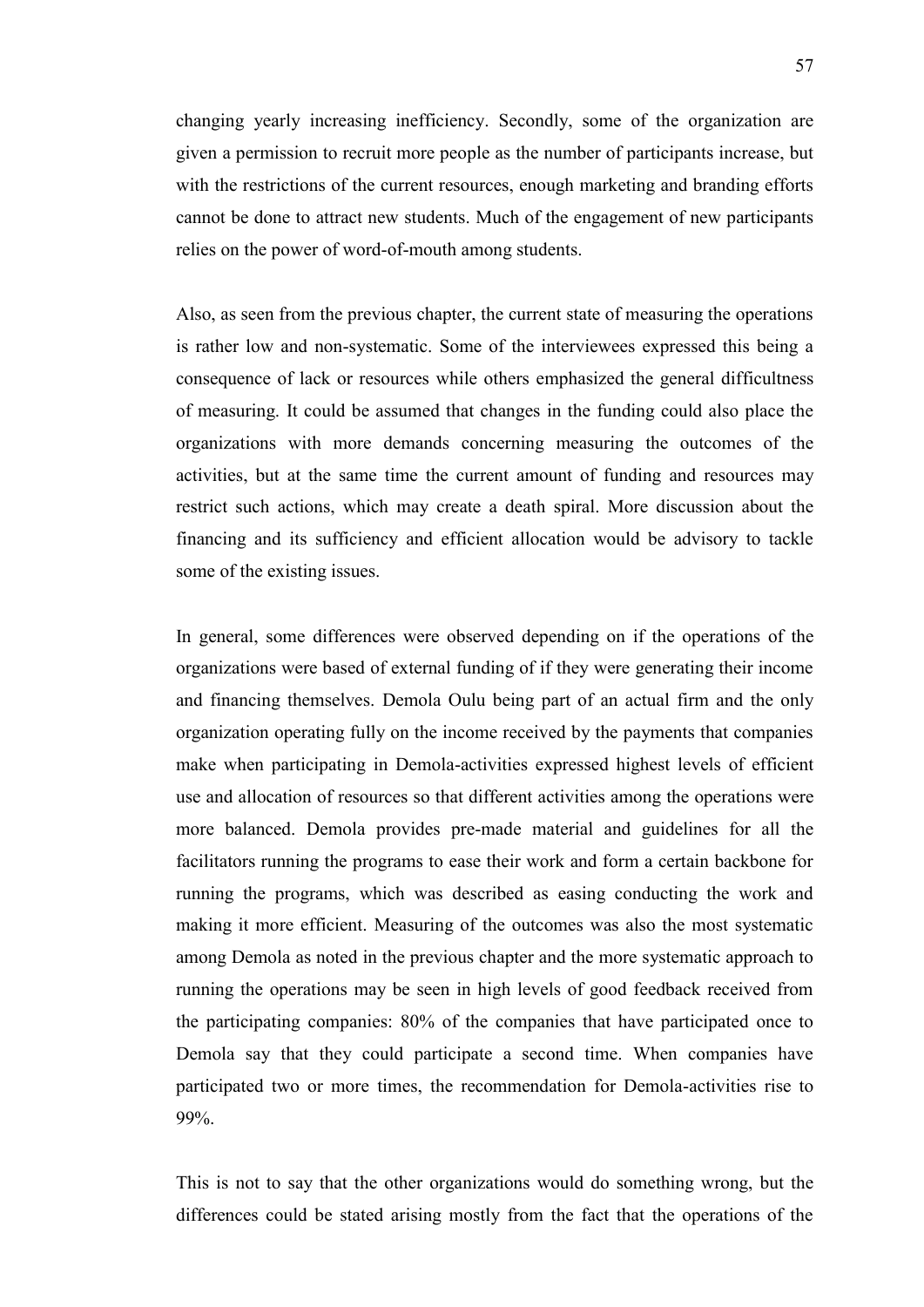organizations are based on different basis. Demola being an actual company is supposed to generate profits and services provided to companies may be priced so that enough resources exist for conducting the other activities and support functions enabling the running of the business. Increasing resources is more difficult for other organization as financing relies on negotiations between the organization and the ones financing parties.

Concerning the co-operation between the organizations and externally to other organizations in the region, most of the interviewees agreed the level of co-operation among the organizations at the University of Oulu being satisfactory, but some of them were recalling that the co-operation could be still more close and frequent so that movement of students from one activity to another could be more smooth and active as organizations are better aware of operations of each other and able to guide students to other activities if needed. As the organizations want to maintain independence and be able to be complementary with each other, the enhanced cooperation could also improve avoiding possible overlapping in the activities of individuals organizations. According to one of the interviewees the assumption was that currently the network of activities may seem fuzzy to students and all the possibilities that exist are not clear for the students, which could be improved by enhanced co-operation. The assumption concerning fuzziness is supported by some of the other interviewees. The perceptions of students towards the entrepreneurial activities will be discussed in more detail in the following chapter.

Some of the organizations also expressed enhanced relationship and co-operation with organizations and institutions external to the university. This was assumed to be a consequence of increased credibility and general reputation in the eyes of other institutions and interviewees of these organizations expressed that their opinions and ideas were being heard and valued. For example, increased co-operation with the City of Oulu was taken as an evidence of successful operations as the interest from these types of parties and institutions was not taken for granted and something that could be received easily.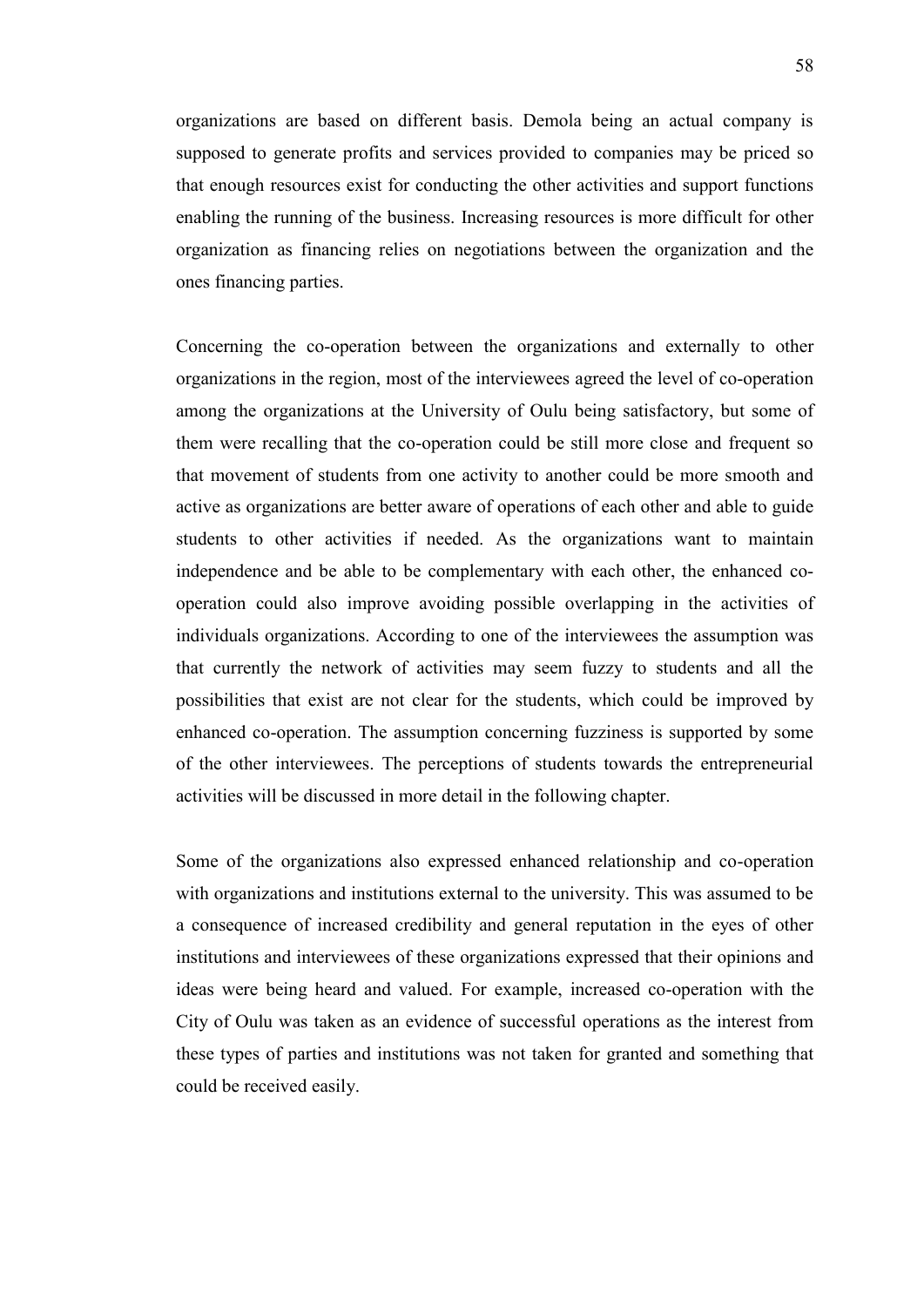## **5.2 Operational challenges**

Despite differences in the core operations of each of the organizations, the data reveals that most of the organizations share the same challenges and hindering factors in their operations, which are described in the following.

One of the hindering factors brought up by almost all of the organizations was **reaching Finnish students**. When asked what the proportion of Finnish and international students participating in the activities is, the answers varied from the distribution being 50/50 to international students forming around 80% of the total participants, while the number of Finnish students was only 20%. In the case of one organization expressing the distribution being 50/50, the situation has become such just recently, while being also dominated by their foreign students during the previous years.

Most of the interviewees stated the lack of Finnish students being either a problem of some extent or an actual failure of meeting the organizational goals, in which the proportion of Finnish students was aimed at higher. When considering the economic viewpoint, the purpose of entrepreneurial universities and entrepreneurship education is to enhance entrepreneurial activity and hence contribute to regional and national economic development. One of the interviewees worded the problem as following:

"*… because if we think in the bigger picture, even the economic viewpoint, so most of the international students, when they have a finished degree, they leave…"* 

The higher fraction of international students, either exchange students or degree students, plays a potential threat of information leakage as these graduates go back to their home countries or employ themselves to some other country after finishing their studies, which is why attracting higher amounts of Finnish students into these activities is essential in order to get a reasonable return on investment made in entrepreneurship education and to actually gain regional and economic developments instead of educating workforce for other countries. According to earlier studies, justification and financing provided for these activities relies on the expectation of the activities contributing to regional development, which is why the high fraction of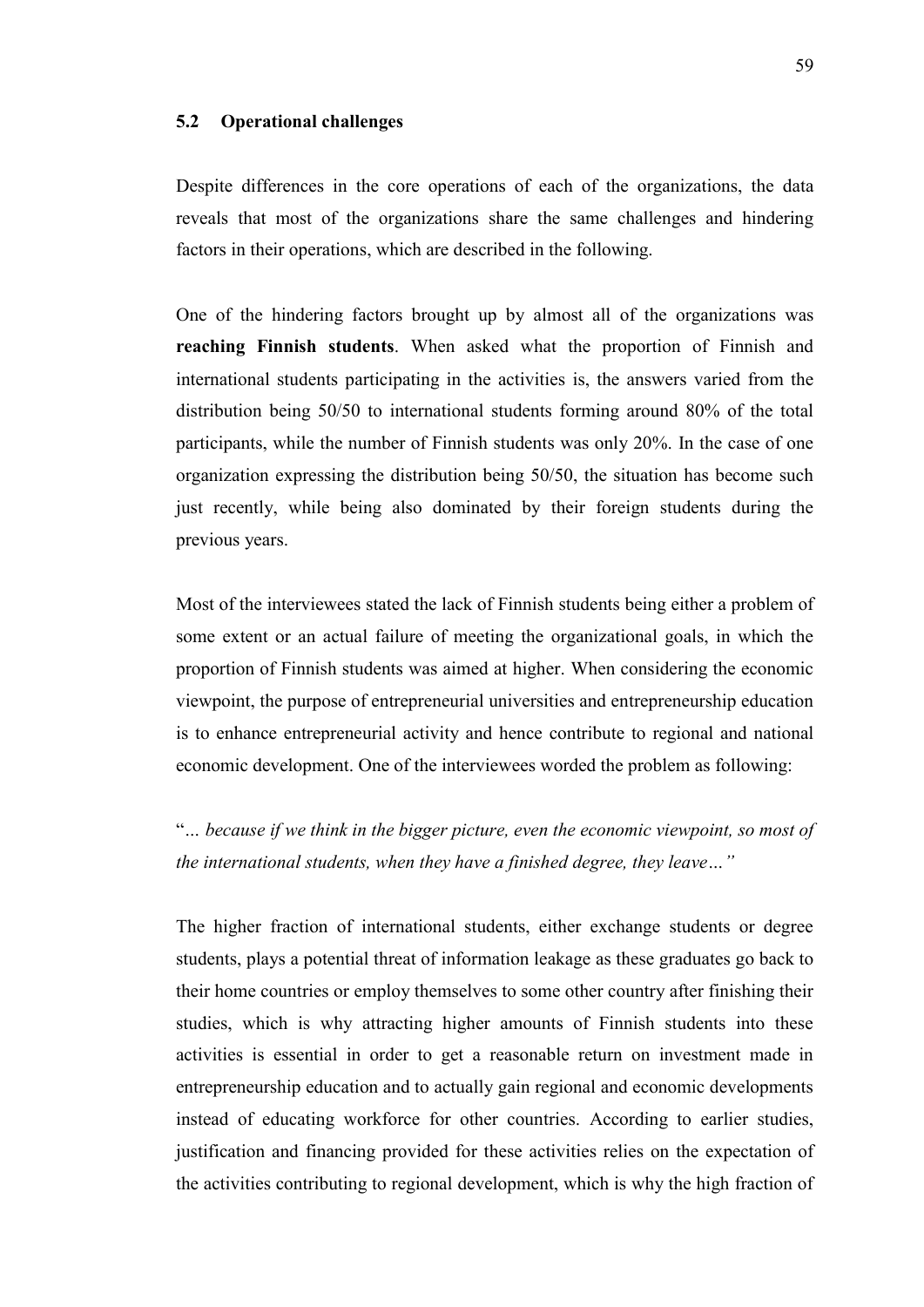international students that not stay in the region places a threat for the organizations and their continuity.

UIC was noted an exception in reaching people as the approach they have is different from the others. Both of the current employees of UIC have been in the operations of UIC and its predecessors for multiple years, one of them actually since the operations have started, which is why their names and roles are known quite well in different faculties. In general, UIC seems also very active in engaging with researchers and it was brought up by the interviewee that usually when the university appoints a new researcher, UIC contacts the person and informs him or her about the services of UIC and this way spreads the knowledge around the university.

When considering the hindering factors preventing Finnish students from participating in these entrepreneurial activities, few common themes arose in the interviews. **Language barrier** was stated to be a moderate or significant hindering factor preventing Finnish students from joining the activities. Most of the entrepreneurial activities at the University of Oulu are implemented in English, which seems to decrease the likelihood of Finnish students to join the activities as the students feel either insecure or otherwise uncomfortable expressing themselves in English. Some of the activities are organized simultaneously at both higher education institutions, in English at the University of Oulu and in Finnish at the University of Applied Sciences. According to one of the interviewees a recent workshop of the same topic gathered 40 participants at the OUAS where it was organized in Finnish, and only six at the university, where the event was organized in English. Also, even though the university students would be allowed to join the activities also at the OUAS, transfer from University to OUAS does not occur "*for convenience and quality issues".* 

One of the interviewees expressed that conducting all the activities in English has been written down even to the organizational strategy, but the language question has been given some reconsideration lately due to the problem of reaching Finnish students and as the language problem has been noted a significant reason hindering the participation. The named organization expressed also a significantly higher fraction of international students, but a seminar event organized fully in Finnish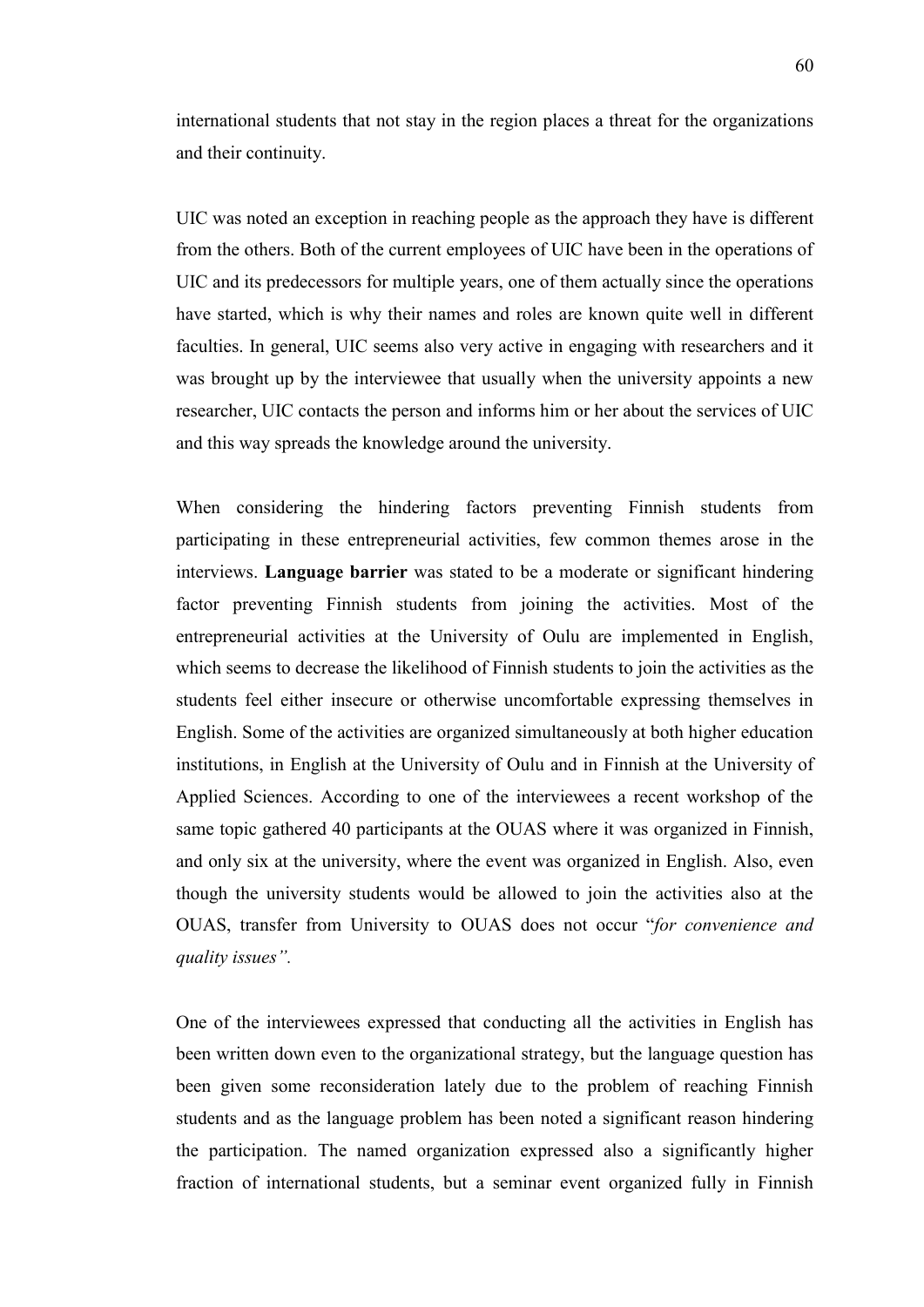revealed that there is an underlying interest also among the Finnish students, but the language indeed is a preventing factor:

"… *and now the XX-event brought us the validation that the Finns are interested in this entrepreneurship side as well, but the barrier of joining an English-speaking event is unfortunately very high"*

*"… but still there is the thing that when one comes once, he comes a second time, too…"* 

*"It is the prejudice that one does not trust his own capabilities with the language, but if you have come once, I've seen the same person joining quite many times also after that."*

It seems that organizing the events in Finnish is not the essential solution, but hindering the barrier for the first steps, as the return rate of those students that have once come seems rather high.

Considering reaching and engaging Finnish students, **communication** was expressed as one of the challenging factors and being described as a major problem by one of the interviewees. University of Oulu being a large university with multiple faculties and study fields, reaching the students university wide has emerged a challenge and it is clearly seen and stated by the interviewees that the messages do not reach all of the students.

Problems concerning communication seem to be both internal in the organizations as well as external with other parties such as university's communication department. The internal problems related to communication are expressed to be highly resource bound as time resources are allocated to other activities and no possibilities to appoint a person to properly conduct communications has been possible. Also, finding the right people in other faculties that would be in charge of delivering the information further seems difficult as clear understanding of responsibilities lack in some cases. Some of the interviewees stated that despite some of the programs having been ongoing for several years now, some of the university students are still totally unaware of available opportunities.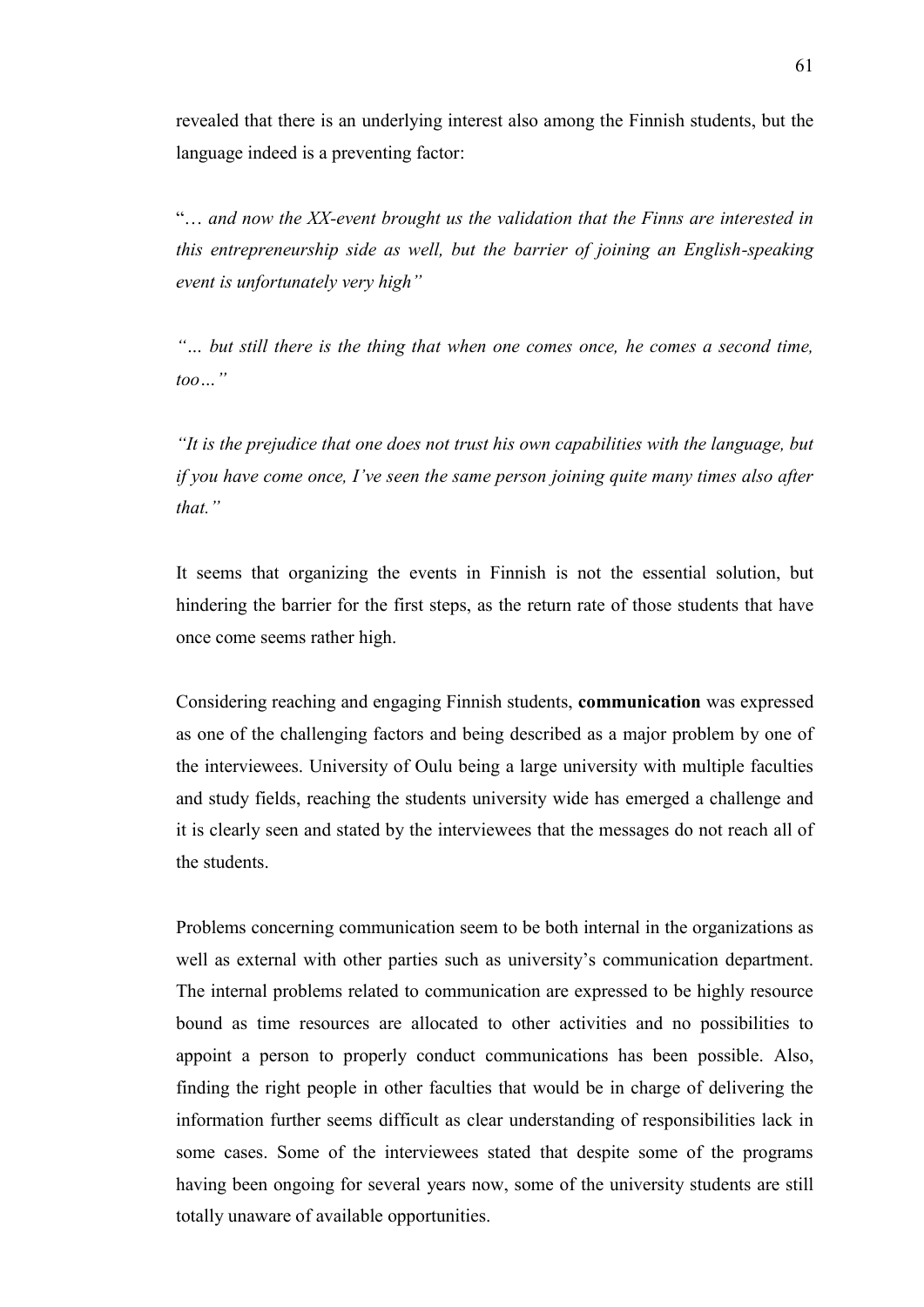"*It is maybe a little comical when sometimes discussing with for example students studying in the faculty of Humanities, when they are like "we are not even allowed to take those studies" and I am just being that of course you can!"* 

*"It has been said even straight -…- that are we even allowed to come to Tellus, as this is perceived as a place for business students only."*

One of the interviewees stated that a significant impact had been gained since more resources to communication was received last year. Also, one of the interviewees stated that the impact of word-of-mouth is clearly seen in the increase of interest from more students and from larger variety of study fields, which was seen positive. In general, the lack of effective communication does not seem to be due to lack of capabilities in any of the organizations, but merely bound to narrow resources or other challenges.

Concerning the external communication, cooperating with the University's communication department was expressed to be challenging:

"*Co-operation with our communications department is challenging, it is extremely challenging to get a message through to whole university, nearly impossible -…- one has to go through long negotiations -…- but it seems like an impossible task."*

The underlying reasons to the difficultness seem unclear. As integrating entrepreneurship education to study programs in different faculties is part of Oulu University's strategy for years 2016-2020, this notion of difficulties in co-operation seem surprising and could be a sign of poor acknowledgement and implementation of actions putting the strategy into practice.

**Lack of motivation** of Finnish students was stated also one of the major reasons hindering the participation of students. It seems that Finnish students do not consider the benefits of joining to outweigh the time and effort required by complementing the programs. Some of the activities enable students to gather study credits, which is noted to positively affect the likelihood of joining, but otherwise the benefits are considered small or they are not understood.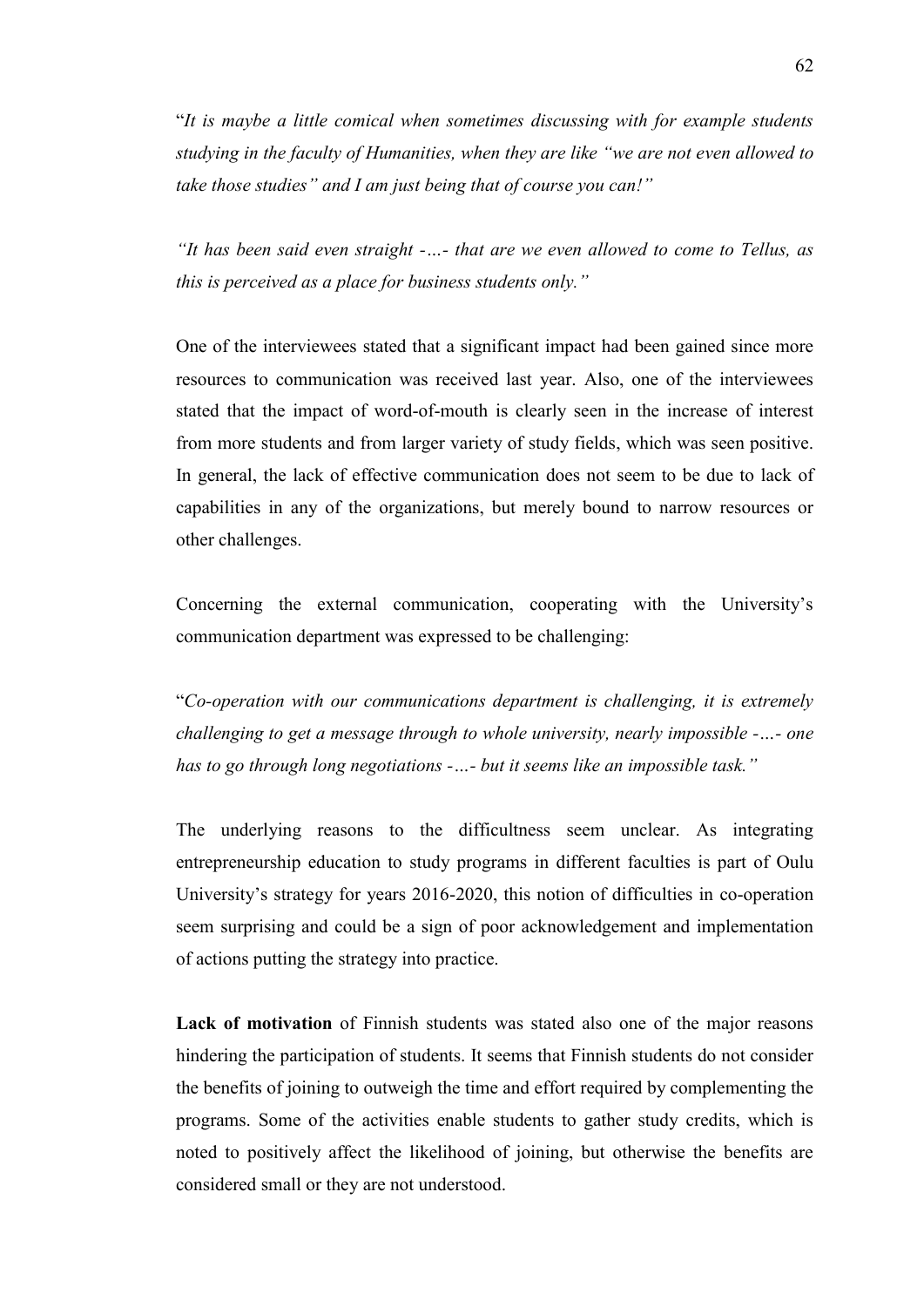"*Maybe they (the students) are from those kinds of fields that they do not understand entrepreneurship or its possibilities -…- as we are an engineer society, we just go and work, but whatever studies you look, they state that working life is changing and more and more people are employing themselves."*

*"No one tells at the beginning of studies, that the teacher path is like this, but have you considered that with this kind of knowledge and capabilities you have this collateral path, which enables you doing this and this kind of stuff."* 

In general, it was stated that Finnish students are not active in engaging to activities external to their mandatory studies. Some of the interviewees expressed that foreign students from certain cultures are accustomed to higher levels of competition, which is why dissociation from others by being active in these kinds of activities motivates them to join. Also, working through group work and ability to work with real-life companies and problems is rare to many international studies providing them with unique chance as for Finnish students the forms in which the activities are conducted are much more common.

Some of the interviewees expressed that universities should conduct more cooperation with vocational school and upper secondary school so that the first steps towards understanding entrepreneurship as a phenomenon would be taken already before entering the university. Also, the general atmosphere of discussions around entrepreneurship faced criticism:

"*This higher education is like the final stop of education so what we do before that is critical in order for us to concentrate here on other things."* 

*"It does not happen just by snapping your fingers and that everyone starting at the University of Oulu participates in Future Factory where you are entrepreneurial for like a day. It does not change anyone's perceptions and it can create reverse reaction quite easily."*

*"Maybe the wording (of entrepreneurship) that it is not scary. In general, in Finland the attitudes towards entrepreneurship, it goes wrong already there."*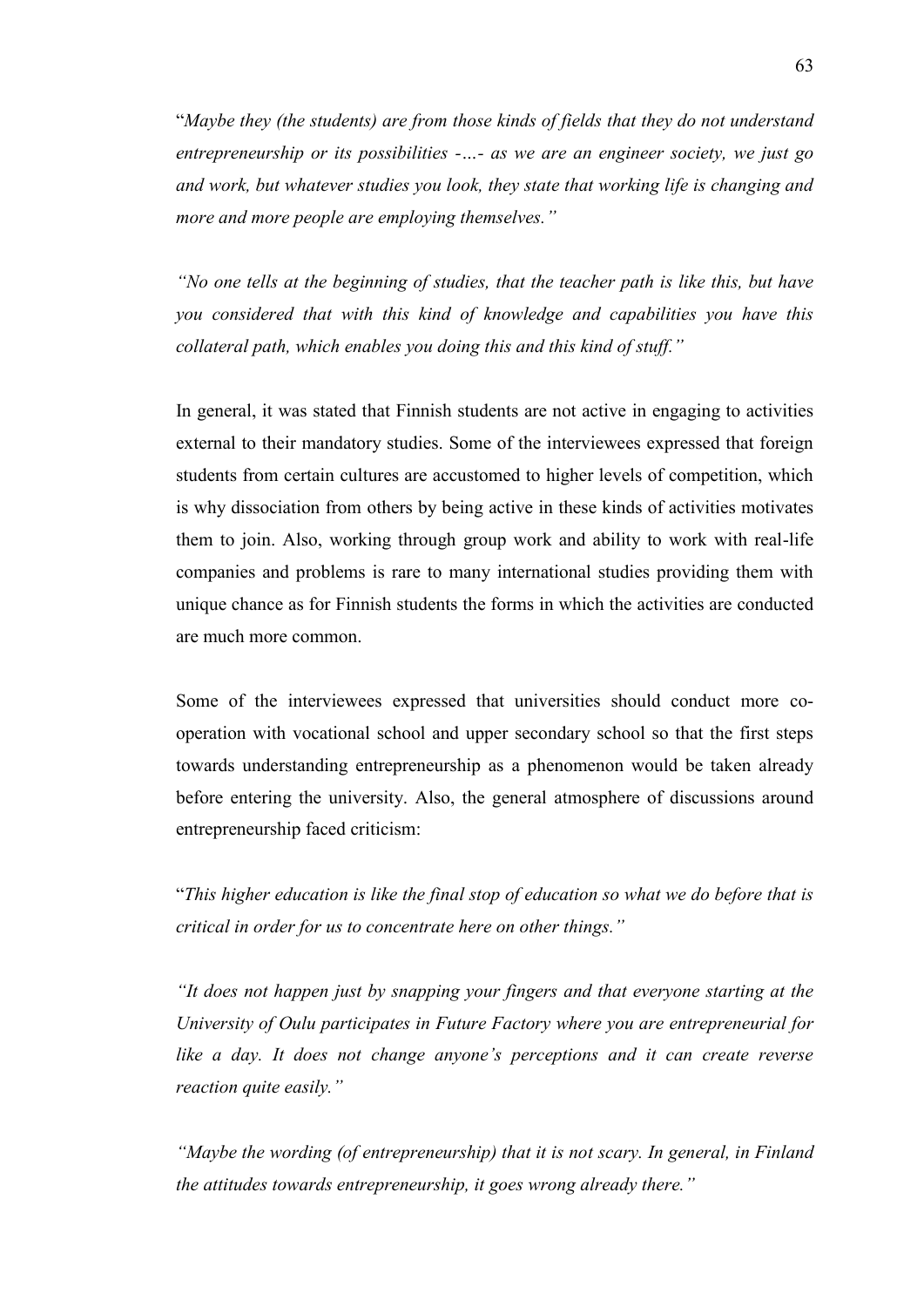**Scheduling** was brought up also as one hindering factor as many students have difficulties either in fitting the entrepreneurship studies taking place during working hours to their study programs or then entrepreneurship studies not fitting to their curricula in such way that would enable them participating without these studies being something extra meaning that they are additional to other studies. Most of the programs are now scheduled to evenings or weekends and the entrepreneurship minor program aims at establishing some courses online in the future making it easier for students to study at their own time and own pace making it easier to participate.

Last thing brought up as a minor challenge possibly hindering the engagement of students was the **fuzziness and buzz** around the entrepreneurship activities and the terminology itself. Entrepreneurial activities seem to be perceived by some as activities that are doing little to nothing and are just doing something for the sake of doing things. The interviewees brought up that certain stigma around the entrepreneurial activities can be noted:

"*When you talk to some people that have never been to Tellus, even though it is right in the centre of the university, well it tells something about this bubble that exists there."*

*"-…- Tellus is considered as a place, where only business students are allowed to come"* 

*"These probably show up to students as little fuzzy."*

*"The buzz is perceived that one just waves hands and does nothing, but if going deeper one sees that actually quite many things are done there. It is just that when you don't have the knowledge and awareness -…-."*

In general, some of the interviewees stated that room from branding and creating favourable perceptions exists, but it requires more resources. One of the interviewees stated that after their programs have now been running for a couple of years, lessons have been learned and things are done better, their status and reputation have increased. This could be assumed possible also for other organizations specially as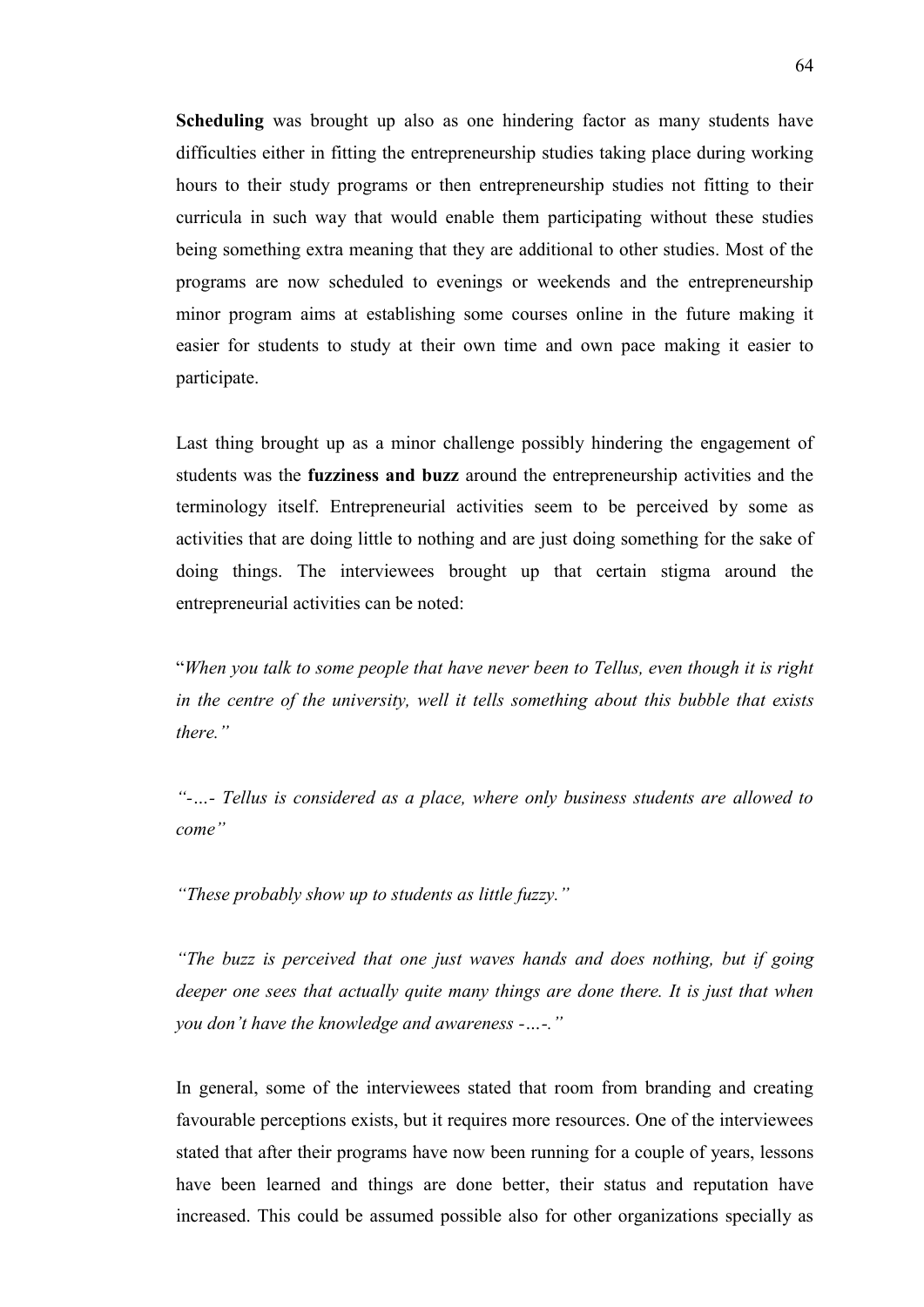they have stated their operations having now found a solid base and programs have developed to their best versions so far.

In addition to these challenges related to reaching Finnish students, some of the interviewees expressed **reaching of the companies** and **high concentration of knowledge to one person** as challenges that could actually form problems in the future. One of the interviewees expressed that major part of the companies recruited to the programs was relying on personal networks and relationships of one person. In case of the core person leaving the organization, the problem of reaching and engaging companies would most likely emerge:

"-…- *it is the networks, like what happens if I go away? These things are very person bound and then it means that the operations are quite fragile -…- they are my networks, even if I would give names it does not help much if someone else takes contact"* 

Last challenge brought up by some of the interviewees was **bringing the two higher education institutions to the same campus** as the OUAS starts its operations at Linnanmaa Campus in 2020 adding the number of students at Linnanmaa campus by 4000-6000 students. Some of the interviewees stated that the impact of this change is most probably minimal as their operations are already stable. Other organizations such as UIC expressed that certain insecurity and challenge may be related to the change, as the services of UIC should cover both schools in the future. The nature and level of studies and research was expressed to be that differing from the ones at the University of Oulu that applicability of current operations as such was questioned by some of the interviewees. Moving of OUAS to the facilities of University of Oulu revealed also certain level of misinformation that had not been yet cleared, but that was assumed to be only a short-term issue. The above described challenges are summarized in table 5.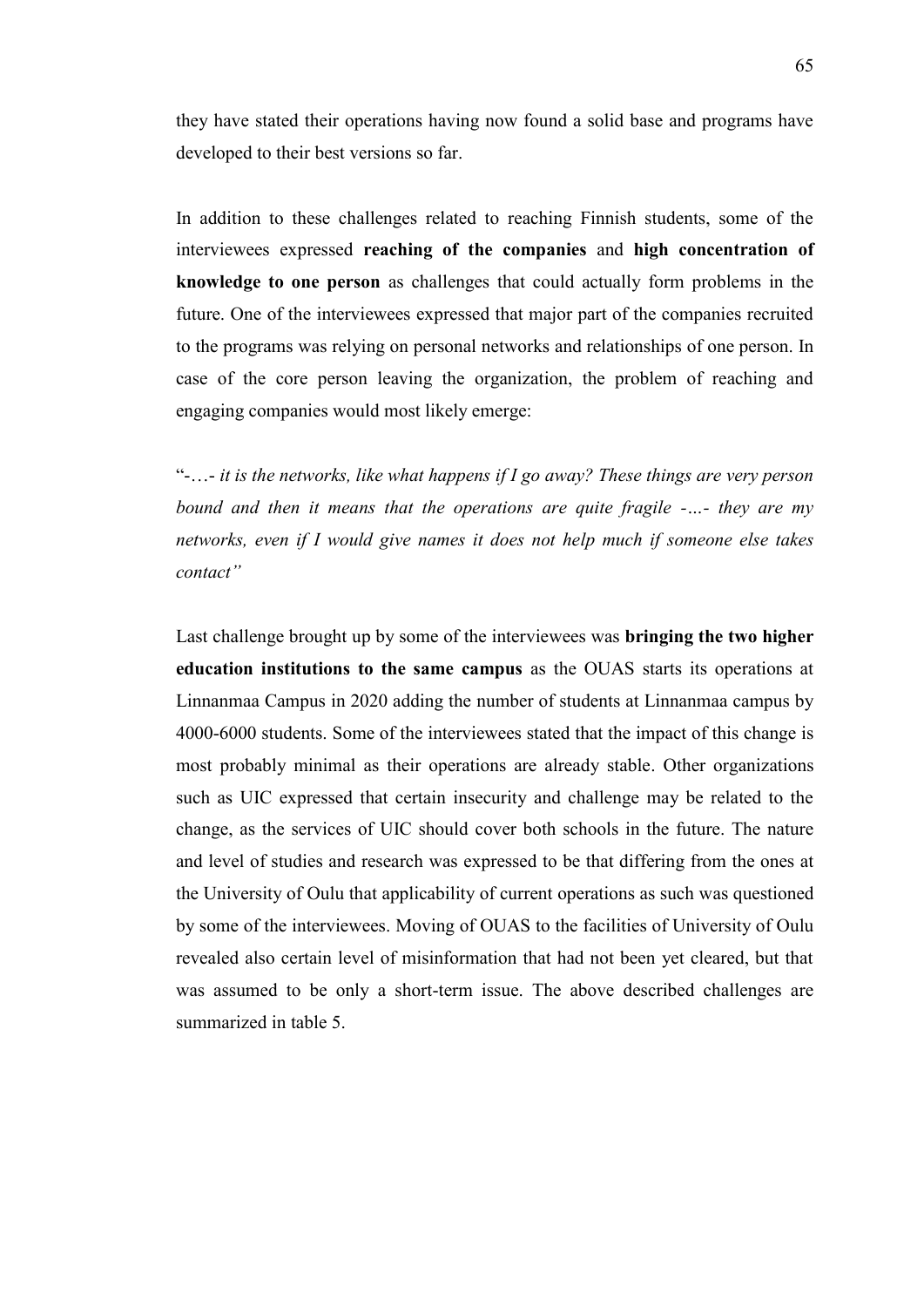#### **Table 5. Main challenges of operations.**

#### **Main challenges found**

Difficulty of reaching Finnish students and disproportion in the number of Finnish students compared to international students

English language forming a barrier for participation of Finnish students

External communication, difficulties in co-operation with university communication department

Lack of motivation of Finnish students

Scheduling issues and non-flexible study program structures

Credibility issues, fuzziness and buzz around the activities

High concentration of knowledge to single individuals

Moving of Oulu University of Applied Sciences to Linnanmaa Campus in 2020

As it can be noted from the results, most the of the challenges identified in this study are shared by most or all of the organizations interviewed. It could be stated based on this that the challenges faced by the organizations may be typical for these types of activities and in the context of Finnish educational system and general attitude towards entrepreneurship and employment. For the continuation of the activities and programmes, the problems in reaching and engaging Finnish students could be stated as the most critical ones if evaluating the performance of the activities from the viewpoint of regional development and contribution. In its current form the network could be stated providing valuable and high quality education that is leaked to other countries as exchange students are international students are over represented among the participants.

In addition to reaching and engaging the Finnish students, more precise measurement of outputs of the activities and programmes may become needed in the future, so that better understanding of the actual outcomes of the activities is received, which further justifies continuation of the activities as well as could reveal possible further points for development.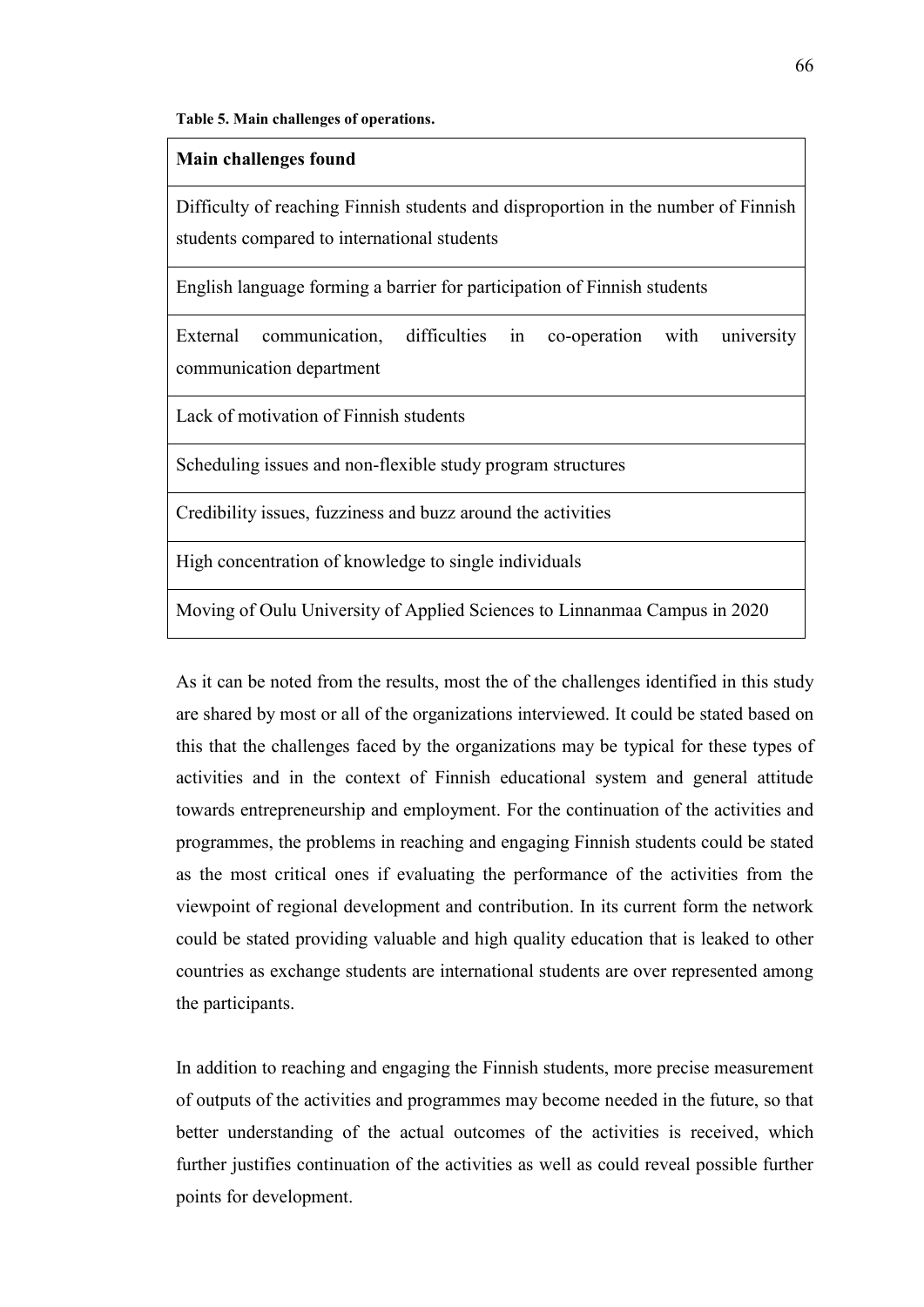As most of the organizations share the same obstacles for increased, more efficient or optimal performance, the importance of co-operation is emphasized as solutions for the challenges could be solved more easily while working together and solutions could be shared with all the organizations.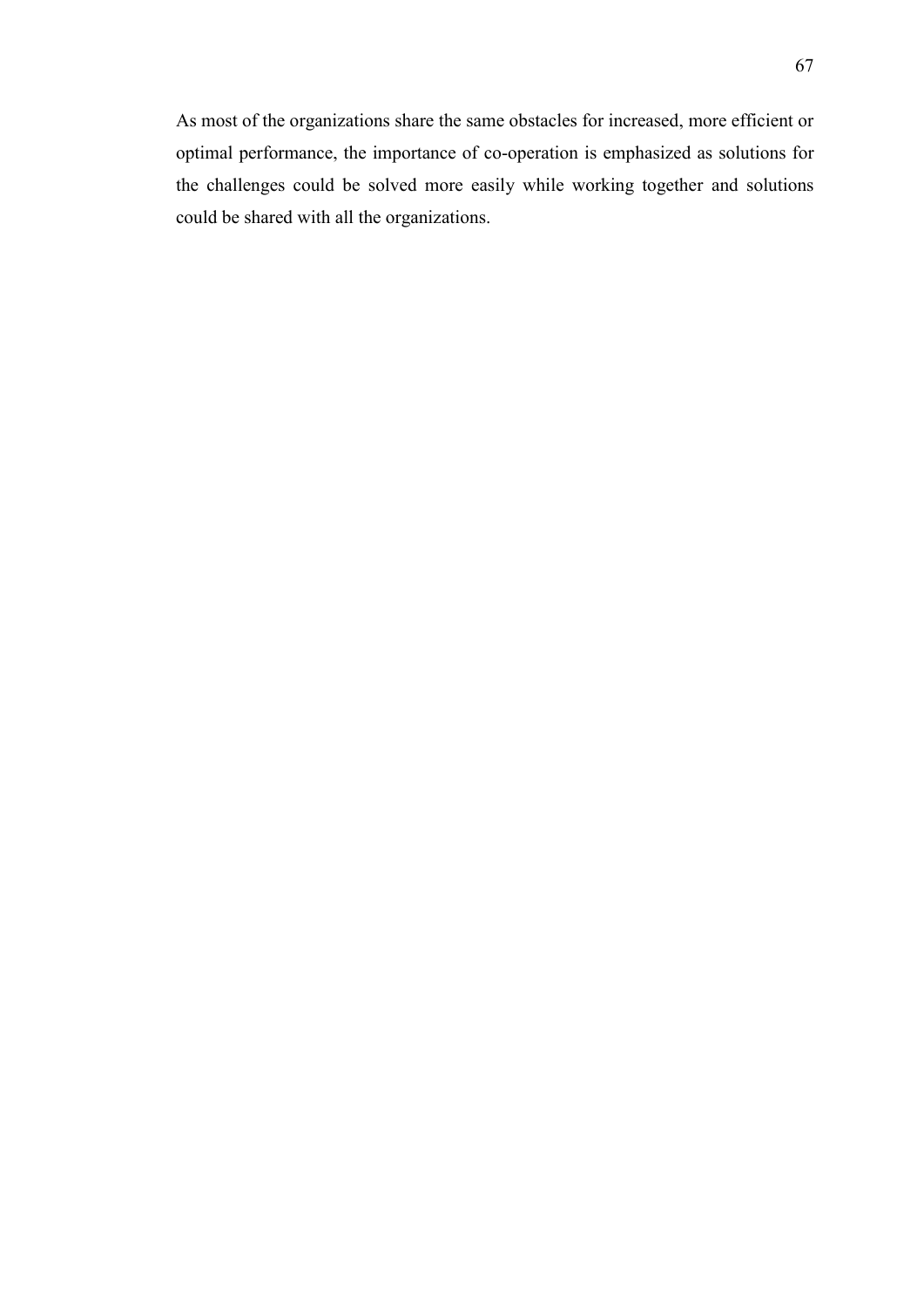#### **6 CONCLUSION**

This chapter summarizes the key results of this study and discusses the key contributions the study provides. Also, assessment of the study and conducting the research process are presented. Suggestions for future research are provided at the end of this chapter.

# **6.1 Key results**

From the detailed results and analysis presented in the previous chapter it can be concluded that entrepreneurship education and other forms of conducting the entrepreneurial university concept at the University of Oulu form a solid and stable networked entity that after few years of operations has now adopted the best practices from various iterative phases and settled into somewhat solid and stable state. A certain type of internal ecosystem has been established inside the university, in which the Tellus Innovation Arena at the heart of the university serves as an implementation arena and hub for the various activities. Individual organizations and activities among the network have avoided providing services and activities that are overlapping, but that are merely complementary, which increases also effective use of resources.

From the data and results it can be stated that the meaning and importance of engaging in entrepreneurial activities at university level is understood by the university management, which is seen in the form of funding provided by the university, promise and allowance to recruit more people to operations in case they manage to scale up their operations and the flexibility and freedom of implementation reflecting understanding of uniqueness related to the topic that differs from the traditional manners that are perceived more inflexible.

Despite the theoretical baseline given to entrepreneurial university and entrepreneurship education that ultimately aims at increasing entrepreneurial activity on regional and national level, major part of the entrepreneurial activities at the University of Oulu aim at something else than straight education and generating of future entrepreneurs. Even though entrepreneurship education can be implemented in various ways, it could be argued whether the goals set for these operations are too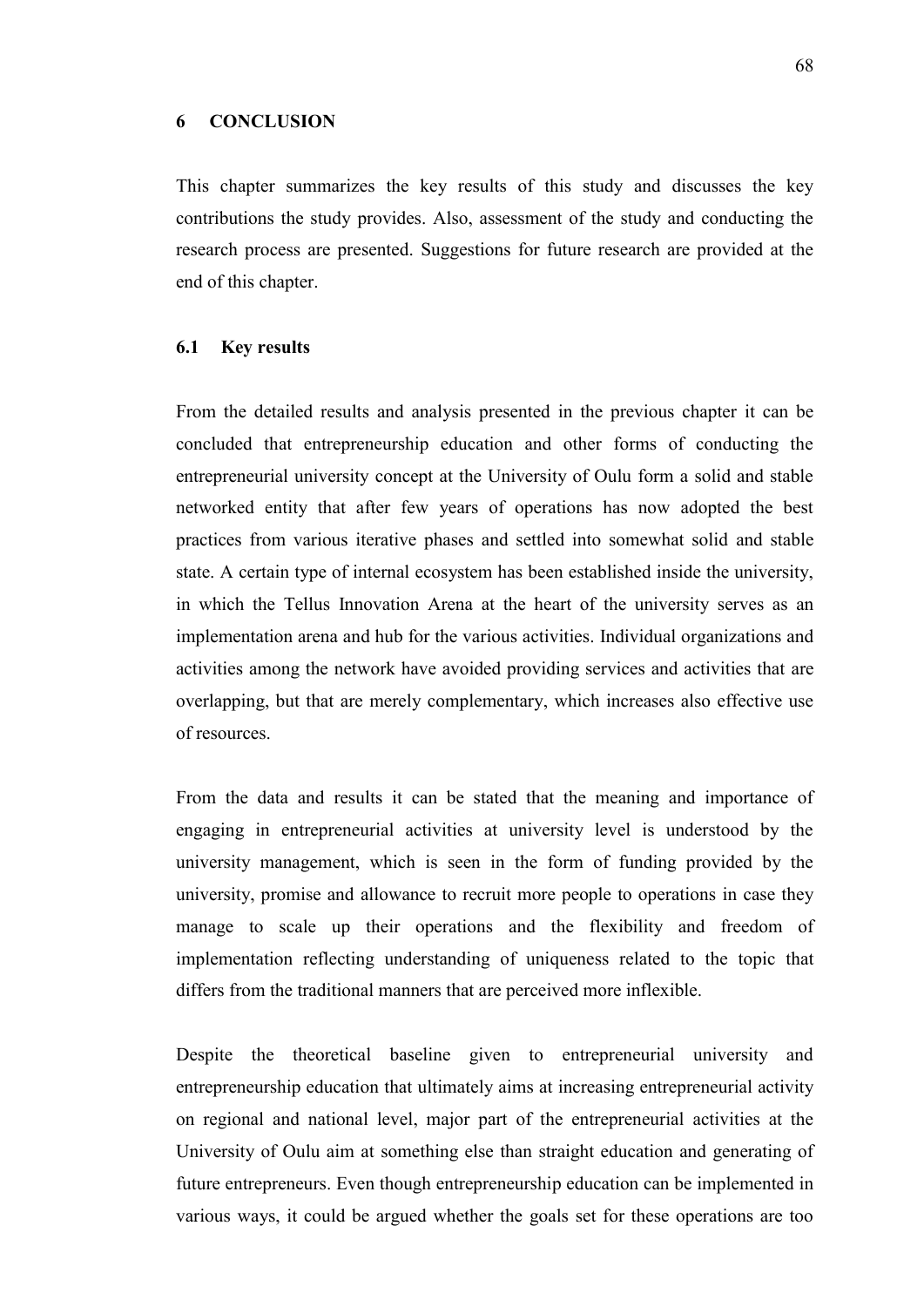loose and if they lack ambiguity and hence do not managed to deliver the societal benefits expected from them or utilize their full potential. At the moment the activities are mostly defined by the goal of developing one's working life capabilities and self-awareness, which are good goals as such, but their contribution to future entrepreneurial activity may be criticized and questioned at least as long the measurement of impacts and actual outcomes remains poor. Even though existing education may contribute strongly to development of individuals, it may be argued that as such the system does not provide enough return on investments or that if focusing solely on enhancing students' working life skills and capabilities, less resource intensive approaches could possibly be found.

If entrepreneurial university and actions conducted within it are defined as contribution to regional and national economic growth and increasing entrepreneurial activity in a society, the current form of actions may not be an efficient producer to meet these goals. It could be argued that more knowledge and understanding about the phenomenon of start-ups and high growth ventures and their impact should be provided to people in charge of planning and conducting these programs, so that adopting the societal role would be enhanced further and the goals concerning actual outcomes would be set higher.

Also, concerning the regional contribution, the lack of participation of Finnish students may become a problem in the future. If provided funding is bound to results generated, the disproportionate distribution of Finnish and international students may lead to declined funding placing continuing the operations a threat. If looking purely from the regional development perspective, funding these programs may not be justified if the generated knowledge leaks out and does not stay in Finland. From a broader and more global viewpoint the information leak may provide positive results in the long run, as the high number of international students participating in these programs may enhance formation of skilled professional networks and global ventures receiving skilled and growth-minded workforce.

To summarize and to answer the main research question, the current state of the entrepreneurship education and more largely the entrepreneurial network established in and around the University of Oulu can be stated to be at good level and showing multiple good characteristics. Organizations have found their positions and stable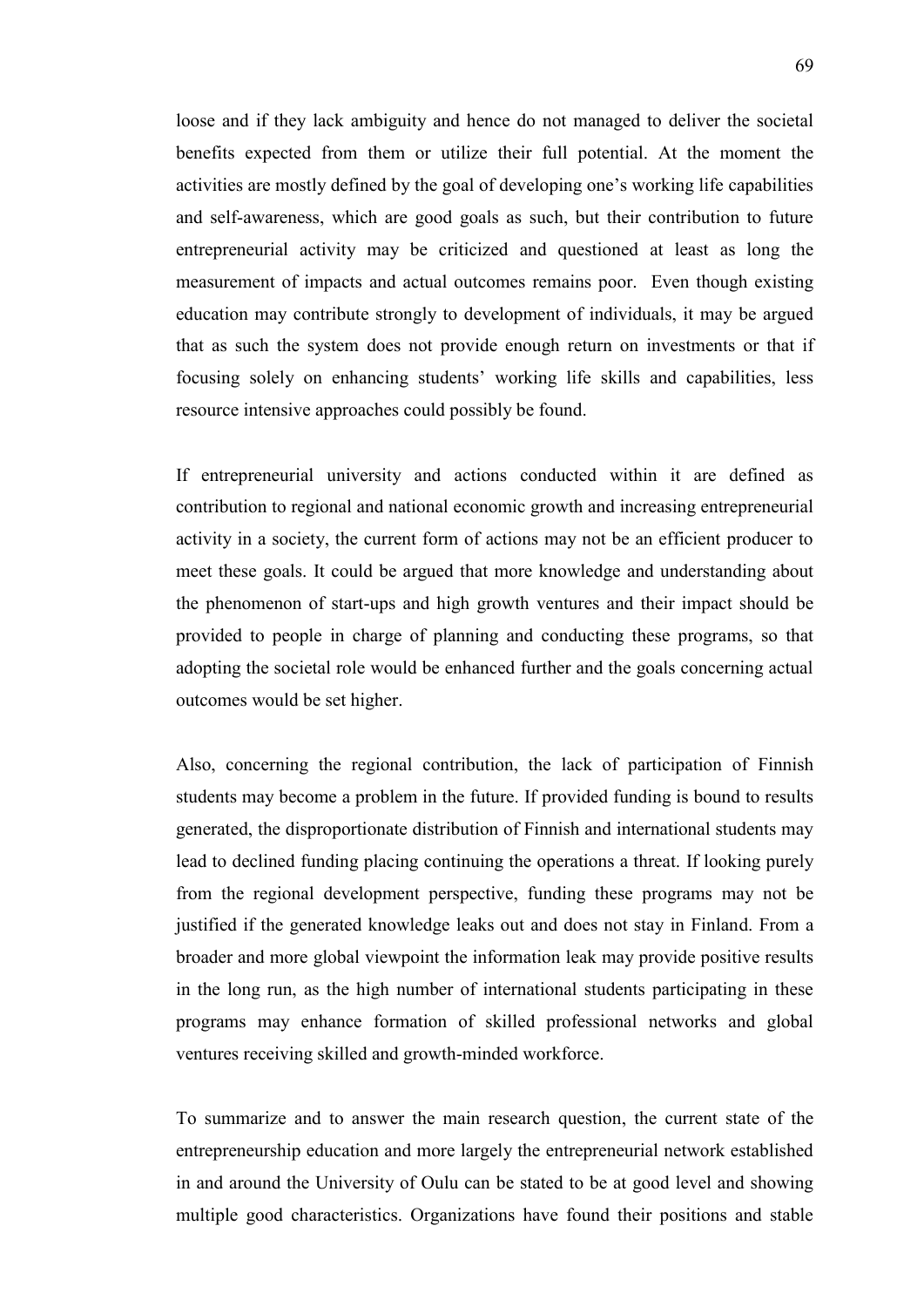practises and each of them express engaging a continuously increasing number of students and reaching more students from various study fields. This is a positive direction as the current number of participants forms only a minor fraction of all the around 16 000 students of the university and potential for scaling up the operations exists.

Organizations and programs have found their focus areas and no overlapping activities exists, but the activities are merely complementary with each other, providing the students with diverse possibilities to increase their entrepreneurial knowledge and capabilities. This spread of the organizations and activities may be stated to result also in an efficient use of resources. Representatives of organisations also expressed that increase in credibility in the eyes of both students and other institutions in the region is clearly seen, which has a positive impact on the future development of the operations. Organizations and their representative themselves are optimistic about the future and the development as individuals and as a network.

Even though some of the organizations expressed minor levels of hesitation concerning the moving of Oulu University of Applied Sciences to the same facilities with University of Oulu in 2020, the impacts of this approaching change were not described as threatening or worrying to current operations. In general, this study provides the organizations with possibilities to recognize common challenges and hindering factors enabling them to further develop their operations and provide better outcomes.

# **6.2 Contribution of the study**

The purpose of this study has been to conduct a current state analysis of entrepreneurship education at the University of Oulu, provide comprehensive and timely information about the current state and reveal what are the success factors and possible challenges hindering the successful implementation of activities. The received results have been then reflected with earlier research about entrepreneurial university and entrepreneurship education. The target group of this research has been the different programmes and organizations contributing somehow to entrepreneurship education and entrepreneurial activities at the University of Oulu, either actually being part of the University or operating at the facilities provided by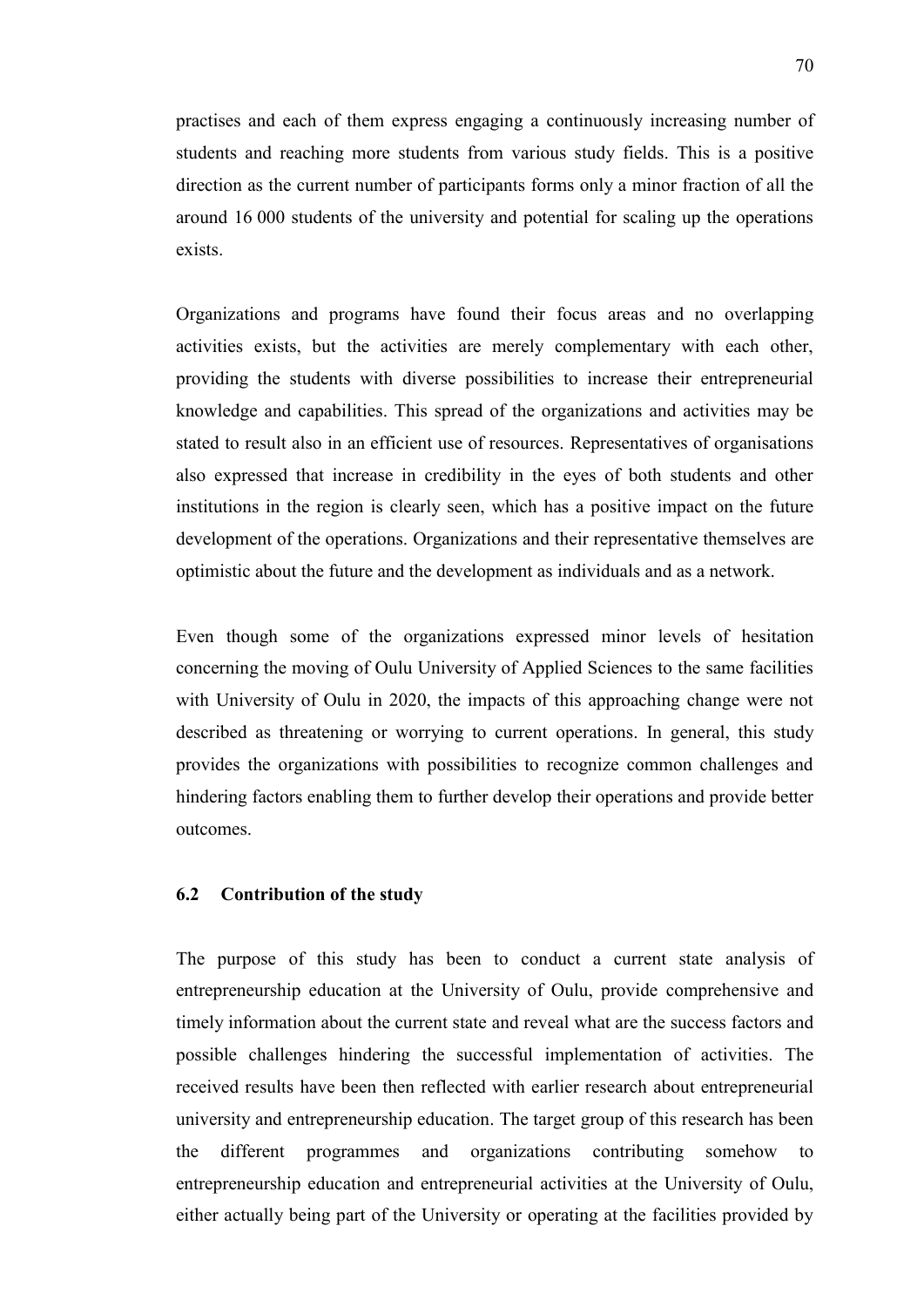the university and with students of the university. Some of the organizations operate also at the Oulu University of Applied Sciences, but the scope of this research has been only at the network operating in the context of Oulu University.

This study supports earlier findings concerning research about entrepreneurial university and entrepreneurship education by revealing that entrepreneurial activities are characterised by challenges in planning the activities suitable for highly heterogeneous group of students, difficulty of measurement and long-term evaluation of results and impact of the activities. Due to the certain blurriness and generic defining of goals and difficulty to define what entrepreneurship education and activities are exactly, it seems difficult to define what to measure, how to measure and how to distinguish and recognize which results are due to contribution by entrepreneurial activities and which by general education, issue highly noted also in earlier studies (see O'Connor 2013). Also, in the light of earlier research, the lacking or poor implementation of measurement triggers criticism as the impact of these educational programs remains unclear and justification for conducting such programs is not received, which might form a challenge for some of the programs also at the University of Oulu.

The study contributes to earlier research also by highlighting that successful planning and implementation of entrepreneurial activities and entrepreneurship education requires comprehensive understanding about entrepreneurship, entrepreneurial university and entrepreneurship education in larger context. If aiming at contributing to regional or national development and increasing entrepreneurial activity, the core of entrepreneurship and impact of different types of enterprises should be better understood. In its current form it could be argued whether some of the activities and education programs labelled as entrepreneurship education actually resemble with core of entrepreneurial education or better reflect with general enhancing of working life skills and capabilities. As it was brought up in the data, naming of study programs was considered also from the viewpoint of them being attractive to students, even though from a critical viewpoint the contents would not be aligned with the given name. Some differences were also noticed in how the English term "education" was perceived when translated into Finnish, even though the impact of this finding to planning and implementation of the activities could not be evaluated in this study.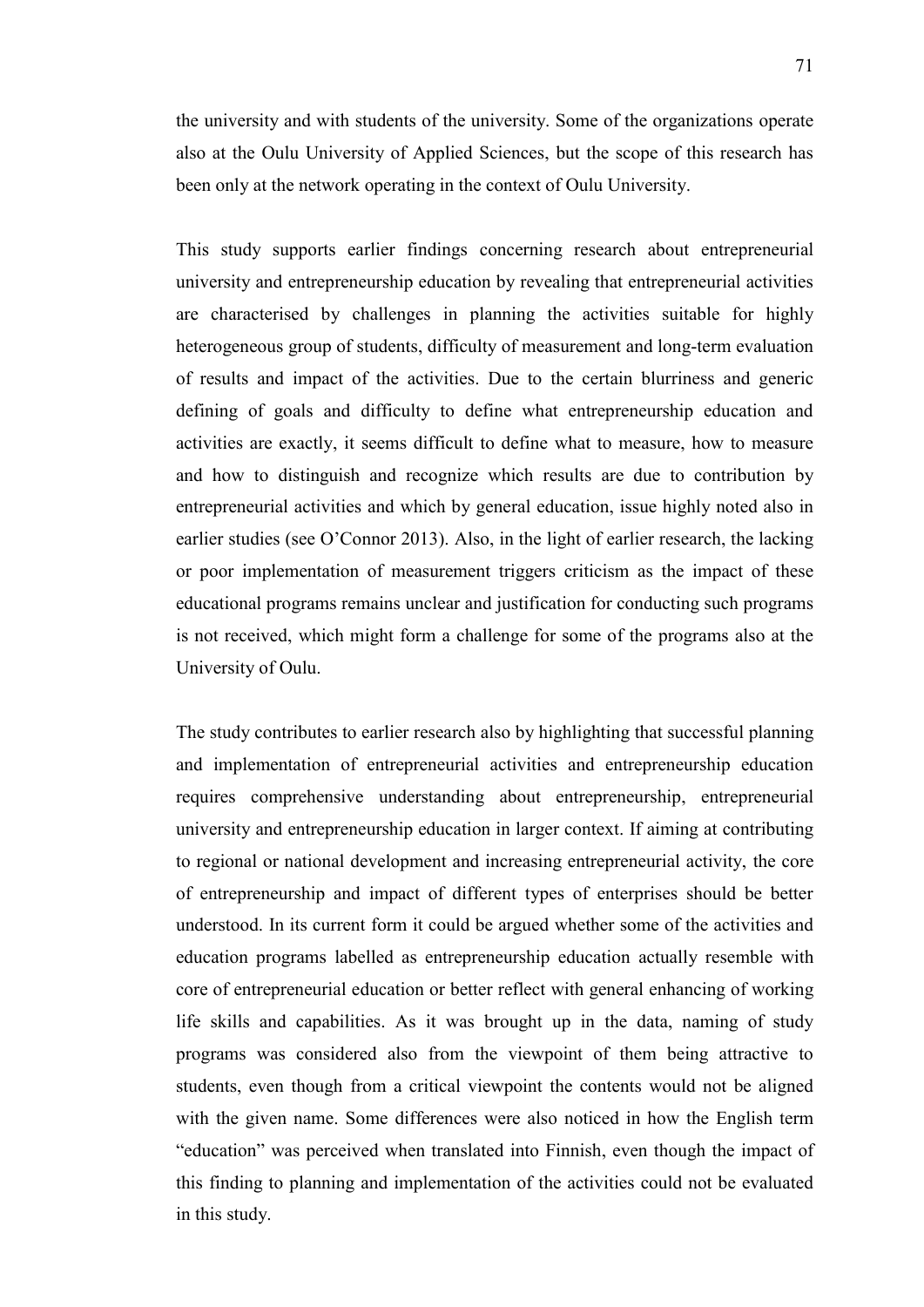As this research is context bound, the results are not generalizable to other similar networks or ecosystems, but the results of this research can be used as benchmark both when similar studies are conducted elsewhere, and similar programmes are planned and implemented. Despite the non-generalizability of the results, this study contributes to existing research by providing support to some of the earlier findings as well as revealing new interesting notions that could be studied further to receive greater understanding of the factors hindering successful implementation. Suggestions for future research are proposed at the end of this chapter.

In addition to the theoretical side, this study provides practical contributions for the case organizations by providing understanding about the background of entrepreneurial university and entrepreneurship education and illustrating the current state of the operations in a networked level. The study reveals and highlights the issues that should receive more attention in order to further develop and improve the operations. Many of the interviewees expressed that working intensively among the topic has created a bubble, which is why someone being able to examine the operations through objective lenses and from external perspective was expressed highly valuable. In larger perspective, the study provides valuable information in regional context about the contents and success of the programs and hopefully brings the organizations and other contributing institutions to closer co-operation. High levels of interest towards the results of this study have been expressed from various people and conducting this study has been expressed needed and valuable. Author of this research has been asked already during the study process to present the final results to an entrepreneurship interest group in Oulu emphasizing the extent of interest the results of this study have.

## **6.3 Assessment and limitations of the study**

The validity of this research can be stated to be at good level due to careful interviewee selection and question formation and ability to conduct interviews as planned. The number of interviewees is rather small due to the fact that one of the interviewees has been simultaneously in charge of two different operations having now moved to a new position, and due to experience of this person, she was concerned the best one to provide information concerning the operations both in the previous position as well as concerning the new position.. All the interviewees had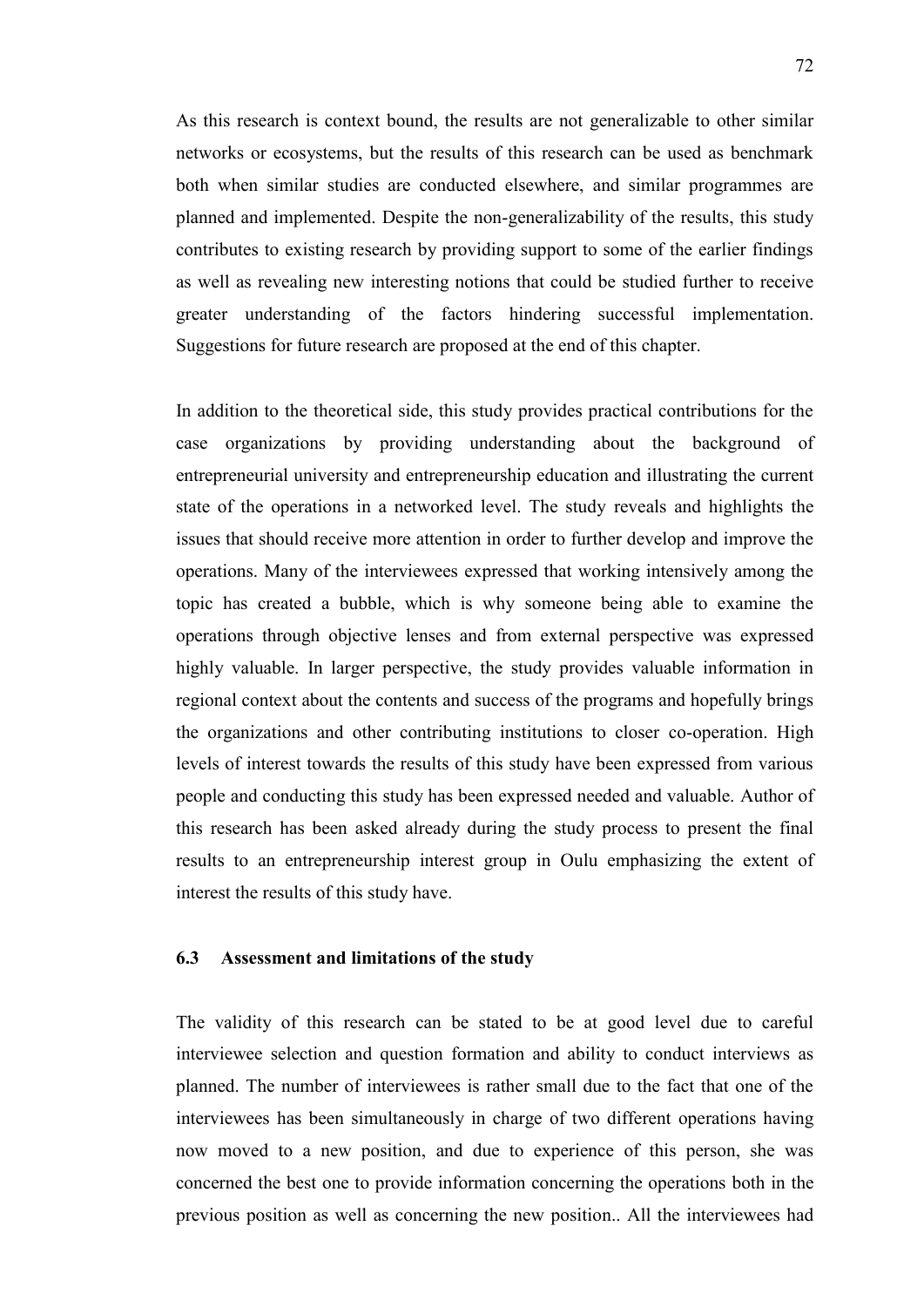been in their positions for a reasonable amount of time and were experienced in their positions being able to provide accurate and valid information.

In addition to the careful interviewee selection, all the interviewees expressed the topic being valid and interesting, which was seen in high involvement, reasonable and abundant time for conducting the interviews as well as making sure all the needed information was received and offering to response to any further questions via phone or email, which can be seen enhancing the validity of the study as data could have been concluded later, if needed. The original plan was to interview more than one person from some organizations, but during the interviews the number of interviewees was decided to be limited as the experience and interest of the interviewees enabled the author to gather excessive and detailed data increasing the likelihood of the data saturation if additional interviews would have been conducted as well as the likelihood of additional interviews not providing new ideas valuable for this study. Also, the interest of the interviewees towards the topic created a comfortable and discussing atmosphere so making detailed questions of issues that were not immediately understood was possible guaranteeing that any misunderstanding was eliminated from the interviews.

As the study aims at mapping out the current state of activities and examining the operating of individual organizations, it could be argued that the validity of the study is threatened by the endeavour of the interviewees to give polished and favourable answers biasing the results. This was considered in the formation of questions so that some strict and straight forward questions concerning for example the number of participants and challenges of operations were included so that receiving this information would not be relied on interviewee openly and independently bringing up the issues. In general, the interviewees openly admitted and expressed the challenges they face and implied that the results of this research could provide valuable information for them, so the threat of polished answers biasing the results should not be considered affecting the validity negatively.

In qualitative studies the researcher is often involved in the data gathering process and the analysis is author-driven, which is why objectivity of the author should always be questioned when evaluating the quality of the study. Concerning this study, the author has no previous experience about the programs and activities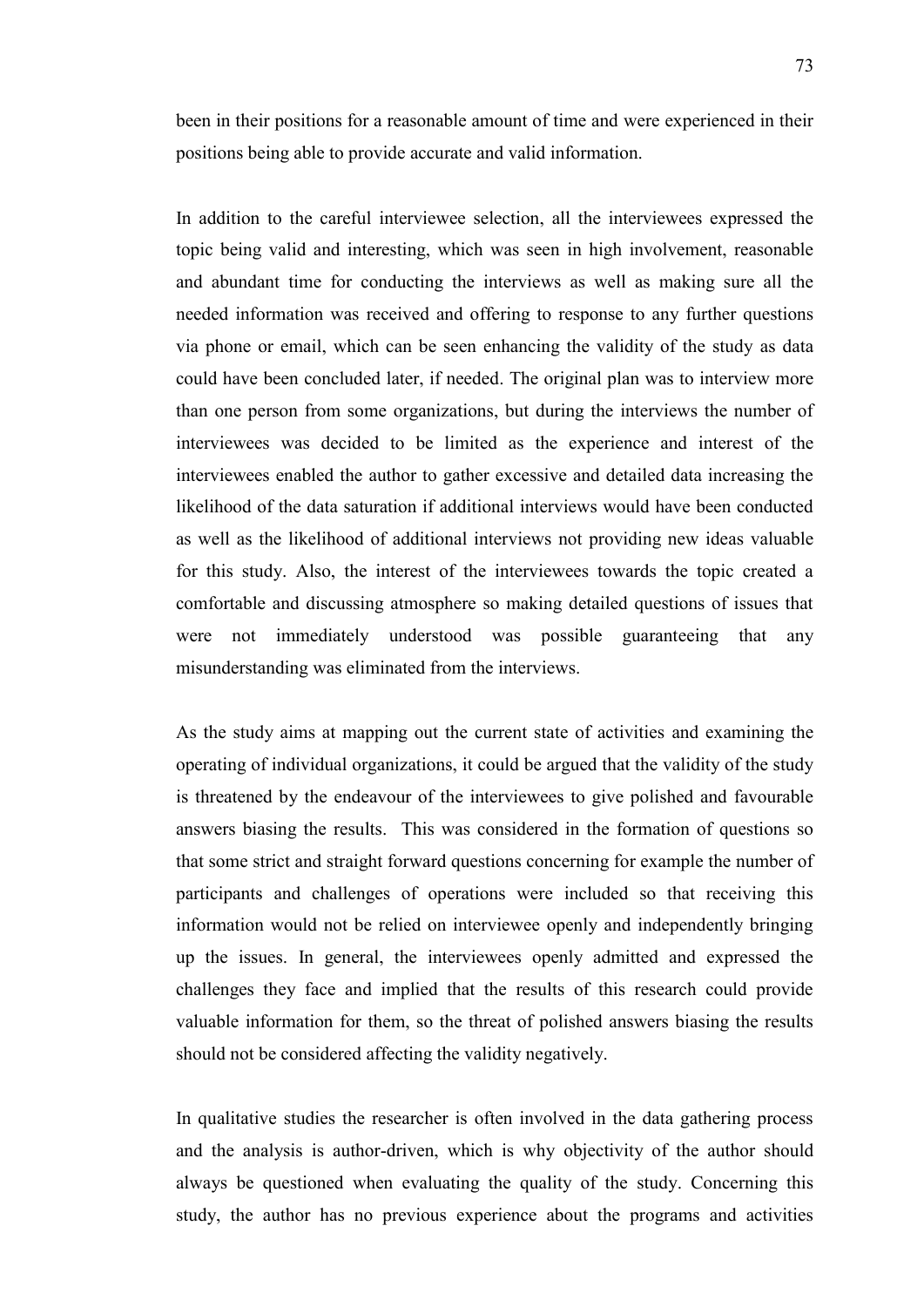covered in this research nor has the author ever participated in any of the named activities. Additionally, author has no personal or professional ties to the interviewees, which could have impact on conducting the interviews. These things combined, the author being entirely external to the activities can be stated to increase the objectivity and hence the quality of this study.

As the study is a qualitative case study, assessing the reliability according to the definition given to it is difficult as no two same cases exist (Hirsjärvi, Remes & Sajavaara, 2003, 214). The problem of assessing reliability has been tackled by providing a detailed description of the whole data gathering process, as well as explanation concerning handling of the data and the analysis method used in this study to provide a high level of transparency in the work. The detailed description of the research process is presented in chapter 4.2.

The extent, diversity and complexity of the topics of entrepreneurship and entrepreneurship education placed conducting the research with a minor yet interesting challenge. Constructing the literature review about the topic might not be the easiest task due to high levels of disagreement and complexity concerning even the basic concepts. The field of entrepreneurship consists of vast amount of research in which the skills and ability of the author to approach scientific journals and skim through them properly was easing the process. On the other hand, entrepreneurship education being a much younger field of research required more extensive information search to be able to find reliable and high-quality information about the topic.

As various streams of research are constructed around the topic, narrowing down the topic and carefully focusing on chosen issues was required. The second chapter focusing on describing entrepreneurship as a phenomenon and its economic and societal impacts is extensive and lengthy, but it was considered necessary in order to get a comprehensive understanding about the nature and impact of the phenomenon providing also reasoning and justification for the whole phenomenon of entrepreneurial education and ability to reflect the current state of the activities at the University of Oulu with what is known from the previous research. As it was seen from the results of the study, most of the education has a focus on enhancing work life competencies instead of aiming at generating future entrepreneurs, which reveals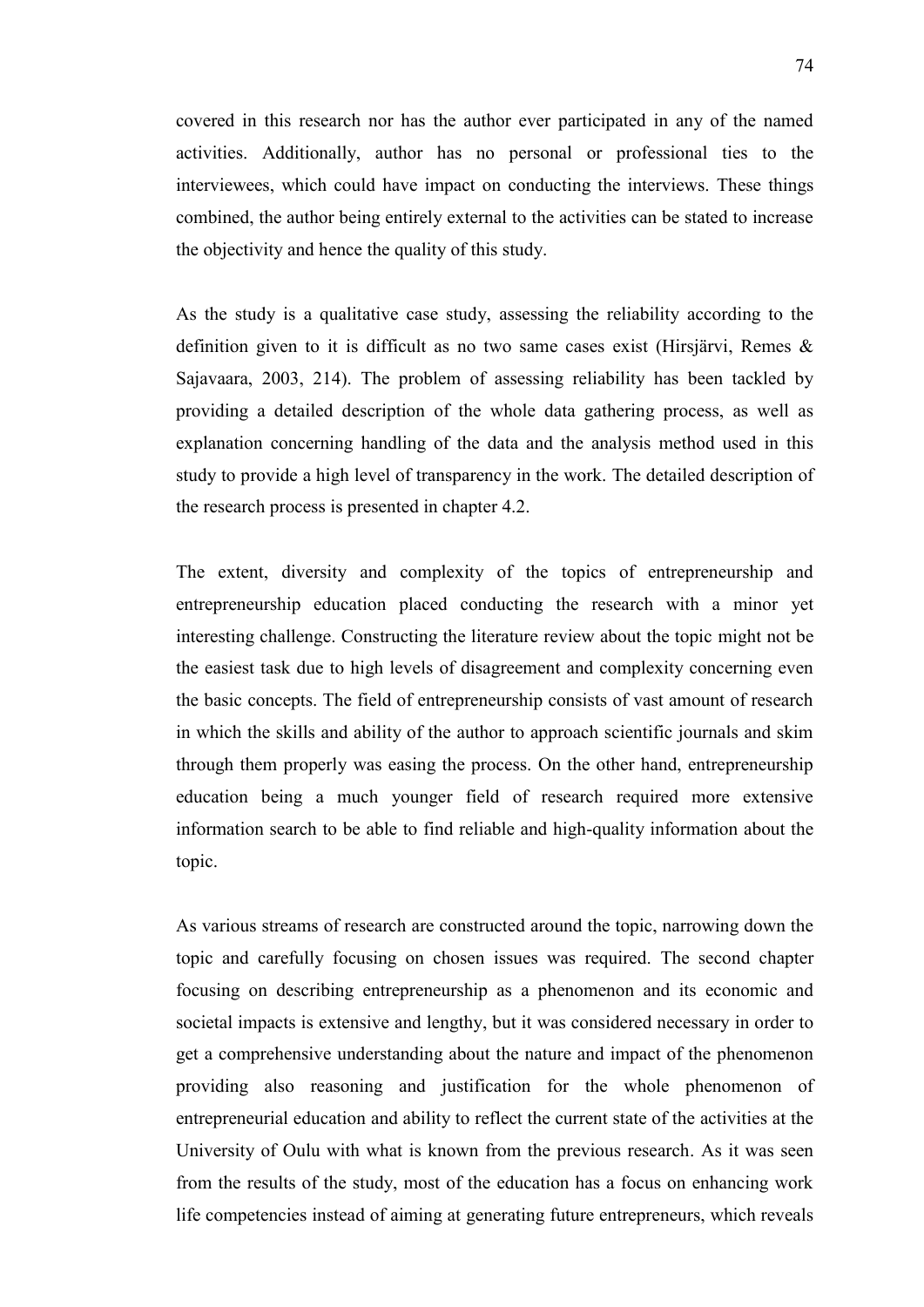that more information about the vast importance and nature of entrepreneurship and generating future entrepreneurs is needed.

Even though literature clearly identifies the almost superior employment power of gazelles, none of the organizations or activities expressed any signal of high ambiguity in contributing to general employment on national level through generating of new entrepreneurs. By providing in depth understanding about the impact and nature of entrepreneurship, hopefully in the future the goal of some of these programs is more clearly expressed and shows higher ambiguity in contributing to increased entrepreneurial activity. From the viewpoint of value and utilization of this study, the comprehensive examination of entrepreneurship in the second chapter was considered justified and needed.

The process of conducting this research has been pleasant and somewhat easier than anticipated. Author's other obligations in school and work emerged some time restrictions, but with careful time management and organizing it did not form an issue. Master's thesis is often described as a giant and challenging task, but due to analytical and descriptive nature of master studies in this field, conducting this research was only an extension of already existing skills and much of the work was similar to previous school work, just in a larger extent and with greater possibilities for deepening the already existing skills with a more challenging topic.

The practical utility of the topic for multiple different parties has been a motivational factor for conducting this study as there are many organizations and groups that find the topic valid and are interested in the results. Conducting this research with high quality enables all the parties individually and together receive valuable information that enables them to improve their operations and provide better education and outcomes in the future. Propose of one of the interviewees to later present the findings to an entrepreneurship interest group confirmed the impact of this study, which is why conducting this thesis has felt meaningful.

## **6.4 Suggestions for future research**

This study reveals the high demand for further research in the field and the variety of potential research streams around the topic, which is aligned with the general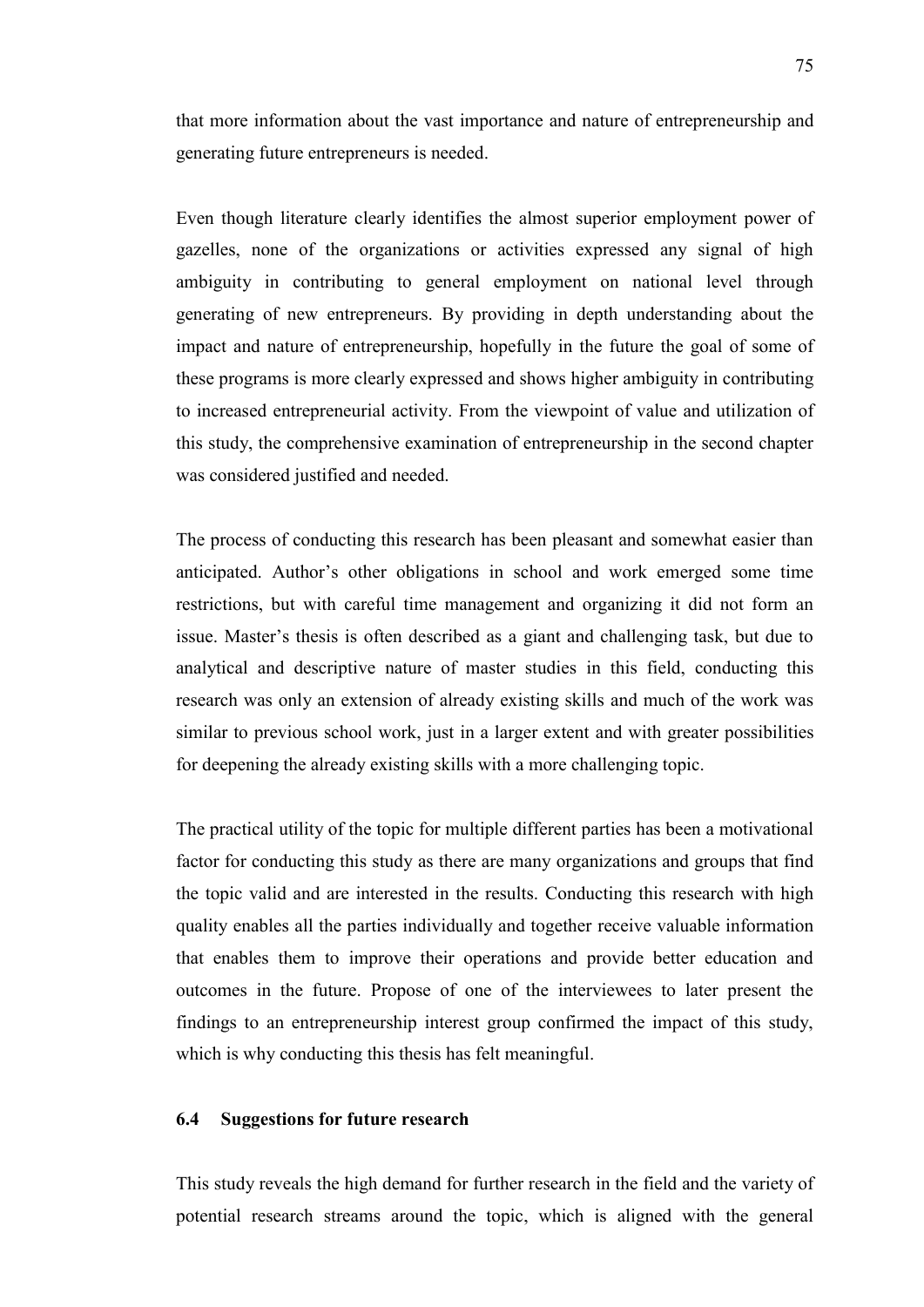agreement in academia that entrepreneurship education still requires more research. In order to enhance the activity of Finnish students, which can be seen essential for the future operations and regional contribution, it should be understood what the hindering factors are preventing their participation and hence, further study about the topic is advisory. Also, the general attitudes of university students towards entrepreneurship education could be examined and the sources where the negative or withering attitudes stem from. The higher fraction of international students in entrepreneurship studies implies potential information leak, which is why focus on Finnish students should receive more interest. Future research could also focus on long-term follow-up of graduates that have completed some entrepreneurship studies in order to examine its long-term impact on entrepreneurial intentions and activity. Employment of the graduates could be also studied to see whether involvement in entrepreneurship education has an impact on the graduate employment. Lastly, the measurement of results in current programs requires also support, emphasizing the need for longevity in research.

In general, more research is still needed in the field of entrepreneurship education in order to be able to successfully plan, implement and measure entrepreneurship education programs and better plan successful innovation enhancing policies at higher education institutions.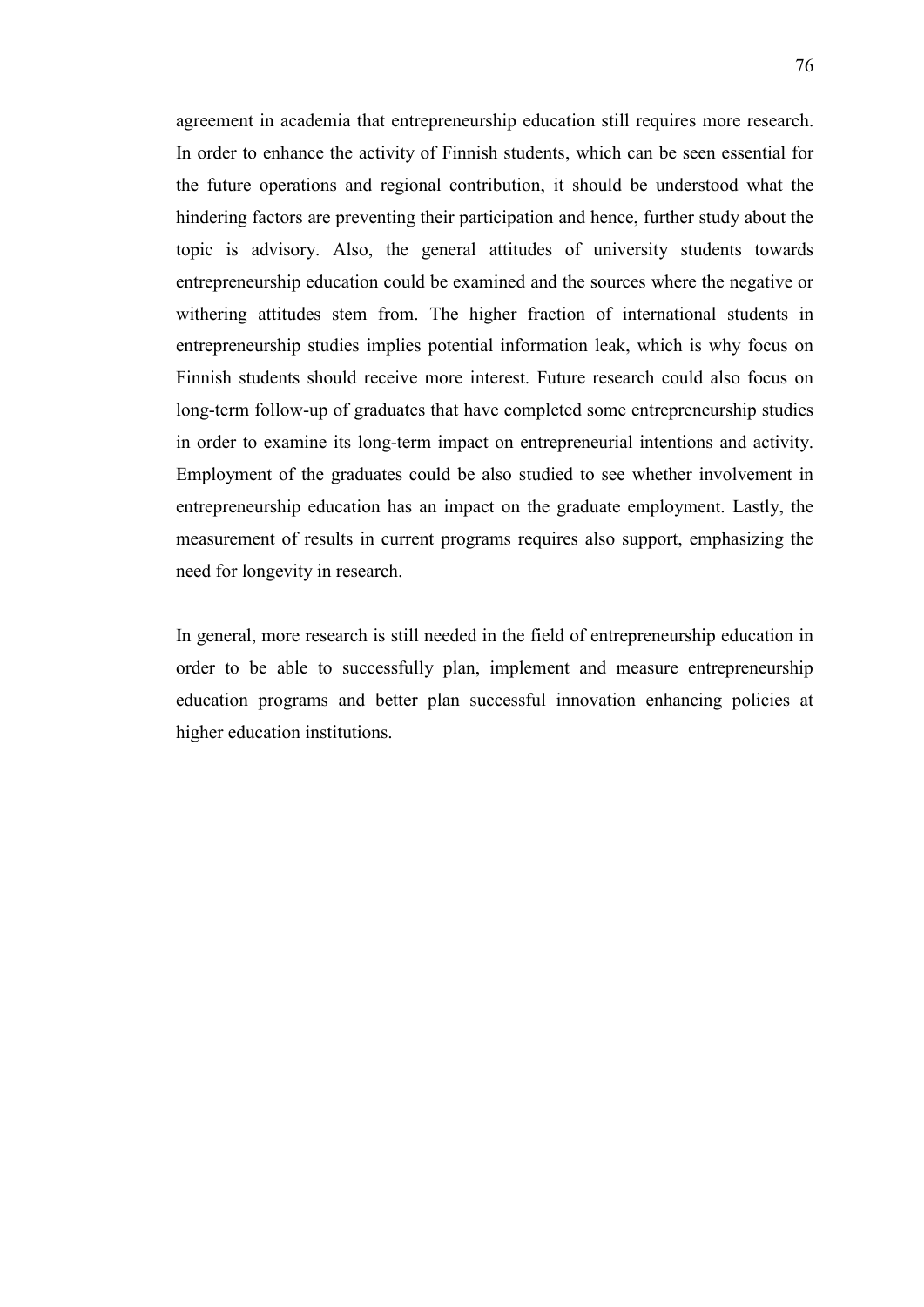## **REFERENCES**

- Abu-Saifan, S. (2012). Social entrepreneurship: Definition and boundaries. *Technology Innovation Management Review*, 2(2): 22-27.
- Acs, Z., Parsons, W. & Tracy, S. (2008). *High-Impact Firms: Gazelles Revisited.* Washington, DC.
- Alasuutari, P. (2011). *Laadullinen tutkimus 2.0.* Vastapaino. Tampere. 4th edition.
- Anderson, A. & Jack, S. (2008). Role typologies for enterprising education: the professional artisan? *Journal of Small Business and Enterprise Development*, *15*(2), 259-273.
- Audretsch, D. & Thurik, A. R. (2001). What's new about the new economy? Sources of growth in the managed and entrepreneurial economies. *Industrial and Corporate Change*, *10*, (1), 267-315.
- Audretsch, D. (2014). From the entrepreneurial university to the university of the entrepreneurial society. *Journal of Technology Transfer*, *39(3),* 313-321.
- Autio, E., Keeley, R., Klofsten, M., Parker, G. & Hay, M. (2001). Entrepreneurial intent among students in Scandinavia and in the USA. *Enterprise and Innovation Management Studies*, *2*(2), 145-160.
- Autio, E., Kenney, M., Mustar, P., Siegel, D. & Wright, M. (2014). Entrepreneurial innovation: The importance of context. *Research Policy 43*(7)1097-1108.
- Brown, R. (2016). Mission impossible? Entrepreneurial universities and peripheral regional innovation systems. *Industry and Innovation, 23*(2), 189-205.
- Carland, J., Hoy, F., Boulton, W. & Carland, J. (1984). Differentiating entrepreneurs from small business owners: A conceptualization. *Academy of Management Review, 9*(2), 354-359.
- Carlsson, B. (1992). *The rise of small businesses: Causes and consequences*. *Singular Europe, Economy and Policy of the European Community After 1992,*  145.
- Carree, M. & Thurik, R. (2003). The impact of entrepreneurship on economic growth. In *Handbook of Entrepreneurship Research* (557-594). New York: Springer.
- Centobelli, P., Cerchione, P., Esposito, E. & Shashi. (2019). Exploration and exploitation in the development of more entrepreneurial universities: A twisting learning path model of ambidexterity. *Technological Forecasting & Social Change 141*,172-194.

Collini, S. (2012). *What Are Universities for?* London: Penguin.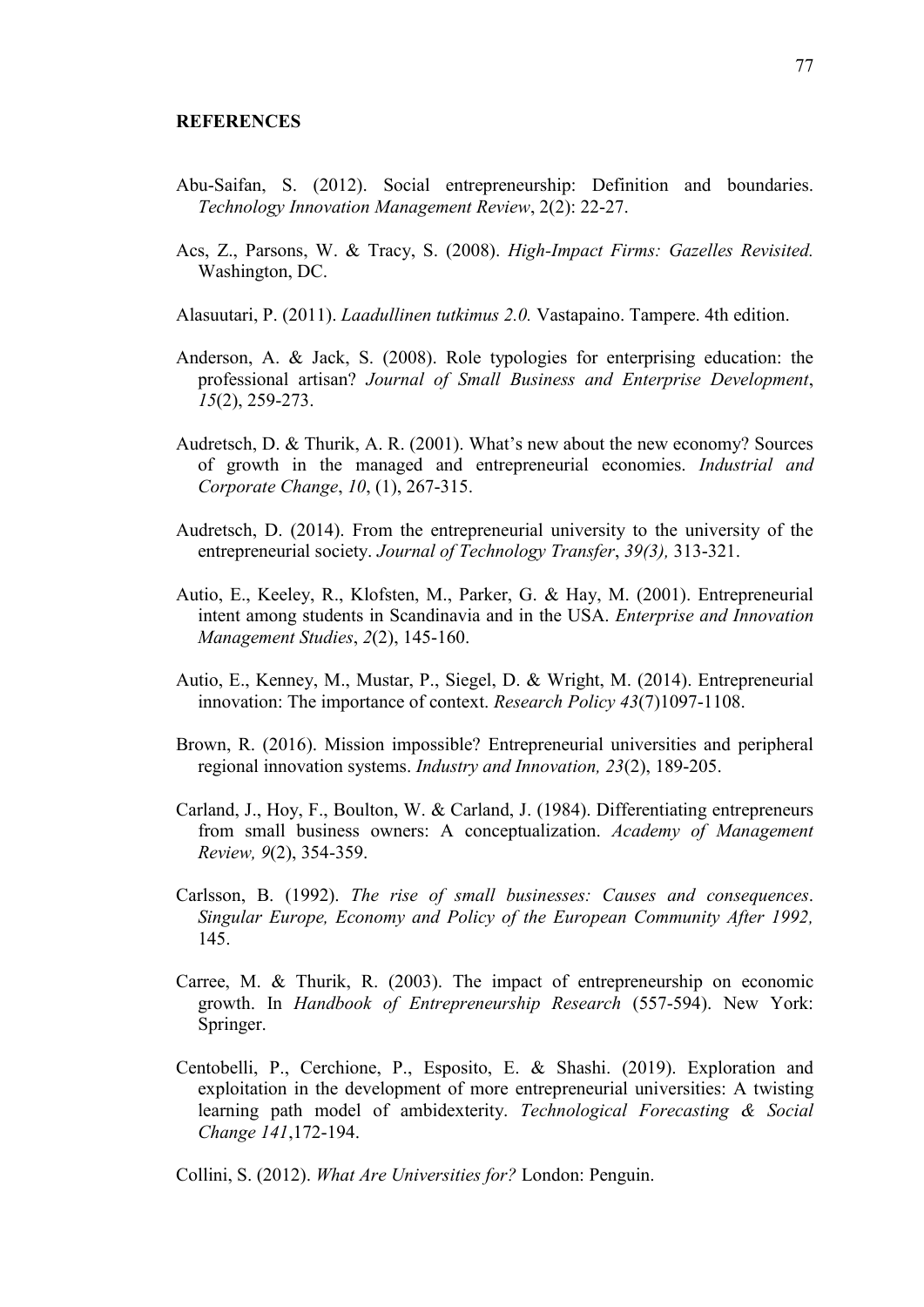- Cramer, J., Hartog, J., Jonker, N. & Van Praag, C. (2002). Low risk aversion encourages the choice for entrepreneurship: an empirical test of a truism. *Journal of Economic Behaviour & Organization, 48*(1), 29-36.
- Cunningham, J. & Lischeron, J. (1991). Defining Entrepreneurship. *Journal of Small Business Management, 29*(1), 45-61.
- Dawson, C, & Henley, A. (2012). "Push" versus "pull" entrepreneurship: an ambiguous distinction? *International Journal of Behaviour and Research*, *18*(6), 697-719.
- D'Este, P. & Perkmann M. (2011). Why do academics engage with industry? The entrepreneurial university and individual motivations. *The Journal of Technology Transfer, 36(3)*, 316-339.
- Douglas, E. & Shepherd, D. (1999). Entrepreneurship as a utility maximizing response. *Journal of Business Venturing, 15*(3), 231-251.
- Douglas, E. & Shepherd, D. (2002). Self-employment as a career choice: Attitudes, entrepreneurial intentions and utility maximization*. Entrepreneurial Theory and Practice, 26*(3), 81-90.
- Etzkowitz, H., Webster, A., Gebhardt, C. & Terra, B. (2000). The future of the university and the university of the future: Evolution of ivory tower to entrepreneurial paradigm. *Research Policy, 29*(2), 313-300.
- Etzkowitz, H. & Leydesdorff, L. (2000). The dynamic of innovation: from national systems and "Mode 2" to a Triple Helix of university-industry-government relations. *Research Policy, 29* (2), 109-123.
- Etzkowitz, H. (2017). Innovation lodestar: The entrepreneurial university in a stellar knowledge firmament. *Technological Forecasting and Societal Change, 123*, 122- 129.
- Etzkowitz, H., Germain-Alamartine, E., Keel, J., Kumar, C., Smith K. & Albats, E. (2019). Entrepreneurial university dynamics: Structured ambivalence, relative depreviation and institution-formation in the Stanford innovation system. *Technological Forecasting and Social Change, 141*, 159-171.
- Fayolle, A., Gailly, B. & Lassas-Clerc, N. (2006). Assessing the impact of entrepreneurship education programmes: a new methodology. *Journal of European Industrial Training, 30*(9), 701-720.
- Gartner, W. (1990). What are we talking about when we talk about entrepreneurship? *Journal of Business Venturing 5*(1), 15-28.
- Guerrero, M. & Urbano, D. (2012). The development of an entrepreneurial university. *The Journal of Technology Transfer 37(1)*, 43-74.
- Hannon, P. (2006). Teaching pigeons to dance: sense and meaning in entrepreneurship education. *Education + Training, 48*(5), 296-308.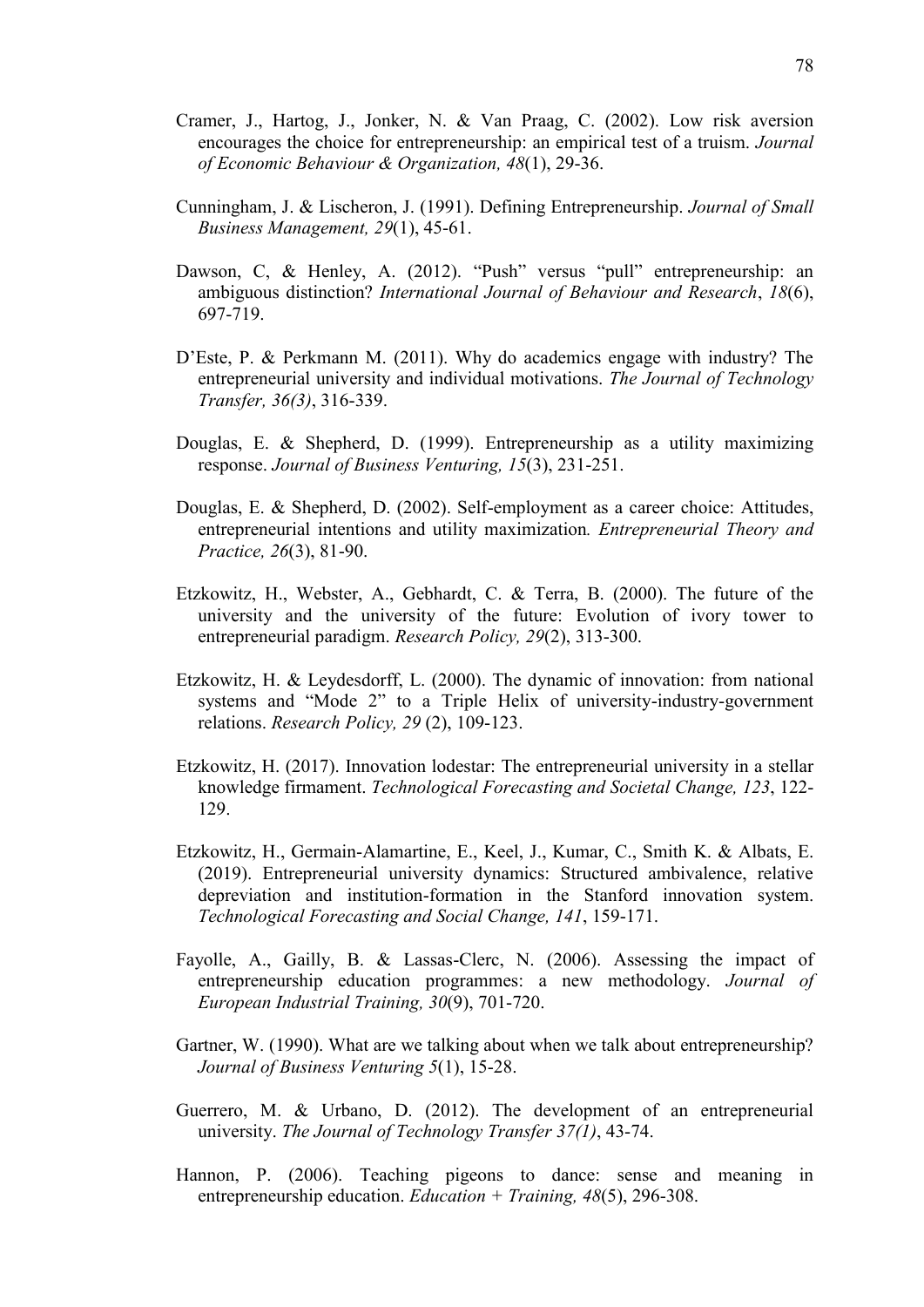- Hébert, R. & Link, A. (1989). In search of the meaning of entrepreneurship. *Small Business Economics 1*(1), 39-49.
- Henrekson, M. & Johansson, D. (2009). Gazelles as job creators: a survey and interpretation of the evidence. *Small Business Economics, 35*(2), 227-244.
- Hirsjärvi, S.; Remes, P. & Sajavaara, P. (2003). *Tutki ja kirjoita*. Helsinki: Kustannusosakeyhtiö Tammi. 6.-9. edition.
- Hytti, U. & O'Gorman, C. (2004). What is "enterprise education"? An analysis of the objectives and method of enterprise education programmes in four European countries. *Education + Training, 46*(1), 11-23.
- Johnson, D. (2001). What is innovation and entrepreneurship? Lessons for larger organisations. *Industrial and Commercial Training, 33*(4), 135-140
- Katz, J. (2003), Chronology and intellectual trajectory of American entrepreneurship education 1876-1999. *Journal of Business Venturing, 18(2*), 283-300.
- Klosten, M., Fayolle, A., Guerrero, M., Mian, S., Urbano, D. & Wright, M. (2019). The entrepreneurial university as driver for economic growth and social change – Key strategic challenges. *Technological Forecasting & Social Change 141*, 149- 158.
- Koellinger, P. & Thurik, R. (2012). Entrepreneurship and the business cycle. The Review of Economics and Statistics, 94(4), 1143-1156.
- Krimsky, S. (1991). Academic-corporate ties in biotechnology: a quantitative study. *Science Technology and Human Values 16*(3), 275-287.
- Lam, A. (2010). From "Ivory tower traditionalists" to "Entrepreneurial scientists"? Academic scientists in fuzzy university-industry boundaries. *Social Studies of Science 40*(2), 307-340.
- Light, P.C. (2006). Reshaping Social Entrepreneurship. *Stanford Social Innovation Review. 4*(3), 47-51.
- Litwin, A. & Phan, P. (2013). Quality over quantity: Reexamining the link between entrepreneurship and job creation. *ILR Review, 66*(4), 833–873.
- Long, W. (1983). The meaning of entrepreneurship. *American Journal of Small Business*, 8(2), 47-59.
- Martin, R. & Osberg, S. (2007). Social entrepreneurship: The case for definition. *Stanford Social Innovation Review.*
- Martinez, A. C., Levie, J., Kelley, D. J., Sæmundsson, R.J., Schøtt, T. (2010). Global entrepreneurship monitor special report: A global perspective on entrepreneurship education and training.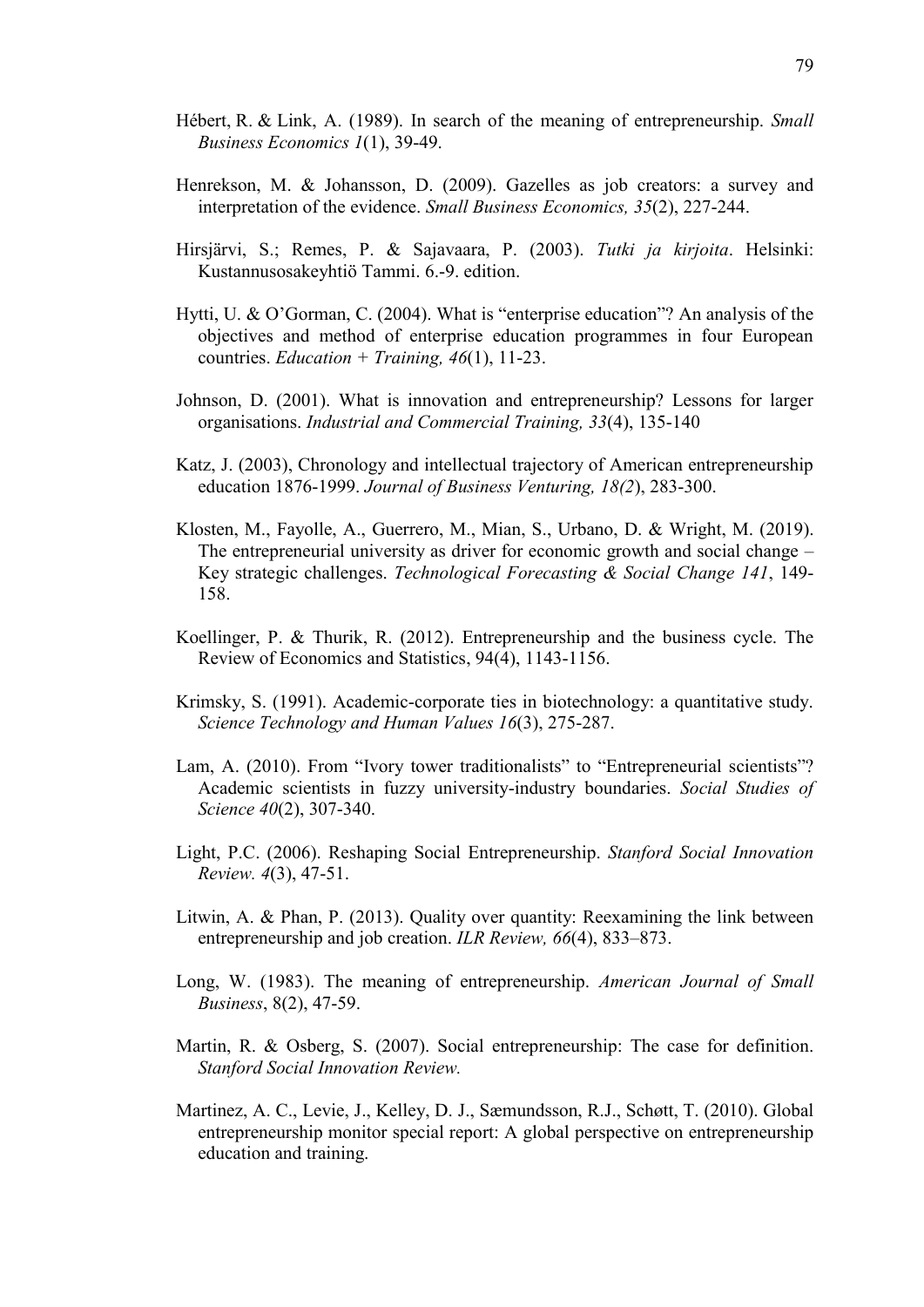- Matlay, H. (2008). The impact of entrepreneurship education on entrepreneurial outcomes. *Journal of Small Business and Enterprise Development, 15*(2), 382- 396.
- McClelland, D.C. (1967). The Achieving Society. New York: Free Press. 9<sup>th</sup> edition.
- Metsämuuronen, J. (2000). *Laadullisen tutkimuksen perusteet. Metodologia-sarja 4.*  International Methelp. Helsinki.
- Miller, K., McAdam, R. & McAdam, M. (2018). A systematic literature review of university technology transfer from quadruple helix perspective: toward a research agenda. *R&D Management, 48*(1), 7-24.
- Nabi, G., Linan, F. (2013). Considering business start-up in recession time. The role of risk perception and economic context in shaping the entrepreneurial intent. *International Journal of Entrepreneurial Behaviour & Research, 19*(6), 633-655.
- Neck, H. & Greene, P. (2011). Entrepreneurship education: Known worlds and new frontiers. *Journal of Small Business Management, 49*(1), 55-70
- O'Connor, A. (2013). A conceptual framework for entrepreneurship education policy: Meeting government and economic purposes. *Journal of Business Venturing 28*(4), 546-563.
- Oosterbeek, H., Van Praag, M. & Ijsselstein, A. (2010). The impact of entrepreneurship education on entrepreneurship skills and motivation. *European Economic Review 54*(3), 442-454.
- Packham, G., Jones, P., Miller, C., Pickernell, D. & Thomas, B. (2010). Attitudes towards entrepreneurship education: a comparative analysis. *Education + Training 52*(8), 568-586.
- Parker, S. & van Praag, M. (2006). Schooling, capital constraints and entrepreneurial performance. *Journal of Business and Economic Statistics 24*(4), 416-431.
- Parker, S., Storey, D. & van Witteloostuijn, A. (2010). What happens to gazelles? The importance of dynamic management strategy. *Small Business Economics 35*(2), 203-226.
- Pittaway, L. & Cope, J. (2007). Entrepreneurship education: A systematic review of the evidence. *International Small Business Journal, 25*(5), 479-510.
- Rauch, A. & Frese, M. (2000). Psychological approaches to entrepreneurial success: A general model and an overview of findings*. International Review of Industrial and Organizational Psychology, 15*, 101-142).
- Schumpeter, J. A. (2017). The Theory of Economic Development. New York: Routledge.
- Shane, S. & Venkataraman, S. (2000). The promise of entrepreneurship as a field of research*. Academy of Management Review, 25*(1), 217-226.